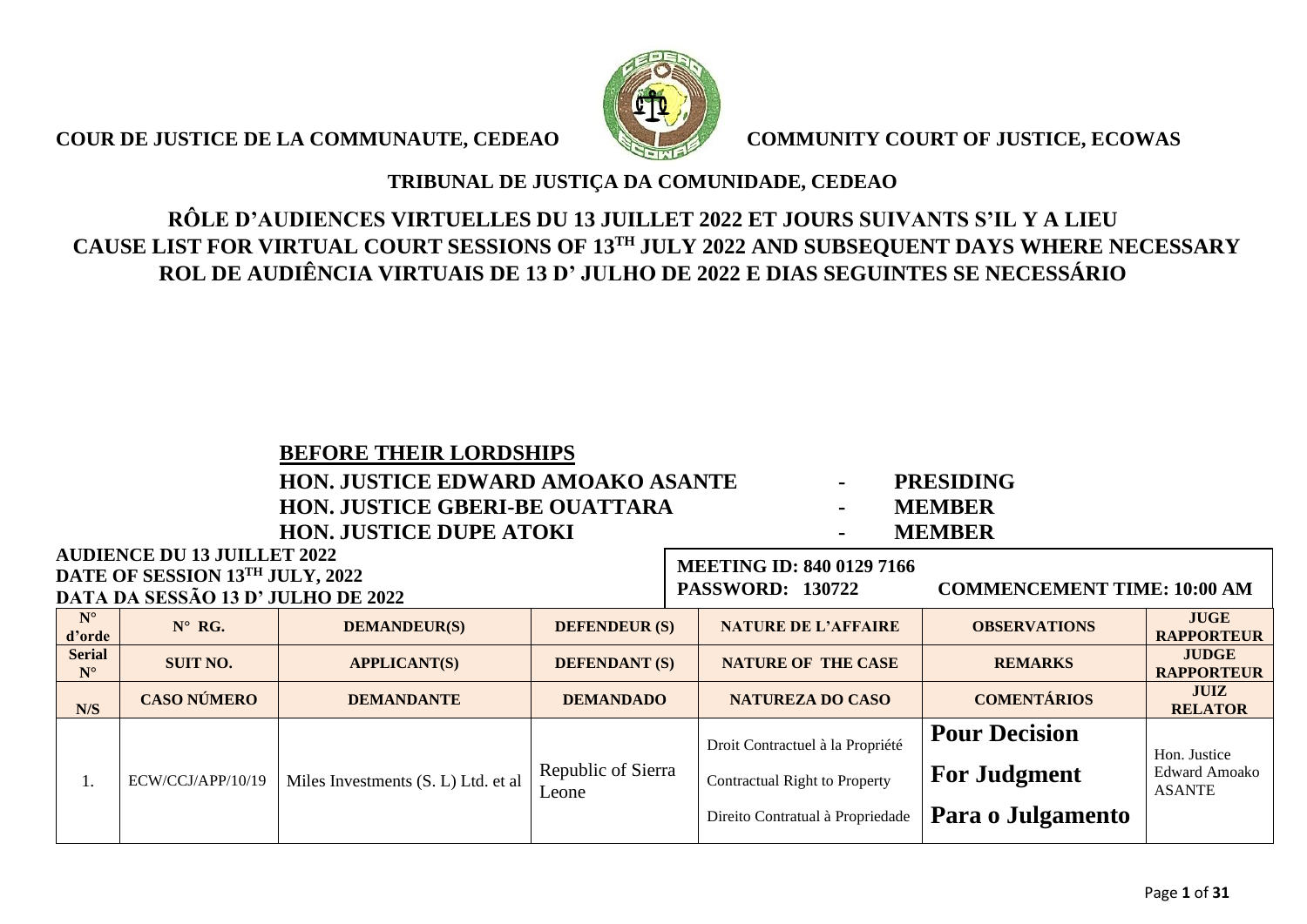**AUDIENCE DU 13 JUILLET 2022**

### **HON. JUSTICE EDWARD AMOAKO ASANTE - PRESIDING HON. JUSTICE GBERI-BE OUATTARA - MEMBER HON. JUSTICE DUPE ATOKI -**

- 
- 
- 

|                              | DATE OF SESSION 13TH JULY, 2022    |                                               |                                    | <b>MEETING ID: 840 0129 7166</b>            |                                             |                                      |  |
|------------------------------|------------------------------------|-----------------------------------------------|------------------------------------|---------------------------------------------|---------------------------------------------|--------------------------------------|--|
|                              | DATA DA SESSÃO 13 D' JULHO DE 2022 |                                               |                                    | <b>PASSWORD: 130722</b>                     | <b>COMMENCEMENT TIME: 10:00 AM</b>          |                                      |  |
| $N^{\circ}$<br>d'orde        | $N^{\circ}$ RG.                    | <b>DEMANDEUR(S)</b>                           | <b>DEFENDEUR (S)</b>               | <b>NATURE DE L'AFFAIRE</b>                  | <b>OBSERVATIONS</b>                         | <b>JUGE</b><br><b>RAPPORTEUR</b>     |  |
| <b>Serial</b><br>$N^{\circ}$ | <b>SUIT NO.</b>                    | <b>APPLICANT(S)</b>                           | <b>DEFENDANT (S)</b>               | <b>NATURE OF THE CASE</b>                   | <b>REMARKS</b>                              | <b>JUDGE</b><br><b>RAPPORTEUR</b>    |  |
| N/S                          | <b>CASO NÚMERO</b>                 | <b>DEMANDANTE</b>                             | <b>DEMANDADO</b>                   | <b>NATUREZA DO CASO</b>                     | <b>COMENTÁRIOS</b>                          | JUIZ<br><b>RELATOR</b>               |  |
|                              | ECW/CCJ/APP/22/20                  | Simeon Babani<br>Seidu Abuh & 2<br><b>Ors</b> | The Federal<br>Republic of Nigeria | Violation des droits humains du requérant   | <b>Pour Decision</b><br><b>For Judgment</b> |                                      |  |
|                              |                                    |                                               |                                    | Violation of Plaintiff's Human Right        |                                             | Hon. Justice<br><b>Edward Amoako</b> |  |
|                              |                                    |                                               |                                    | Violação dos direitos humanos do demandante | Para o Julgamento                           | <b>ASANTE</b>                        |  |

 $\blacksquare$ 

|                              | <b>BEFORE THEIR LORDSHIPS</b><br><b>HON. JUSTICE EDWARD AMOAKO ASANTE</b><br><b>PRESIDING</b><br>$\blacksquare$<br><b>HON. JUSTICE DUPE ATOKI</b><br><b>MEMBER</b><br>۰<br>HON. JUSTICE JANUARIA TAVARES SILVA MOREIRA COSTA<br><b>MEMBER</b><br>$\blacksquare$ |                     |                             |                            |                                                                                   |                                             |                                                       |  |  |
|------------------------------|-----------------------------------------------------------------------------------------------------------------------------------------------------------------------------------------------------------------------------------------------------------------|---------------------|-----------------------------|----------------------------|-----------------------------------------------------------------------------------|---------------------------------------------|-------------------------------------------------------|--|--|
|                              | <b>AUDIENCE DU 13 JUILLET 2022</b><br><b>DATE OF SESSION 13TH JULY, 2022</b>                                                                                                                                                                                    |                     |                             |                            | <b>MEETING ID: 840 0129 7166</b>                                                  |                                             |                                                       |  |  |
|                              | <b>DATA DA SESSÃO 13 D' JULHO DE 2022</b>                                                                                                                                                                                                                       |                     |                             |                            | <b>PASSWORD: 130722</b>                                                           | <b>COMMENCEMENT TIME: 10:00 AM</b>          |                                                       |  |  |
| $N^{\circ}$<br>d'orde        | $N^{\circ}$ RG.                                                                                                                                                                                                                                                 | <b>DEMANDEUR(S)</b> | <b>DEFENDEUR (S)</b>        | <b>NATURE DE L'AFFAIRE</b> |                                                                                   | <b>OBSERVATIONS</b>                         | <b>JUGE</b><br><b>RAPPORTEUR</b>                      |  |  |
| <b>Serial</b><br>$N^{\circ}$ | <b>SUIT NO.</b>                                                                                                                                                                                                                                                 | <b>APPLICANT(S)</b> | <b>DEFENDANT (S)</b>        |                            | <b>NATURE OF THE CASE</b>                                                         | <b>REMARKS</b>                              | <b>JUDGE</b><br><b>RAPPORTEUR</b>                     |  |  |
| N/S                          | <b>CASO NÚMERO</b>                                                                                                                                                                                                                                              | <b>DEMANDANTE</b>   | <b>DEMANDADO</b>            |                            | <b>NATUREZA DO CASO</b>                                                           | <b>COMENTÁRIOS</b>                          | <b>JUIZ</b><br><b>RELATOR</b>                         |  |  |
| 3.                           | ECW/CCJ/APP/28/19                                                                                                                                                                                                                                               | <b>Kabore HENRI</b> | <b>ECOWAS</b><br>Commission |                            | Violation des droits humains du requérant<br>Violation of Plaintiff's Human Right | <b>Pour Decision</b><br><b>For Judgment</b> | Hon. Justice<br><b>Edward Amoako</b><br><b>ASANTE</b> |  |  |
|                              |                                                                                                                                                                                                                                                                 |                     |                             |                            | Violação dos direitos humanos do demandante                                       | Para o Julgamento                           |                                                       |  |  |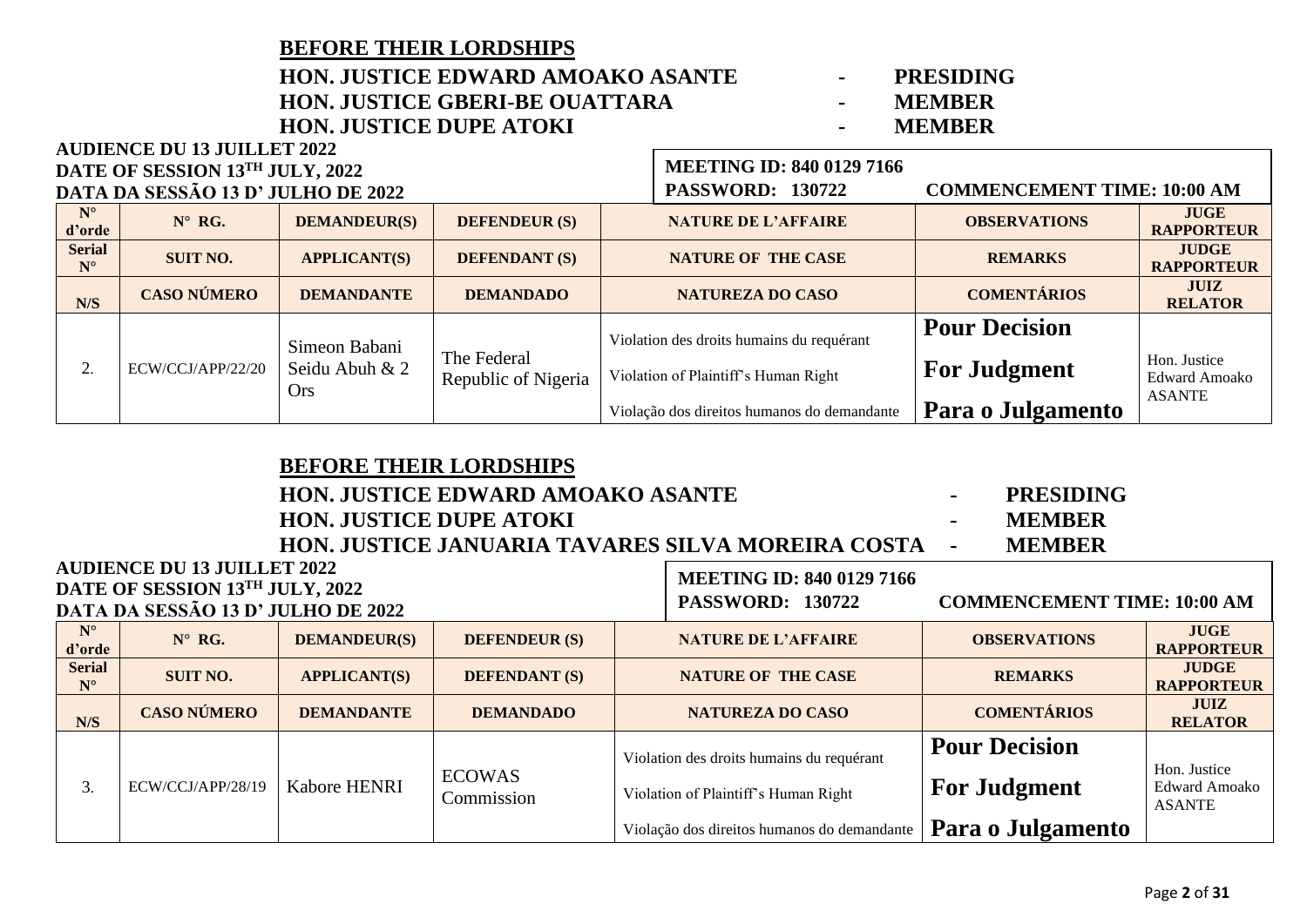|                              | <b>BEFORE THEIR LORDSHIPS</b><br><b>HON. JUSTICE EDWARD AMOAKO ASANTE</b><br><b>PRESIDING</b><br>$\blacksquare$<br><b>HON. JUSTICE GBERI-BE OUATTARA</b><br><b>MEMBER</b><br>$\blacksquare$<br>HON. JUSTICE KEIKURA BANGURA<br><b>MEMBER</b><br>$\sim$ |                     |                      |                                                                                   |                                             |                                             |  |  |  |  |
|------------------------------|--------------------------------------------------------------------------------------------------------------------------------------------------------------------------------------------------------------------------------------------------------|---------------------|----------------------|-----------------------------------------------------------------------------------|---------------------------------------------|---------------------------------------------|--|--|--|--|
|                              | <b>AUDIENCE DU 13 JUILLET 2022</b>                                                                                                                                                                                                                     |                     |                      | <b>MEETING ID: 840 0129 7166</b>                                                  |                                             |                                             |  |  |  |  |
|                              | DATE OF SESSION 13TH JULY, 2022<br>DATA DA SESSÃO 13 D' JULHO DE 2022                                                                                                                                                                                  |                     |                      | <b>PASSWORD: 130722</b>                                                           | <b>COMMENCEMENT TIME: 10:00 AM</b>          |                                             |  |  |  |  |
| $N^{\circ}$<br>d'orde        | $N^{\circ}$ RG.                                                                                                                                                                                                                                        | <b>DEMANDEUR(S)</b> | <b>DEFENDEUR (S)</b> | <b>NATURE DE L'AFFAIRE</b>                                                        | <b>OBSERVATIONS</b>                         | <b>JUGE</b><br><b>RAPPORTEUR</b>            |  |  |  |  |
| <b>Serial</b><br>$N^{\circ}$ | <b>SUIT NO.</b>                                                                                                                                                                                                                                        | <b>APPLICANT(S)</b> | <b>DEFENDANT (S)</b> | <b>NATURE OF THE CASE</b>                                                         | <b>REMARKS</b>                              | <b>JUDGE</b><br><b>RAPPORTEUR</b>           |  |  |  |  |
| N/S                          | <b>CASO NÚMERO</b>                                                                                                                                                                                                                                     | <b>DEMANDANTE</b>   | <b>DEMANDADO</b>     | <b>NATUREZA DO CASO</b>                                                           | <b>COMENTÁRIOS</b>                          | <b>JUIZ</b><br><b>RELATOR</b>               |  |  |  |  |
| 4.                           | ECW/CCJ/APP/23/19                                                                                                                                                                                                                                      | Thomas Yayi<br>Boni | République du Benin  | Violation des droits humains du requérant<br>Violation of Plaintiff's Human Right | <b>Pour Decision</b><br><b>For Judgment</b> | Hon. Justice<br>Gberi-Be<br><b>OUATTARA</b> |  |  |  |  |
|                              |                                                                                                                                                                                                                                                        |                     |                      | Violação dos direitos humanos do demandante                                       | Para o Julgamento                           |                                             |  |  |  |  |

|                              | <b>BEFORE THEIR LORDSHIPS</b>                                         |                                          |                          |                                                   |                                    |                                   |  |  |  |  |  |
|------------------------------|-----------------------------------------------------------------------|------------------------------------------|--------------------------|---------------------------------------------------|------------------------------------|-----------------------------------|--|--|--|--|--|
|                              |                                                                       | <b>HON. JUSTICE EDWARD AMOAKO ASANTE</b> |                          |                                                   | <b>PRESIDING</b>                   |                                   |  |  |  |  |  |
|                              |                                                                       | <b>HON. JUSTICE GBERI-BE OUATTARA</b>    |                          |                                                   | <b>MEMBER</b><br>۰.                |                                   |  |  |  |  |  |
|                              |                                                                       |                                          |                          | HON. JUSTICE JANUARIA TAVARES SILVA MOREIRA COSTA | <b>MEMBER</b>                      |                                   |  |  |  |  |  |
|                              | <b>AUDIENCE DU 13 JUILLET 2022</b>                                    |                                          |                          | <b>MEETING ID: 840 0129 7166</b>                  |                                    |                                   |  |  |  |  |  |
|                              | DATE OF SESSION 13TH JULY, 2022<br>DATA DA SESSÃO 13 D' JULHO DE 2022 |                                          |                          | <b>PASSWORD: 130722</b>                           | <b>COMMENCEMENT TIME: 10:00 AM</b> |                                   |  |  |  |  |  |
| $N^{\circ}$<br>d'orde        | $N^{\circ}$ RG.                                                       | <b>DEMANDEUR(S)</b>                      | <b>DEFENDEUR (S)</b>     | <b>NATURE DE L'AFFAIRE</b>                        | <b>OBSERVATIONS</b>                | <b>JUGE</b><br><b>RAPPORTEUR</b>  |  |  |  |  |  |
| <b>Serial</b><br>$N^{\circ}$ | <b>SUIT NO.</b>                                                       | <b>APPLICANT(S)</b>                      | <b>DEFENDANT (S)</b>     | <b>NATURE OF THE CASE</b>                         | <b>REMARKS</b>                     | <b>JUDGE</b><br><b>RAPPORTEUR</b> |  |  |  |  |  |
| N/S                          | <b>CASO NÚMERO</b>                                                    | <b>DEMANDANTE</b>                        | <b>DEMANDADO</b>         | <b>NATUREZA DO CASO</b>                           | <b>COMENTÁRIOS</b>                 | <b>JUIZ</b><br><b>RELATOR</b>     |  |  |  |  |  |
|                              |                                                                       | Madam N'Doye<br>Awa                      |                          | Violation des droits humains du requérant         | <b>Pour Decision</b>               | Hon. Justice                      |  |  |  |  |  |
| 5.                           | ECW/CCJ/APP/04/20                                                     |                                          | République du<br>Sénégal | Violation of Plaintiff's Human Right              | <b>For Judgment</b>                | Gberi-Be<br><b>OUATTARA</b>       |  |  |  |  |  |
|                              |                                                                       |                                          |                          | Violação dos direitos humanos do demandante       | Para o Julgamento                  |                                   |  |  |  |  |  |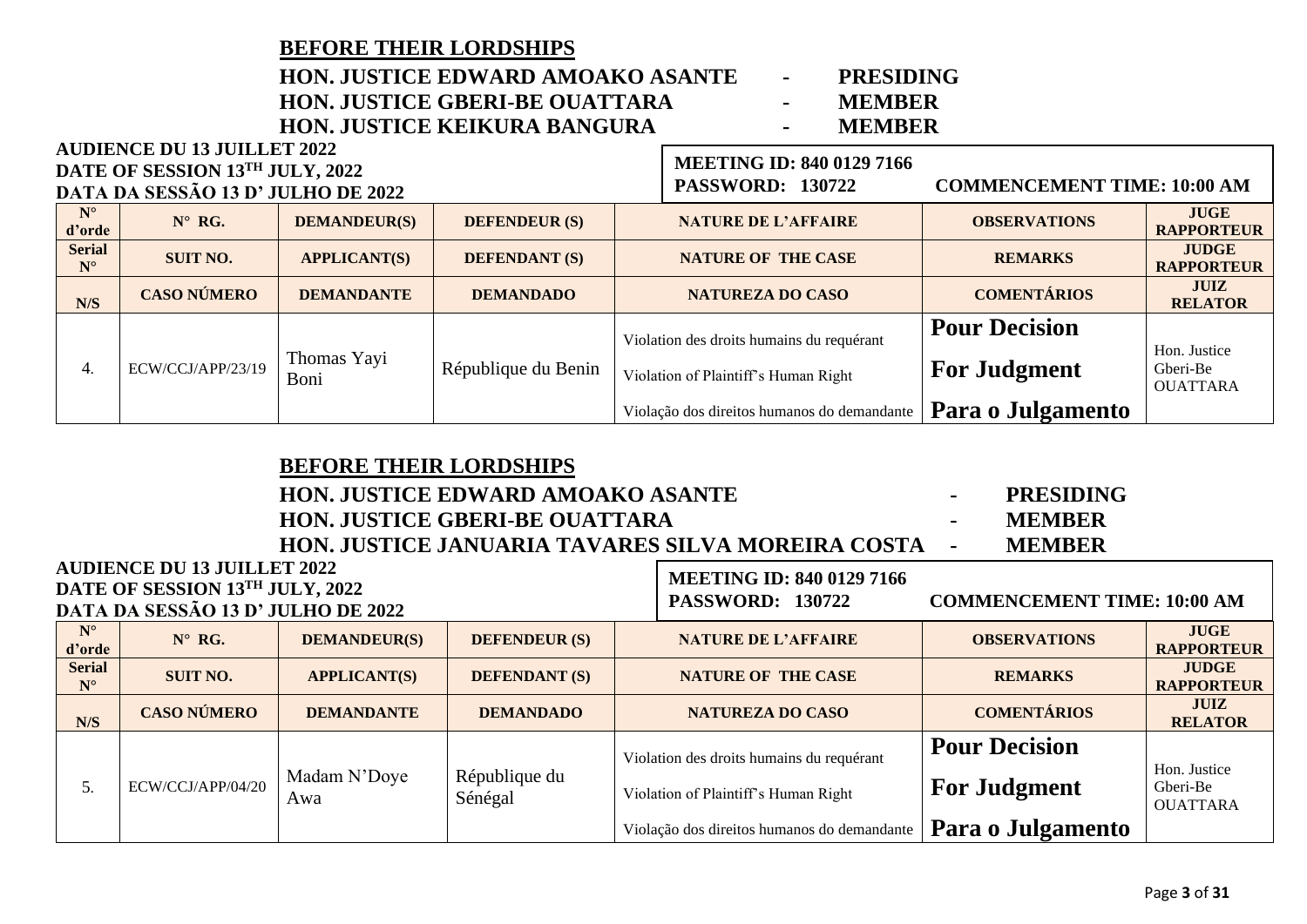### **BEFORE THEIR LORDSHIPS HON. JUSTICE EDWARD AMOAKO ASANTE - PRESIDING HON. JUSTICE GBERI-BE OUATTARA - MEMBER HON. JUSTICE JANUARIA TAVARES SILVA MOREIRA COSTA - MEMBER**

|                              | <b>AUDIENCE DU 13 JUILLET 2022</b><br>DATE OF SESSION 13TH JULY, 2022 |                     |                             | <b>MEETING ID: 840 0129 7166</b>            |                                    |                                   |  |
|------------------------------|-----------------------------------------------------------------------|---------------------|-----------------------------|---------------------------------------------|------------------------------------|-----------------------------------|--|
|                              | DATA DA SESSÃO 13 D' JULHO DE 2022                                    |                     |                             | <b>PASSWORD: 130722</b>                     | <b>COMMENCEMENT TIME: 10:00 AM</b> |                                   |  |
| $N^{\circ}$<br>d'orde        | $N^{\circ}$ RG.                                                       | <b>DEMANDEUR(S)</b> | <b>DEFENDEUR (S)</b>        | <b>NATURE DE L'AFFAIRE</b>                  | <b>OBSERVATIONS</b>                | <b>JUGE</b><br><b>RAPPORTEUR</b>  |  |
| <b>Serial</b><br>$N^{\circ}$ | <b>SUIT NO.</b>                                                       | <b>APPLICANT(S)</b> | <b>DEFENDANT (S)</b>        | <b>NATURE OF THE CASE</b>                   | <b>REMARKS</b>                     | <b>JUDGE</b><br><b>RAPPORTEUR</b> |  |
| N/S                          | <b>CASO NÚMERO</b>                                                    | <b>DEMANDANTE</b>   | <b>DEMANDADO</b>            | <b>NATUREZA DO CASO</b>                     | <b>COMENTÁRIOS</b>                 | JUIZ<br><b>RELATOR</b>            |  |
|                              | ECW/CCJ/APP/52/21                                                     | Adama Vandi         | Republic of Sierra<br>Leone | Violation des droits humains du requérant   | <b>Pour Decision</b>               | Hon. Justice                      |  |
| 6.                           |                                                                       |                     |                             | Violation of Plaintiff's Human Right        | <b>For Judgment</b>                | Januaria Tavares<br>Silva Moreira |  |
|                              |                                                                       |                     |                             | Violação dos direitos humanos do demandante | Para o Julgamento                  | <b>COSTA</b>                      |  |

| DEFONE THEIR LONDSHII S                                    |                                  |                  |
|------------------------------------------------------------|----------------------------------|------------------|
| <b>HON. JUSTICE EDWARD AMOAKO ASANTE</b>                   |                                  | <b>PRESIDING</b> |
| <b>HON. JUSTICE DUPE ATOKI</b>                             | <b>MEMBER</b>                    |                  |
| <b>HON. JUSTICE JANUARIA TAVARES SILVA MOREIRA COSTA -</b> |                                  | <b>MEMBER</b>    |
| LET 2022                                                   | <b>MEETING ID: 840 0129 7166</b> |                  |
| H 11 II V 2022                                             |                                  |                  |

### **AUDIENCE DU 13 JUIL DATE OF SESSION 13TH JULY, 2022 DATA DA SESSÃO 13 D' JULHO DE 2022**

**BEFORE THEIR LORDSHIPS**

**AUDIENCE DU 13 JUILLET 2022**

# **PASSWORD: 130722 COMMENCEMENT TIME: 10:00 AM**

**N° d'**orde **d'argeleries in the MANDEUR(S) DEFENDEUR** (S) **DEFENDEUR (S) NATURE DE L'AFFAIRE OBSERVATIONS RAPPORTI RAPPORTEUR Serial N° SUIT NO. APPLICANT(S) DEFENDANT (S) NATURE OF THE CASE REMARKS JUDGE RAPPORTEUR N/S CASO NÚMERO DEMANDANTE DEMANDADO NATUREZA DO CASO COMENTÁRIOS JUIZ RELATOR** 7. ECW/CCJ/APP/08/21 Adou Kouame & Republic of Cote d'Ivoire Violation des droits humains du requérant Violation of Plaintiff's Human Right Violação dos direitos humanos do demandante **Pour Audition For Hearing Para Audição** Hon. Justice Januaria Tavares Silva Moreira COSTA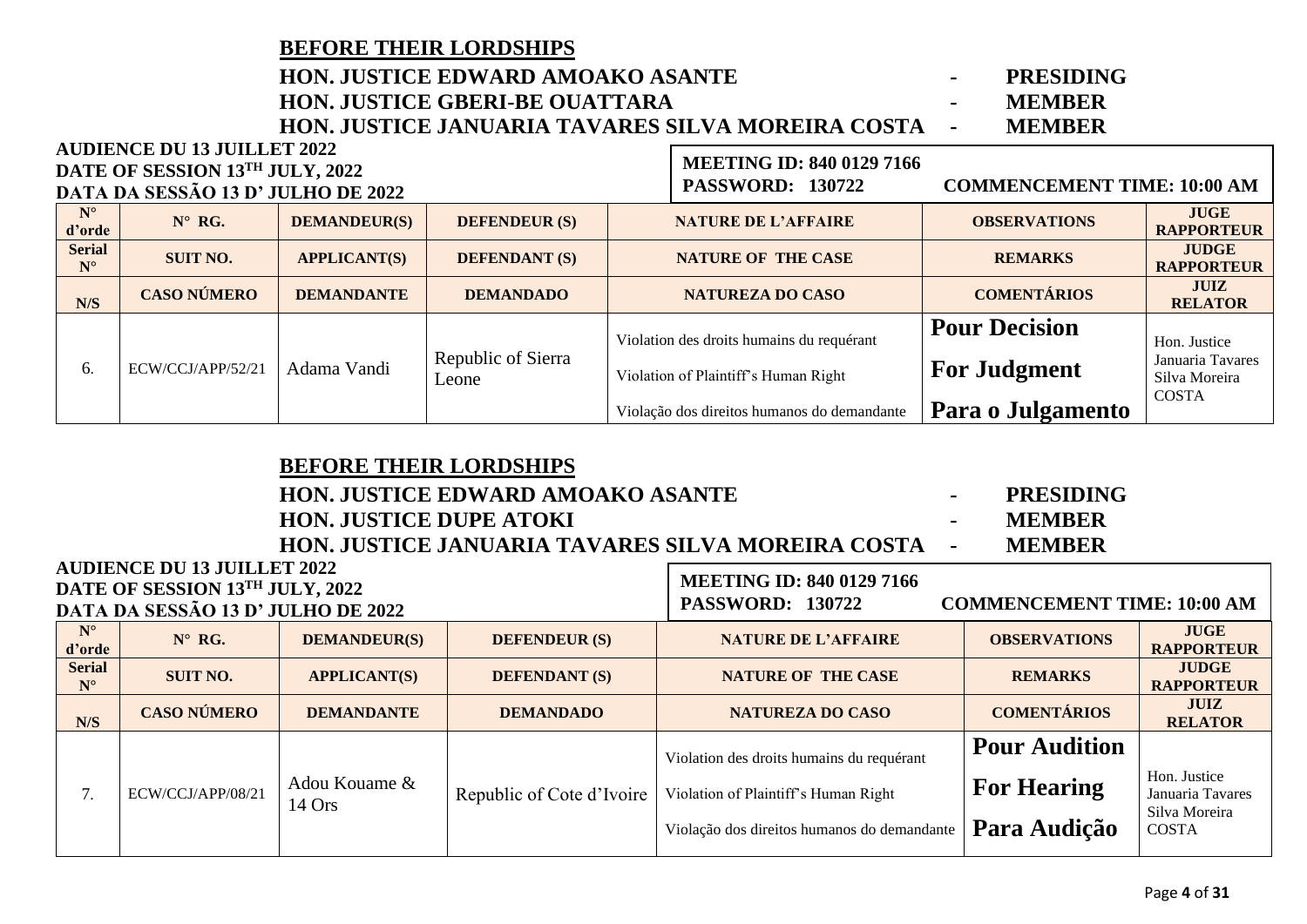|  |                              | <b>HON. JUSTICE JANUARIA TAVARES SILVA MOREIRA COSTA</b><br><b>MEMBER</b>                                   |                                   |                      |                                                                                                   |                      |                                   |  |  |  |  |  |  |
|--|------------------------------|-------------------------------------------------------------------------------------------------------------|-----------------------------------|----------------------|---------------------------------------------------------------------------------------------------|----------------------|-----------------------------------|--|--|--|--|--|--|
|  |                              | <b>AUDIENCE DU 13 JUILLET 2022</b><br>DATE OF SESSION 13TH JUNE, 2022<br>DATA DA SESSÃO 13 D' JUNHO DE 2022 |                                   |                      | <b>MEETING ID: 840 0129 7166</b><br><b>PASSWORD: 130722</b><br><b>COMMENCEMENT TIME: 10:00 AM</b> |                      |                                   |  |  |  |  |  |  |
|  | $N^{\circ}$<br>d'orde        | $N^{\circ}$ RG.                                                                                             | <b>DEMANDEUR(S)</b>               | <b>DEFENDEUR (S)</b> | <b>NATURE DE L'AFFAIRE</b>                                                                        | <b>OBSERVATIONS</b>  | <b>JUGE</b><br><b>RAPPORTEUR</b>  |  |  |  |  |  |  |
|  | <b>Serial</b><br>$N^{\circ}$ | <b>SUIT NO.</b>                                                                                             | <b>APPLICANT(S)</b>               | <b>DEFENDANT (S)</b> | <b>NATURE OF THE CASE</b>                                                                         | <b>REMARKS</b>       | <b>JUDGE</b><br><b>RAPPORTEUR</b> |  |  |  |  |  |  |
|  | N/S                          | <b>CASO NÚMERO</b><br><b>DEMANDANTE</b>                                                                     |                                   | <b>DEMANDADO</b>     | <b>NATUREZA DO CASO</b>                                                                           | <b>COMENTÁRIOS</b>   | <b>JUIZ</b><br><b>RELATOR</b>     |  |  |  |  |  |  |
|  |                              | ECW/CCJ/APP/12/21                                                                                           | Changement<br><b>Social Benin</b> | République du Benin  | Violation des droits humains du requérant                                                         | <b>Pour Decision</b> | Hon. Justice                      |  |  |  |  |  |  |
|  | 8.                           |                                                                                                             |                                   |                      | Violation of Plaintiff's Human Right                                                              | <b>For Judgment</b>  | Januaria Tavares<br>Silva Moreira |  |  |  |  |  |  |
|  |                              |                                                                                                             |                                   |                      | Violação dos direitos humanos do demandante                                                       | Para o Julgamento    | <b>COSTA</b>                      |  |  |  |  |  |  |

|                                       |                                                                       | <b>BEFORE THEIR LORDSHIPS</b>                                                       |                                       |                                                   |                                    |                                   |
|---------------------------------------|-----------------------------------------------------------------------|-------------------------------------------------------------------------------------|---------------------------------------|---------------------------------------------------|------------------------------------|-----------------------------------|
|                                       |                                                                       |                                                                                     | <b>HON. JUSTICE GBERI-BE OUATTARA</b> |                                                   | <b>PRESIDING</b><br>$\sim$         |                                   |
|                                       |                                                                       | <b>HON. KEIKURA BANGURA</b>                                                         |                                       | <b>MEMBER</b>                                     |                                    |                                   |
|                                       |                                                                       |                                                                                     |                                       | HON. JUSTICE JANUARIA TAVARES SILVA MOREIRA COSTA | <b>MEMBER</b>                      |                                   |
|                                       | <b>AUDIENCE DU 13 JUILLET 2022</b>                                    |                                                                                     |                                       | <b>MEETING ID: 840 0129 7166</b>                  |                                    |                                   |
|                                       | DATE OF SESSION 13TH JULY, 2022<br>DATA DA SESSÃO 13 D' JULHO DE 2022 |                                                                                     |                                       | <b>PASSWORD: 130722</b>                           | <b>COMMENCEMENT TIME: 10:00 AM</b> |                                   |
|                                       |                                                                       |                                                                                     |                                       |                                                   |                                    |                                   |
| $N^{\circ}$<br>d'orde                 | $N^{\circ}$ RG.                                                       | <b>DEMANDEUR(S)</b>                                                                 | <b>DEFENDEUR (S)</b>                  | <b>NATURE DE L'AFFAIRE</b>                        | <b>OBSERVATIONS</b>                | <b>JUGE</b><br><b>RAPPORTEUR</b>  |
| <b>Serial</b><br>$\mathbf{N}^{\circ}$ | <b>SUIT NO.</b>                                                       | <b>APPLICANT(S)</b>                                                                 | <b>DEFENDANT (S)</b>                  | <b>NATURE OF THE CASE</b>                         | <b>REMARKS</b>                     | <b>JUDGE</b><br><b>RAPPORTEUR</b> |
| N/S                                   | <b>CASO NÚMERO</b>                                                    | <b>DEMANDANTE</b>                                                                   | <b>DEMANDADO</b>                      | <b>NATUREZA DO CASO</b>                           | <b>COMENTÁRIOS</b>                 | <b>JUIZ</b><br><b>RELATOR</b>     |
|                                       |                                                                       |                                                                                     |                                       | Violation des droits humains du requérant         | <b>Pour Decision</b>               | Hon. Justice                      |
| 9.                                    | ECW/CCJ/APP/28/20                                                     | <b>ECOWAS</b><br><b>Aristides Gomez</b><br><b>Commission &amp; Anor</b><br>$&$ Anor | Violation of Plaintiff's Human Right  | <b>For Judgment</b>                               | Januaria Tavares<br>Silva Moreira  |                                   |
|                                       |                                                                       |                                                                                     |                                       | Violação dos direitos humanos do demandante       | Para o Julgamento                  | <b>COSTA</b>                      |

## **BEFORE THEIR LORDSHIPS HON. JUSTICE GBERI-BE OUATTARA - PRESIDING**

**HON. JUSTICE DUPE ATOKI - MEMBER**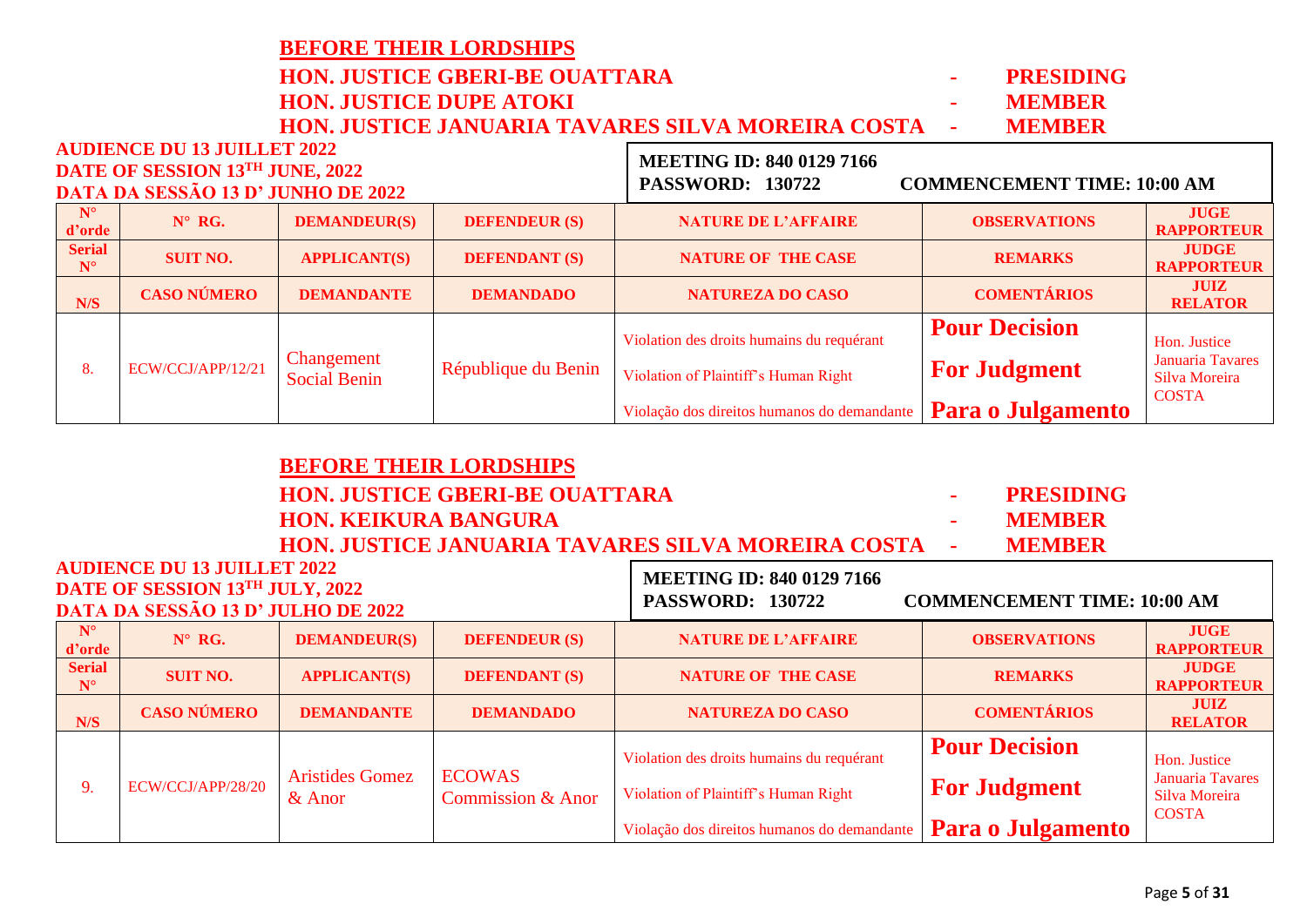|                              |                                                                                                             |                       | <b>HON. JUSTICE GBERI-BE OUATTARA</b> |                                                                                                   | <b>PRESIDING</b>     |                                   |
|------------------------------|-------------------------------------------------------------------------------------------------------------|-----------------------|---------------------------------------|---------------------------------------------------------------------------------------------------|----------------------|-----------------------------------|
|                              |                                                                                                             |                       | <b>HON. JUSTICE KEIKURA BANGURA</b>   |                                                                                                   | <b>MEMBER</b>        |                                   |
|                              |                                                                                                             |                       |                                       | HON. JUSTICE JANUARIA TAVARES SILVA MOREIRA COSTA                                                 | <b>MEMBER</b>        |                                   |
|                              | <b>AUDIENCE DU 13 JUILLET 2022</b><br>DATE OF SESSION 13TH JULY, 2022<br>DATA DA SESSÃO 13 D' JULHO DE 2022 |                       |                                       | <b>MEETING ID: 840 0129 7166</b><br><b>PASSWORD: 130722</b><br><b>COMMENCEMENT TIME: 10:00 AM</b> |                      |                                   |
| $N^{\circ}$<br>d'orde        | $N^{\circ}$ RG.                                                                                             | <b>DEMANDEUR(S)</b>   | <b>DEFENDEUR (S)</b>                  | <b>NATURE DE L'AFFAIRE</b>                                                                        | <b>OBSERVATIONS</b>  | <b>JUGE</b><br><b>RAPPORTEUR</b>  |
| <b>Serial</b><br>$N^{\circ}$ | <b>SUIT NO.</b>                                                                                             | <b>APPLICANT(S)</b>   | <b>DEFENDANT (S)</b>                  | <b>NATURE OF THE CASE</b>                                                                         | <b>REMARKS</b>       | <b>JUDGE</b><br><b>RAPPORTEUR</b> |
| N/S                          | <b>CASO NÚMERO</b>                                                                                          | <b>DEMANDANTE</b>     | <b>DEMANDADO</b>                      | <b>NATUREZA DO CASO</b>                                                                           | <b>COMENTÁRIOS</b>   | <b>JUIZ RELATOR</b>               |
|                              |                                                                                                             |                       |                                       | Violation des droits humains du requérant                                                         | <b>Pour Decision</b> | Hon. Justice                      |
| 10.                          | ECW/CCJ/APP/23/18                                                                                           | <b>Samuel Nwietih</b> | <b>Federal Republic of</b><br>Nigeria | Violation of Plaintiff's Human Right                                                              | <b>For Judgment</b>  | Keikura<br><b>BANGURA</b>         |
|                              |                                                                                                             |                       |                                       | .                                                                                                 |                      |                                   |

|                                                                                                |                       |                                                                                                             | <b>PRESIDING</b><br><b>MEMBER</b><br><b>MEMBER</b> |                      |                           |                                                             |                                    |                                  |
|------------------------------------------------------------------------------------------------|-----------------------|-------------------------------------------------------------------------------------------------------------|----------------------------------------------------|----------------------|---------------------------|-------------------------------------------------------------|------------------------------------|----------------------------------|
|                                                                                                |                       | <b>AUDIENCE DU 14 JUILLET 2022</b><br>DATE OF SESSION 14TH JULY, 2022<br>DATA DA SESSÃO 14 D' JULHO DE 2022 |                                                    |                      |                           | <b>MEETING ID: 813 5159 9656</b><br><b>PASSWORD: 140722</b> | <b>COMMENCEMENT TIME: 10:00 AM</b> |                                  |
|                                                                                                | $N^{\circ}$<br>d'orde | $N^{\circ}$ RG.                                                                                             | <b>DEMANDEUR(S)</b>                                | <b>DEFENDEUR (S)</b> |                           | <b>NATURE DE L'AFFAIRE</b>                                  | <b>OBSERVATIONS</b>                | <b>JUGE</b><br><b>RAPPORTEUR</b> |
| <b>Serial</b><br><b>SUIT NO.</b><br><b>DEFENDANT (S)</b><br><b>APPLICANT(S)</b><br>$N^{\circ}$ |                       |                                                                                                             |                                                    |                      | <b>NATURE OF THE CASE</b> | <b>REMARKS</b>                                              | <b>JUDGE</b><br><b>RAPPORTEUR</b>  |                                  |
| <b>CASO NÚMERO</b><br><b>DEMANDANTE</b><br><b>DEMANDADO</b><br><b>ATIC</b>                     |                       |                                                                                                             |                                                    |                      | <b>NATUREZA DO CASO</b>   | <b>COMENTÁRIOS</b>                                          | <b>JUIZ</b><br>DEL ATOD            |                                  |

Violação dos direitos humanos do demandante

| N/S | <b>CASO NÚMERO</b> | <b>DEMANDANTE</b>                  | <b>DEMANDADO</b>            | <b>NATUREZA DO CASO</b>                     | <b>COMENTÁRIOS</b>                          | <b>JUIZ</b><br><b>RELATOR</b> |
|-----|--------------------|------------------------------------|-----------------------------|---------------------------------------------|---------------------------------------------|-------------------------------|
| 11. | ECW/CCJ/APP/55/21  | Algom Resources<br>Limited & Anor. | Republic of Sierra<br>Leone | Violation des droits humains du requérant   | <b>Pour Decision</b><br><b>For Judgment</b> |                               |
|     |                    |                                    |                             | Violation of Plaintiff's Human Right        |                                             | Hon. Justice<br>Edward Amoako |
|     |                    |                                    |                             | Violação dos direitos humanos do demandante | Para o Julgamento                           | <b>ASANTE</b>                 |

**Para o Julgamento**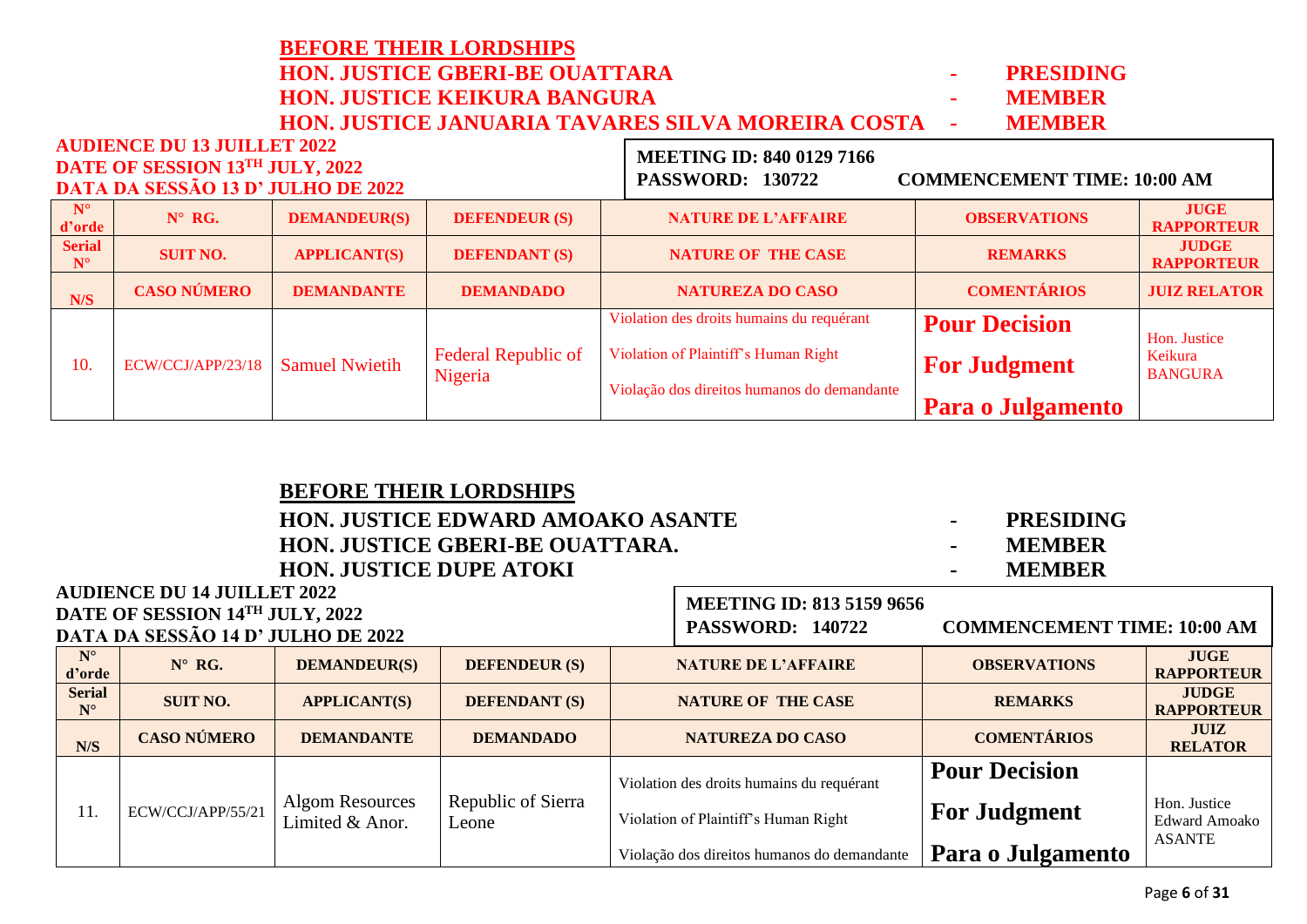|                              | <b>BEFORE THEIR LORDSHIPS</b>            |                                        |                                |  |                                                   |                                    |                                      |
|------------------------------|------------------------------------------|----------------------------------------|--------------------------------|--|---------------------------------------------------|------------------------------------|--------------------------------------|
|                              | <b>HON. JUSTICE EDWARD AMOAKO ASANTE</b> |                                        |                                |  |                                                   |                                    |                                      |
|                              |                                          | <b>HON. JUSTICE DUPE ATOKI</b>         |                                |  |                                                   | <b>MEMBER</b><br>$\blacksquare$    |                                      |
|                              |                                          |                                        |                                |  | HON. JUSTICE JANUARIA TAVARES SILVA MOREIRA COSTA | <b>MEMBER</b><br>$\blacksquare$    |                                      |
|                              | <b>AUDIENCE DU 14 JUILLET 2022</b>       |                                        |                                |  | <b>MEETING ID: 813 5159 9656</b>                  |                                    |                                      |
|                              | DATE OF SESSION 14TH JULY, 2022          |                                        |                                |  | <b>PASSWORD: 140722</b>                           | <b>COMMENCEMENT TIME: 10:00 AM</b> |                                      |
|                              | DATA DA SESSÃO 14 D' JULHO DE 2022       |                                        |                                |  |                                                   |                                    |                                      |
| $N^{\circ}$<br>d'orde        | $N^{\circ}$ RG.                          | <b>DEMANDEUR(S)</b>                    | <b>DEFENDEUR (S)</b>           |  | <b>NATURE DE L'AFFAIRE</b>                        | <b>OBSERVATIONS</b>                | <b>JUGE</b><br><b>RAPPORTEUR</b>     |
| <b>Serial</b><br>$N^{\circ}$ | <b>SUIT NO.</b>                          | <b>APPLICANT(S)</b>                    | <b>DEFENDANT (S)</b>           |  | <b>NATURE OF THE CASE</b>                         | <b>REMARKS</b>                     | <b>JUDGE</b><br><b>RAPPORTEUR</b>    |
| N/S                          | <b>CASO NÚMERO</b>                       | <b>DEMANDANTE</b>                      | <b>DEMANDADO</b>               |  | <b>NATUREZA DO CASO</b>                           | <b>COMENTÁRIOS</b>                 | <b>JUIZ</b><br><b>RELATOR</b>        |
|                              |                                          |                                        |                                |  | Violation des droits humains du requérant         | <b>Pour Decision</b>               |                                      |
| 12.                          | ECW/CCJ/APP/52/19                        | Philemon<br><b>OBASOGIE &amp; Anor</b> | Federal Republic<br>of Nigeria |  | Violation of Plaintiff's Human Right              | <b>For Judgment</b>                | Hon. Justice<br><b>Edward Amoako</b> |
|                              |                                          |                                        |                                |  | Violação dos direitos humanos do demandante       | Para o Julgamento                  | <b>ASANTE</b>                        |

| <b>BEFORE THEIR LORDSHIPS</b>                                         |                                                                                                                                                                                                              |               |                                                                                                                                    |
|-----------------------------------------------------------------------|--------------------------------------------------------------------------------------------------------------------------------------------------------------------------------------------------------------|---------------|------------------------------------------------------------------------------------------------------------------------------------|
| <b>HON. JUSTICE GBERI-BE OUATTARA</b>                                 |                                                                                                                                                                                                              | ۰             | <b>PRESIDING</b>                                                                                                                   |
| <b>HON. JUSTICE DUPE ATOKI</b>                                        | $\blacksquare$                                                                                                                                                                                               | <b>MEMBER</b> |                                                                                                                                    |
| <b>HON. JUSTICE KEIKURA BANGURA</b>                                   | ٠                                                                                                                                                                                                            | <b>MEMBER</b> |                                                                                                                                    |
| <b>AUDIENCE DU 14 JUILLET 2022</b><br>DATE OF SESSION 14TH JULY, 2022 | <b>MEETING ID: 813 5159 9656</b><br>$\mathbf{D}$ $\mathbf{A}$ $\mathbf{C}$ $\mathbf{C}$ $\mathbf{V}$ $\mathbf{D}$ $\mathbf{D}$ $\mathbf{D}$ $\mathbf{A}$ $\mathbf{A}$ $\mathbf{D}$ $\mathbf{A}$ $\mathbf{A}$ |               | $CQ$ and $CQ$ and $CQ$ and $CQ$ and $CQ$ and $CQ$ and $CQ$ and $CQ$ and $CQ$ and $CQ$ and $CQ$ and $CQ$ and $CQ$ and $CQ$ and $CQ$ |

**DATA DA SESSÃO 14 D' JULHO DE 2022 N° d'**orde **d'argeleries in the Manueur Demandeur (S) DEFENDEUR (S) NATURE DE L'AFFAIRE OBSERVATIONS RAPPORTI RAPPORTEUR Serial N° SUIT NO. APPLICANT(S) DEFENDANT (S) NATURE OF THE CASE REMARKS JUDGE RAPPORTEUR N/S CASO NÚMERO DEMANDANTE DEMANDADO NATUREZA DO CASO COMENTÁRIOS JUIZ RELATOR** 13. ECW/CCJ/APP/20/18 Ganta Support Group & Anor Republic of Liberia Violation des droits humains du requérant Violation of Plaintiff's Human Right Violação dos direitos humanos do demandante **Pour Decision For Judgment Para o Julgamento** Hon. Justice Keikura BANGURA **PASSWORD: 140722 COMMENCEMENT TIME: 10:00 AM**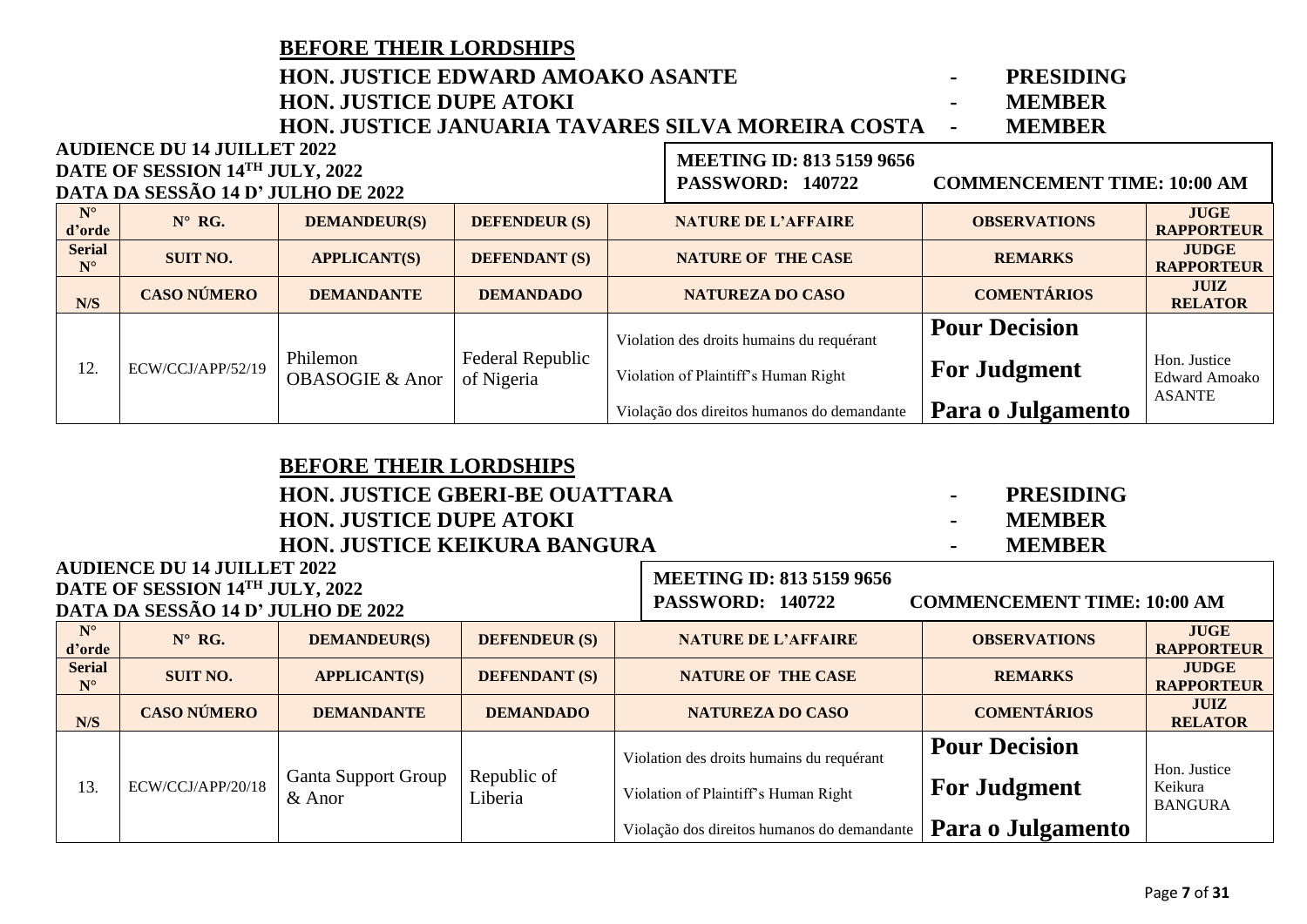| <b>BEFORE THEIR LORDSHIPS</b>         |                          |               |
|---------------------------------------|--------------------------|---------------|
| <b>HON. JUSTICE GBERI-BE OUATTARA</b> | <b>Contract Contract</b> | PRESIDIN      |
| <b>HON. JUSTICE DUPE ATOKI</b>        |                          | <b>MEMBER</b> |
| <b>HON. JUSTICE KEIKURA BANGURA</b>   | $\sim$                   | <b>MEMBER</b> |
| AUDIENCE DU 14 JUILLET 2022           |                          |               |

| <b>PRESIDING</b> |
|------------------|
| <b>MEMBER</b>    |
|                  |

| DATE OF SESSION 14TH JULY, 2022 |                                    |                     |                                | <b>MEETING ID: 813 5159 9656</b> |                                             |                                    |                                             |
|---------------------------------|------------------------------------|---------------------|--------------------------------|----------------------------------|---------------------------------------------|------------------------------------|---------------------------------------------|
|                                 | DATA DA SESSÃO 14 D' JULHO DE 2022 |                     |                                |                                  | <b>PASSWORD: 140722</b>                     | <b>COMMENCEMENT TIME: 10:00 AM</b> |                                             |
| $N^{\circ}$<br>d'orde           | $N^{\circ}$ RG.                    | <b>DEMANDEUR(S)</b> | <b>DEFENDEUR (S)</b>           |                                  | <b>NATURE DE L'AFFAIRE</b>                  | <b>OBSERVATIONS</b>                | <b>JUGE</b><br><b>RAPPORTEUR</b>            |
| <b>Serial</b><br>$N^{\circ}$    | <b>SUIT NO.</b>                    | <b>APPLICANT(S)</b> | <b>DEFENDANT (S)</b>           |                                  | <b>NATURE OF THE CASE</b>                   | <b>REMARKS</b>                     | <b>JUDGE</b><br><b>RAPPORTEUR</b>           |
| N/S                             | <b>CASO NÚMERO</b>                 | <b>DEMANDANTE</b>   | <b>DEMANDADO</b>               |                                  | <b>NATUREZA DO CASO</b>                     | <b>COMENTÁRIOS</b>                 | <b>JUIZ</b><br><b>RELATOR</b>               |
|                                 |                                    |                     |                                |                                  | Violation des droits humains du requérant   | <b>Pour Decision</b>               |                                             |
| 14.                             | ECW/CCJ/APP/27/21                  | Tia Philomene       | République de Côte<br>d'Ivoire |                                  | Violation of Plaintiff's Human Right        | <b>For Judgment</b>                | Hon. Justice<br>Gberi-Be<br><b>OUATTARA</b> |
|                                 |                                    |                     |                                |                                  | Violação dos direitos humanos do demandante | Para o Julgamento                  |                                             |

| <b>BEFORE THEIR LORDSHIPS</b>                               |        |                  |
|-------------------------------------------------------------|--------|------------------|
| <b>HON. JUSTICE GBERI-BE OUATTARA</b>                       | $\sim$ | <b>PRESIDING</b> |
| <b>HON. JUSTICE DUPE ATOKI</b>                              | $\sim$ | <b>MEMBER</b>    |
| <b>HON. JUSTICE JANUARIA TAVARES SILVA MOREIRA COSTA --</b> |        | <b>MEMRER</b>    |
| <b>ET 2022</b>                                              |        |                  |

| <b>AUDIENCE DU 14 JUILLET 2022</b><br>DATE OF SESSION 14TH JULY, 2022<br>DATA DA SESSÃO 14 D' JULHO DE 2022 |                    |                                  |                             | <b>MEETING ID: 813 5159 9656</b><br><b>COMMENCEMENT TIME: 10:00 AM</b><br><b>PASSWORD: 140722</b>                     |                                                                  |                                   |
|-------------------------------------------------------------------------------------------------------------|--------------------|----------------------------------|-----------------------------|-----------------------------------------------------------------------------------------------------------------------|------------------------------------------------------------------|-----------------------------------|
| $N^{\circ}$<br>d'orde                                                                                       | $N^{\circ}$ RG.    | <b>DEMANDEUR(S)</b>              | <b>DEFENDEUR (S)</b>        | <b>NATURE DE L'AFFAIRE</b>                                                                                            | <b>OBSERVATIONS</b>                                              | <b>JUGE</b><br><b>RAPPORTEUR</b>  |
| <b>Serial</b><br>$N^{\circ}$                                                                                | <b>SUIT NO.</b>    | <b>APPLICANT(S)</b>              | <b>DEFENDANT (S)</b>        | <b>NATURE OF THE CASE</b>                                                                                             | <b>REMARKS</b>                                                   | <b>JUDGE</b><br><b>RAPPORTEUR</b> |
| N/S                                                                                                         | <b>CASO NÚMERO</b> | <b>DEMANDANTE</b>                | <b>DEMANDADO</b>            | <b>NATUREZA DO CASO</b>                                                                                               | <b>COMENTÁRIOS</b>                                               | <b>JUIZ</b><br><b>RELATOR</b>     |
| 15.                                                                                                         | ECW/CCJ/APP/07/21  | N'nadozie Christian<br>Ugochukwu | Togolese<br>Republic & Anor | Violation des droits humains du requérant<br>Violation of Plaintiff's Human Right<br>Violação dos direitos humanos do | <b>Pour Decision</b><br><b>For Judgment</b><br>Para o Julgamento | Hon. Justice<br>Dupe ATOKI        |
|                                                                                                             |                    |                                  |                             | demandante                                                                                                            |                                                                  |                                   |

T.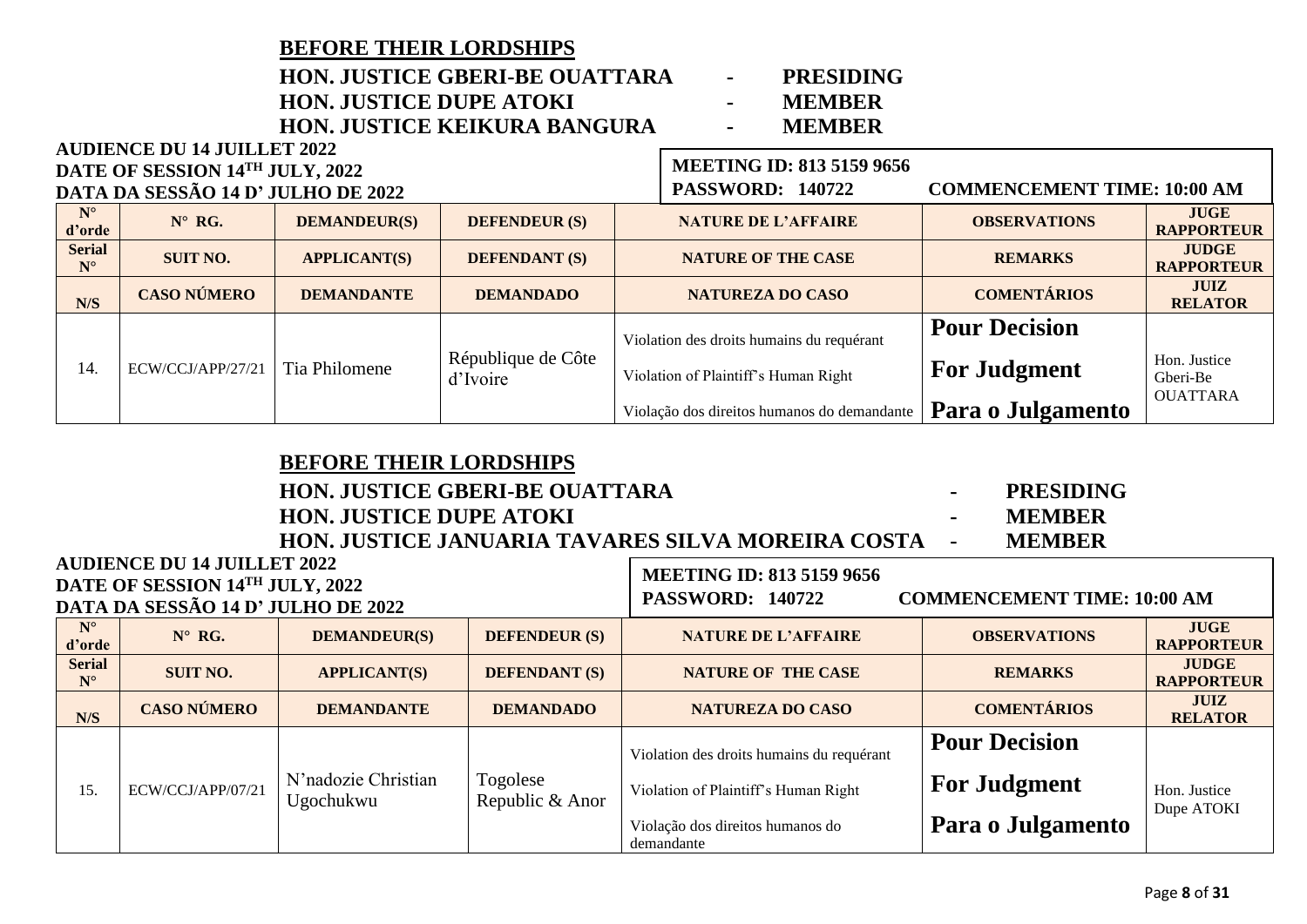|                                                                                                          | <b>HON. JUSTICE GBERI-BE OUATTARA</b><br><b>HON. JUSTICE DUPE ATOKI</b> | <b>PRESIDING</b><br>۰.<br><b>MEMBER</b><br>$\blacksquare$<br>HON. JUSTICE JANUARIA TAVARES SILVA MOREIRA COSTA<br><b>MEMBER</b><br>$\blacksquare$ |                              |                                                             |                                    |                                   |
|----------------------------------------------------------------------------------------------------------|-------------------------------------------------------------------------|---------------------------------------------------------------------------------------------------------------------------------------------------|------------------------------|-------------------------------------------------------------|------------------------------------|-----------------------------------|
| <b>AUDIENCE DU 14 JUIN 2022</b><br>DATE OF SESSION 14TH JUNE, 2022<br>DATA DA SESSÃO 14 D' JUNHO DE 2022 |                                                                         |                                                                                                                                                   |                              | <b>MEETING ID: 813 5159 9656</b><br><b>PASSWORD: 140722</b> | <b>COMMENCEMENT TIME: 10:00 AM</b> |                                   |
| $N^{\circ}$<br>d'orde                                                                                    | $N^{\circ}$ RG.                                                         | <b>DEMANDEUR(S)</b>                                                                                                                               | <b>DEFENDEUR (S)</b>         | <b>NATURE DE L'AFFAIRE</b>                                  | <b>OBSERVATIONS</b>                | <b>JUGE</b><br><b>RAPPORTEUR</b>  |
| <b>Serial</b><br>$N^{\circ}$                                                                             | <b>SUIT NO.</b>                                                         | <b>APPLICANT(S)</b>                                                                                                                               | <b>DEFENDANT (S)</b>         | <b>NATURE OF THE CASE</b>                                   | <b>REMARKS</b>                     | <b>JUDGE</b><br><b>RAPPORTEUR</b> |
| N/S                                                                                                      | <b>CASO NÚMERO</b>                                                      | <b>DEMANDANTE</b>                                                                                                                                 | <b>DEMANDADO</b>             | <b>NATUREZA DO CASO</b>                                     | <b>COMENTÁRIOS</b>                 | <b>JUIZ</b><br><b>RELATOR</b>     |
|                                                                                                          |                                                                         | Registered Trustee of                                                                                                                             | Federal Republic             | Violation des droits humains du requérant                   | <b>Pour Decision</b>               |                                   |
| 16.                                                                                                      | ECW/CCJ/APP/51/20                                                       | Empowerment of<br><b>Unemployed Youth</b>                                                                                                         | of Nigeria & 2<br><b>Ors</b> | Violation of Plaintiff's Human Right                        | <b>For Judgment</b>                | Hon. Justice<br>Dupe ATOKI        |
|                                                                                                          |                                                                         | Initiative                                                                                                                                        |                              | Violação dos direitos humanos do demandante                 | Para o Julgamento                  |                                   |

| <b>BEFORE THEIR LORDSHIPS</b>                              |                  |
|------------------------------------------------------------|------------------|
| <b>HON. JUSTICE GBERI-BE OUATTARA</b>                      | <b>PRESIDING</b> |
| <b>HON. JUSTICE DUPE ATOKI</b>                             | <b>MEMBER</b>    |
| <b>HON. JUSTICE JANUARIA TAVARES SILVA MOREIRA COSTA -</b> | <b>MEMRER</b>    |
| I ET 2022                                                  |                  |

### **AUDIENCE DU 14 JUILLET 2022 DATE OF SESSION 14 TH JULY, 2022 DATA DA SESSÃO 14 D' JULHO DE 2022**

## **MEETING ID: 813 5159 9656**

**PASSWORD: 140722 COMMENCEMENT TIME: 10:00 AM**

| DATA DA SESSÃO 14 D'JULHO DE 2022 |                    |                                            |                            |                                             |                      |                                                   |
|-----------------------------------|--------------------|--------------------------------------------|----------------------------|---------------------------------------------|----------------------|---------------------------------------------------|
| $N^{\circ}$<br>d'orde             | $N^{\circ}$ RG.    | <b>DEMANDEUR(S)</b>                        | <b>DEFENDEUR (S)</b>       | <b>NATURE DE L'AFFAIRE</b>                  | <b>OBSERVATIONS</b>  | <b>JUGE</b><br><b>RAPPORTEUR</b>                  |
| <b>Serial</b><br>$N^{\circ}$      | <b>SUIT NO.</b>    | <b>APPLICANT(S)</b>                        | <b>DEFENDANT (S)</b>       | <b>NATURE OF THE CASE</b>                   | <b>REMARKS</b>       | <b>JUDGE</b><br><b>RAPPORTEUR</b>                 |
| N/S                               | <b>CASO NÚMERO</b> | <b>DEMANDANTE</b>                          | <b>DEMANDADO</b>           | NATUREZA DO CASO                            | <b>COMENTÁRIOS</b>   | <b>JUIZ RELATOR</b>                               |
| 17.                               | ECW/CCJ/APP/03/21  | <b>Monsieur MATCHI</b><br>Daoudou et Autre | La République<br>Togolaise | Violation des droits humains du requérant   | <b>Pour Decision</b> |                                                   |
|                                   |                    |                                            |                            | Violation of Plaintiff's Human Right        | <b>For Judgment</b>  | Hon. Justice<br>Januaria Tavares<br>Silva Moreira |
|                                   |                    |                                            |                            | Violação dos direitos humanos do demandante | Para o Julgamento    | <b>COSTA</b>                                      |
|                                   |                    |                                            |                            |                                             |                      |                                                   |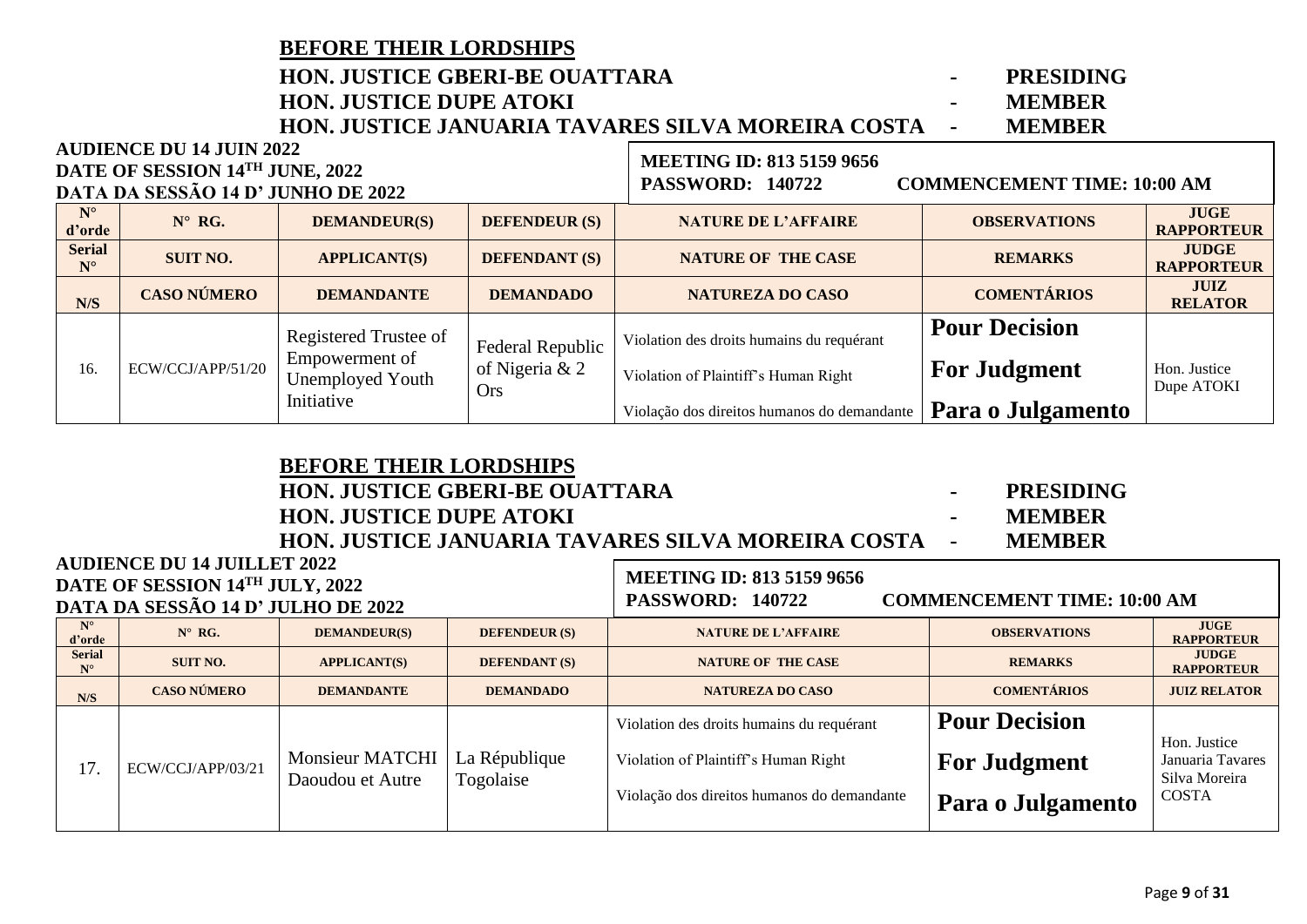|                              | <b>BEFORE THEIR LORDSHIPS</b>                                         |                                            |                             |                                                   |                                    |                                                   |  |
|------------------------------|-----------------------------------------------------------------------|--------------------------------------------|-----------------------------|---------------------------------------------------|------------------------------------|---------------------------------------------------|--|
|                              |                                                                       | <b>HON. JUSTICE GBERI-BE OUATTARA</b>      |                             |                                                   | <b>PRESIDING</b>                   |                                                   |  |
|                              |                                                                       | <b>HON. JUSTICE DUPE ATOKI</b>             |                             |                                                   | <b>MEMBER</b>                      |                                                   |  |
|                              |                                                                       |                                            |                             | HON. JUSTICE JANUARIA TAVARES SILVA MOREIRA COSTA | <b>MEMBER</b>                      |                                                   |  |
|                              | <b>AUDIENCE DU 14 JUILLET 2022</b>                                    |                                            |                             | <b>MEETING ID: 813 5159 9656</b>                  |                                    |                                                   |  |
|                              | DATE OF SESSION 14TH JULY, 2022<br>DATA DA SESSÃO 14 D' JULHO DE 2022 |                                            |                             | <b>PASSWORD: 140722</b>                           | <b>COMMENCEMENT TIME: 10:00 AM</b> |                                                   |  |
| $N^{\circ}$<br>d'orde        | $N^{\circ}$ RG.                                                       | <b>DEMANDEUR(S)</b>                        | <b>DEFENDEUR (S)</b>        | <b>NATURE DE L'AFFAIRE</b>                        | <b>OBSERVATIONS</b>                | <b>JUGE</b><br><b>RAPPORTEUR</b>                  |  |
| <b>Serial</b><br>$N^{\circ}$ | <b>SUIT NO.</b>                                                       | <b>APPLICANT(S)</b>                        | <b>DEFENDANT</b> (S)        | <b>NATURE OF THE CASE</b>                         | <b>REMARKS</b>                     | <b>JUDGE</b><br><b>RAPPORTEUR</b>                 |  |
| N/S                          | <b>CASO NÚMERO</b>                                                    | <b>DEMANDANTE</b>                          | <b>DEMANDADO</b>            | <b>NATUREZA DO CASO</b>                           | <b>COMENTÁRIOS</b>                 | <b>JUIZ</b><br><b>RELATOR</b>                     |  |
|                              |                                                                       |                                            |                             | Violation des droits humains du requérant         | <b>Pour Decision</b>               |                                                   |  |
| 18.                          | ECW/CCJ/APP/15/21                                                     | La Ligue Senegalaise<br>Des Droits Humains | La République<br>Du Senegal | Violation of Plaintiff's Human Right              | <b>For Judgment</b>                | Hon. Justice<br>Januaria Tavares<br>Silva Moreira |  |
|                              |                                                                       |                                            |                             | Violação dos direitos humanos do demandante       | Para o Julgamento                  | <b>COSTA</b>                                      |  |

|                              |                                                                       | <b>BEFORE THEIR LORDSHIPS</b><br><b>HON. JUSTICE GBERI-BE OUATTARA</b><br><b>HON. JUSTICE KEIKURA BANGURA</b><br>HON. JUSTICE JANUARIA TAVARES SILVA MOREIRA COSTA | <b>PRESIDING</b><br>$\bullet$<br><b>MEMBER</b><br>$\sim$<br><b>MEMBER</b><br>$\blacksquare$ |                                                                                   |                                             |                                           |
|------------------------------|-----------------------------------------------------------------------|--------------------------------------------------------------------------------------------------------------------------------------------------------------------|---------------------------------------------------------------------------------------------|-----------------------------------------------------------------------------------|---------------------------------------------|-------------------------------------------|
|                              | <b>AUDIENCE DU 14 JUILLET 2022</b><br>DATE OF SESSION 14TH JULY, 2022 |                                                                                                                                                                    |                                                                                             | <b>MEETING ID: 813 5159 9656</b>                                                  |                                             |                                           |
|                              | DATA DA SESSÃO 14 D' JULHO DE 2022                                    |                                                                                                                                                                    |                                                                                             | <b>PASSWORD: 140722</b>                                                           | <b>COMMENCEMENT TIME: 10:00 AM</b>          |                                           |
| $N^{\circ}$<br>d'orde        | $N^{\circ}$ RG.                                                       | <b>DEMANDEUR(S)</b>                                                                                                                                                | <b>DEFENDEUR (S)</b>                                                                        | <b>NATURE DE L'AFFAIRE</b>                                                        | <b>OBSERVATIONS</b>                         | <b>JUGE</b><br><b>RAPPORTEUR</b>          |
| <b>Serial</b><br>$N^{\circ}$ | <b>SUIT NO.</b>                                                       | <b>APPLICANT(S)</b>                                                                                                                                                | <b>DEFENDANT</b> (S)                                                                        | <b>NATURE OF THE CASE</b>                                                         | <b>REMARKS</b>                              | <b>JUDGE</b><br><b>RAPPORTEUR</b>         |
| N/S                          | <b>CASO NÚMERO</b>                                                    | <b>DEMANDANTE</b>                                                                                                                                                  | <b>DEMANDADO</b>                                                                            | <b>NATUREZA DO CASO</b>                                                           | <b>COMENTÁRIOS</b>                          | <b>JUIZ</b><br><b>RELATOR</b>             |
| 19.                          | ECW/CCJ/APP/21/19                                                     | Hassane Abdou<br>Nouhou                                                                                                                                            | République du Niger                                                                         | Violation des droits humains du requérant<br>Violation of Plaintiff's Human Right | <b>Pour Decision</b><br><b>For Judgment</b> | Hon. Justice<br>Keikura<br><b>BANGURA</b> |
|                              |                                                                       |                                                                                                                                                                    |                                                                                             | Violação dos direitos humanos do demandante                                       | Para o Julgamento                           |                                           |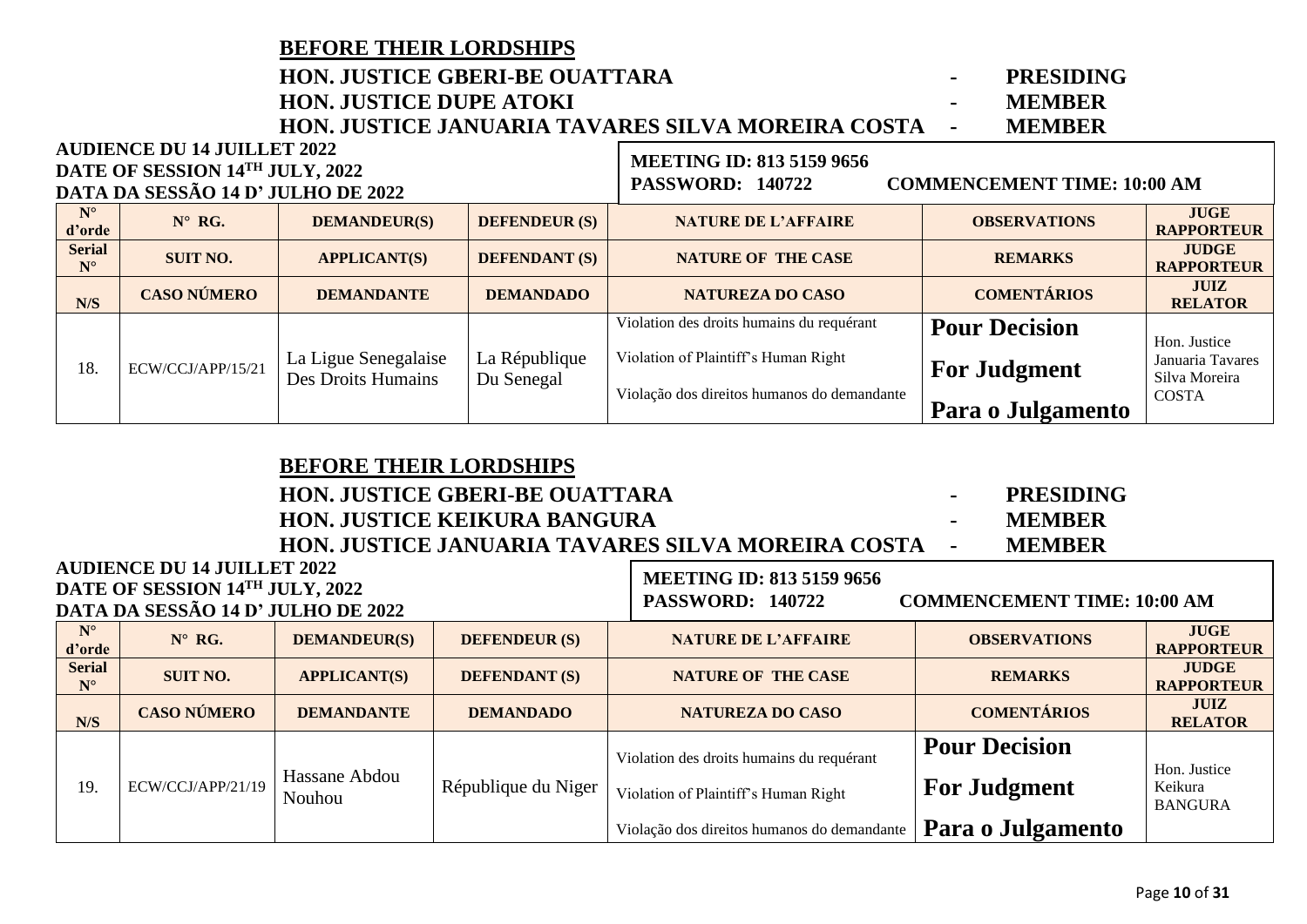**BEFORE THEIR LORDSHIPS**

**AUDIENCE DU 14 JUILLET 2022**

## **HON. JUSTICE GBERI-BE OUATTARA - PRESIDING**

**HON. JUSTICE KEIKURA BANGURA - MEMBER HON. JUSTICE JANUARIA TAVARES SILVA MOREIRA COSTA -**

| DATE OF SESSION 14TH JULY, 2022<br>DATA DA SESSÃO 14 D' JULHO DE 2022 |                              |                                                                                                         |                                                                                                                   |                                | <b>MEETING ID: 813 5159 9656</b><br><b>PASSWORD: 140722</b> | <b>COMMENCEMENT TIME: 10:00 AM</b> |                                   |
|-----------------------------------------------------------------------|------------------------------|---------------------------------------------------------------------------------------------------------|-------------------------------------------------------------------------------------------------------------------|--------------------------------|-------------------------------------------------------------|------------------------------------|-----------------------------------|
| $N^{\circ}$<br>d'orde                                                 |                              | $N^{\circ}$ RG.                                                                                         | <b>DEMANDEUR(S)</b>                                                                                               | <b>DEFENDEUR (S)</b>           | <b>NATURE DE L'AFFAIRE</b>                                  | <b>OBSERVATIONS</b>                | <b>JUGE</b><br><b>RAPPORTEUR</b>  |
|                                                                       | <b>Serial</b><br>$N^{\circ}$ | <b>SUIT NO.</b>                                                                                         | <b>APPLICANT(S)</b>                                                                                               | <b>DEFENDANT (S)</b>           | <b>NATURE OF THE CASE</b>                                   | <b>REMARKS</b>                     | <b>JUDGE</b><br><b>RAPPORTEUR</b> |
|                                                                       | N/S                          | <b>CASO NÚMERO</b>                                                                                      | <b>DEMANDANTE</b>                                                                                                 | <b>DEMANDADO</b>               | <b>NATUREZA DO CASO</b>                                     | <b>COMENTÁRIOS</b>                 | <b>JUIZ</b><br><b>RELATOR</b>     |
|                                                                       |                              | <b>CONSOLIDATED</b><br>ECW/CCJ/APP/23/21<br>ECW/CCJ/APP/24/21<br>ECW/CCJ/APP/26/21<br>ECW/CCJ/APP/29/21 | Registered Trustees of<br>The Socio-Economic<br>Rights $\&$<br><b>Accountability Project</b><br>(SERAP) & 12 Ors, | Federal Republic<br>of Nigeria | Violation des droits humains du requérant                   | <b>Pour Decision</b>               | Hon. Justice                      |
|                                                                       | 20.                          |                                                                                                         |                                                                                                                   |                                | Violation of Plaintiff's Human Right                        | <b>For Judgment</b>                | Keikura<br><b>BANGURA</b>         |
|                                                                       |                              |                                                                                                         |                                                                                                                   |                                | Violação dos direitos humanos do demandante                 | Para o Julgamento                  |                                   |

 $\Gamma$ 

| <b>DEFONE THEIR LONDSHIPS</b>                                                                                                                                                                                                                                                                                                                                                                       |                                  |               |                  |
|-----------------------------------------------------------------------------------------------------------------------------------------------------------------------------------------------------------------------------------------------------------------------------------------------------------------------------------------------------------------------------------------------------|----------------------------------|---------------|------------------|
| <b>HON. JUSTICE DUPE ATOKI</b>                                                                                                                                                                                                                                                                                                                                                                      |                                  | $\sim$        | <b>PRESIDING</b> |
| <b>HON. JUSTICE KEIKURA BANGURA</b>                                                                                                                                                                                                                                                                                                                                                                 | $\sim$                           | <b>MEMBER</b> |                  |
| <b>HON. JUSTICE JANUARIA TAVARES SILVA MOREIRA COSTA -</b>                                                                                                                                                                                                                                                                                                                                          |                                  |               | <b>MEMBER</b>    |
| <b>AUDIENCE DU 14 JUILLET 2022</b><br>$\equiv$ , $\equiv$ , $\equiv$ , $\equiv$ , $\equiv$ , $\equiv$ , $\equiv$ , $\equiv$ , $\equiv$ , $\equiv$ , $\equiv$ , $\equiv$ , $\equiv$ , $\equiv$ , $\equiv$ , $\equiv$ , $\equiv$ , $\equiv$ , $\equiv$ , $\equiv$ , $\equiv$ , $\equiv$ , $\equiv$ , $\equiv$ , $\equiv$ , $\equiv$ , $\equiv$ , $\equiv$ , $\equiv$ , $\equiv$ , $\equiv$ , $\equiv$ | <b>MEETING ID: 813 5159 9656</b> |               |                  |

| ис <i>р</i> ился ре ітэсиля <i>дея</i><br>DATE OF SESSION 14TH JULY, 2022<br>DATA DA SESSÃO 14 D' JULHO DE 2022 |                    |                     |                                | <b>MEETING ID: 813 5159 9656</b><br><b>COMMENCEMENT TIME: 10:00 AM</b><br><b>PASSWORD: 140722</b> |                      |                                   |
|-----------------------------------------------------------------------------------------------------------------|--------------------|---------------------|--------------------------------|---------------------------------------------------------------------------------------------------|----------------------|-----------------------------------|
| $N^{\circ}$<br>d'orde                                                                                           | $N^{\circ}$ RG.    | <b>DEMANDEUR(S)</b> | <b>DEFENDEUR (S)</b>           | <b>NATURE DE L'AFFAIRE</b>                                                                        | <b>OBSERVATIONS</b>  | <b>JUGE</b><br><b>RAPPORTEUR</b>  |
| <b>Serial</b><br>$N^{\circ}$                                                                                    | <b>SUIT NO.</b>    | <b>APPLICANT(S)</b> | <b>DEFENDANT (S)</b>           | <b>NATURE OF THE CASE</b>                                                                         | <b>REMARKS</b>       | <b>JUDGE</b><br><b>RAPPORTEUR</b> |
| N/S                                                                                                             | <b>CASO NÚMERO</b> | <b>DEMANDANTE</b>   | <b>DEMANDADO</b>               | <b>NATUREZA DO CASO</b>                                                                           | <b>COMENTÁRIOS</b>   | JUIZ<br><b>RELATOR</b>            |
|                                                                                                                 | ECW/CCJ/APP/29/18  | Matthew Isabu       | Federal Republic of<br>Nigeria | Violation des droits humains du requérant                                                         | <b>Pour Decision</b> | Hon. Justice                      |
| 21.                                                                                                             |                    |                     |                                | Violation of Plaintiff's Human Right                                                              | <b>For Judgment</b>  | Keikura<br><b>BANGURA</b>         |
|                                                                                                                 |                    |                     |                                | Violação dos direitos humanos do demandante                                                       | Para o Julgamento    |                                   |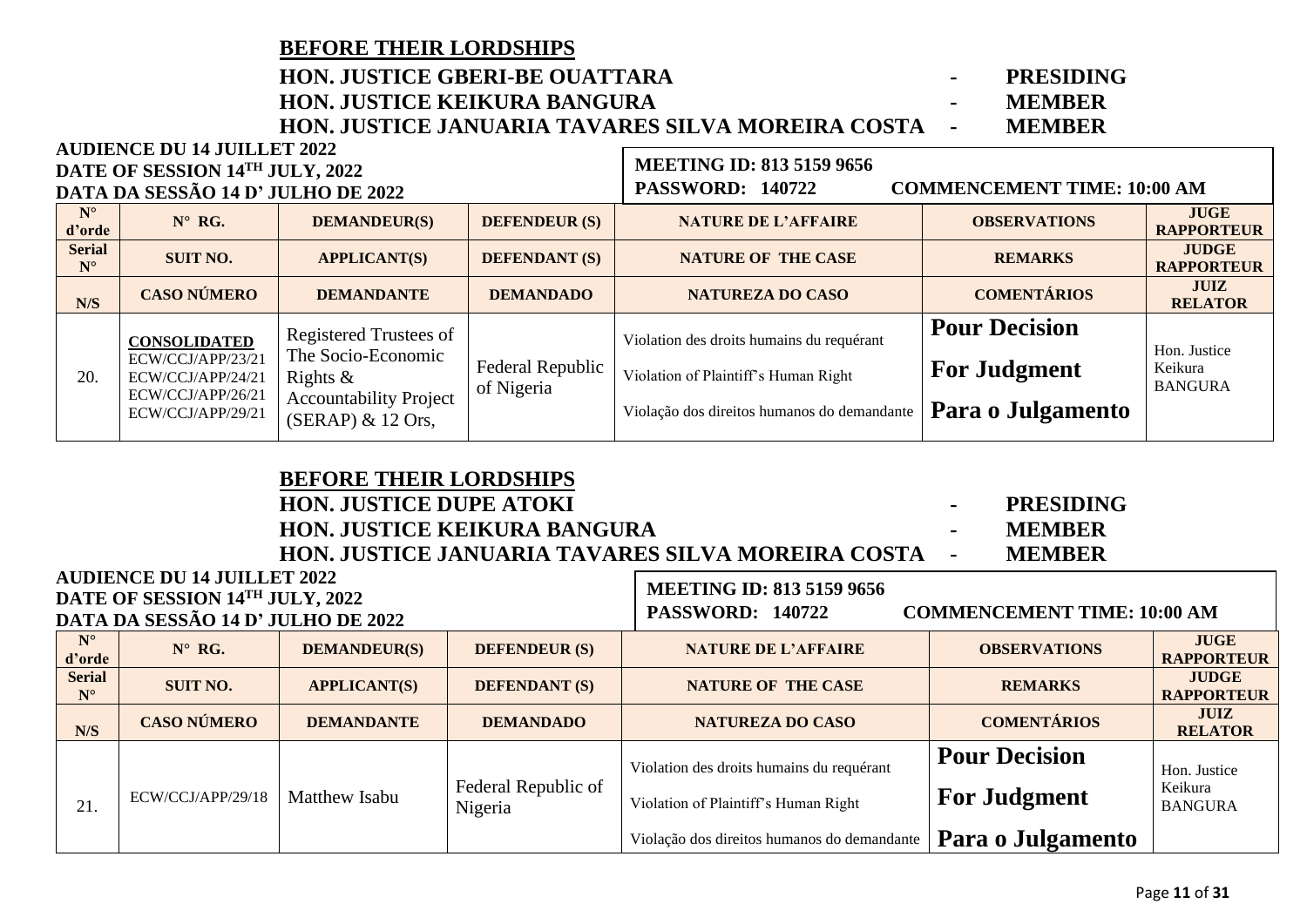### **BEFORE THEIR LORDSHIPS HON. JUSTICE DUPE ATOKI - PRESIDING HON. JUSTICE KEIKURA BANGURA - MEMBER HON. JUSTICE JANUARIA TAVARES SILVA MOREIRA COSTA - MEMBER AUDIENCE DU 14 JUILLET 2022**

г

| DATE OF SESSION 14TH JULY, 2022 |                                    |                                       |                        | <b>MEETING ID: 813 5159 9656</b> |                                             |                                    |                                   |
|---------------------------------|------------------------------------|---------------------------------------|------------------------|----------------------------------|---------------------------------------------|------------------------------------|-----------------------------------|
|                                 | DATA DA SESSÃO 14 D' JULHO DE 2022 |                                       |                        |                                  | <b>PASSWORD: 140722</b>                     | <b>COMMENCEMENT TIME: 10:00 AM</b> |                                   |
| $N^{\circ}$<br>d'orde           | $N^{\circ}$ RG.                    | <b>DEMANDEUR(S)</b>                   | <b>DEFENDEUR (S)</b>   |                                  | <b>NATURE DE L'AFFAIRE</b>                  | <b>OBSERVATIONS</b>                | <b>JUGE</b><br><b>RAPPORTEUR</b>  |
| <b>Serial</b><br>$N^{\circ}$    | <b>SUIT NO.</b>                    | <b>APPLICANT(S)</b>                   | <b>DEFENDANT (S)</b>   |                                  | <b>NATURE OF THE CASE</b>                   | <b>REMARKS</b>                     | <b>JUDGE</b><br><b>RAPPORTEUR</b> |
| N/S                             | <b>CASO NÚMERO</b>                 | <b>DEMANDANTE</b>                     | <b>DEMANDADO</b>       |                                  | <b>NATUREZA DO CASO</b>                     | <b>COMENTÁRIOS</b>                 | <b>JUIZ</b><br><b>RELATOR</b>     |
|                                 |                                    | <b>Monsieur Ahmad</b><br>Amadou & Ors | République du<br>Niger |                                  | Violation des droits humains du requérant   | <b>Pour Decision</b>               | Hon. Justice<br>Januaria Tavares  |
| 22.                             | ECW/CCJ/APP/12/20                  |                                       |                        |                                  | Violation of Plaintiff's Human Right        | <b>For Judgment</b>                | Silva Moreira<br><b>COSTA</b>     |
|                                 |                                    |                                       |                        |                                  | Violação dos direitos humanos do demandante | Para o Julgamento                  |                                   |

**BEFORE THEIR LORDSHIPS**

| <b>HON. JUSTICE DUPE ATOKI</b>                                               | <b>PRESIDING</b>                 |  |
|------------------------------------------------------------------------------|----------------------------------|--|
| <b>HON. JUSTICE KEIKURA BANGURA</b>                                          | <b>MEMBER</b>                    |  |
| <b>HON. JUSTICE JANUARIA TAVARES SILVA MOREIRA COSTA --</b>                  | <b>MEMBER</b>                    |  |
| <b>AUDIENCE DU 14 JUILLET 2022</b><br><b>DATE OF SESSION 14TH HILLY 2022</b> | <b>MEETING ID: 813 5159 9656</b> |  |

### **DATE OF SESSION 14TH JULY, 2022 DATA DA SESSÃO 14 D' JULHO DE 2022 N° d'**orde **d'argeleries in the Manueur (S) DEFENDEUR** (S) **DEFENDEUR (S) NATURE DE L'AFFAIRE OBSERVATIONS RAPPORTI RAPPORTEUR Serial N° SUIT NO. APPLICANT(S) DEFENDANT (S) NATURE OF THE CASE REMARKS JUDGE RAPPORTEUR N/S CASO NÚMERO DEMANDANTE DEMANDADO NATUREZA DO CASO COMENTÁRIOS JUIZ RELATOR** 23. ECW/CCJ/APP/28/21 Mouvement des Refugies Mauritaniens au Senegal République du Sénégal Violation des droits humains du requérant Violation of Plaintiff's Human Right Violação dos direitos humanos do demandante **Pour Decision For Judgment Para o Julgamento** Hon. Justice Januaria Tavares Silva Moreira COSTA **PASSWORD: 140722 COMMENCEMENT TIME: 10:00 AM**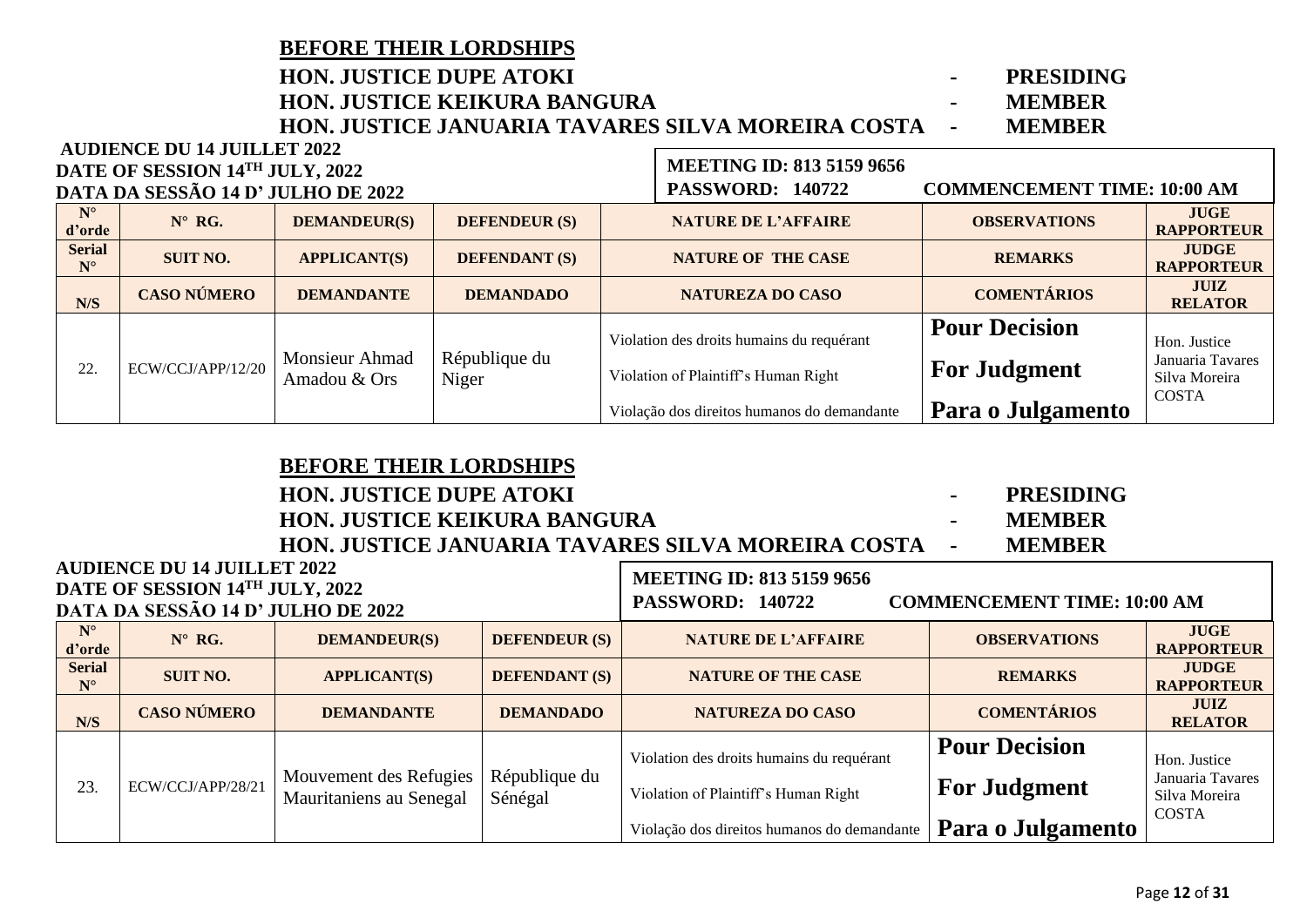### Page **13** of **31**

### **BEFORE THEIR LORDSHIPS HON. JUSTICE EDWARD AMOAKO ASANTE - PRESIDING HON. JUSTICE GBERI-BE OUATTARA - MEMBER HON. JUSTICE KEIKURA BANGURA -**

- 
- 
- 

| $N^{\circ}$<br>d'orde        | $N^{\circ}$ RG.    | <b>DEMANDEUR(S)</b>       | <b>DEFENDEUR (S)</b>                  | <b>NATURE DE L'AFFAIRE</b>                  | <b>OBSERVATIONS</b>  | <b>JUGE</b><br><b>RAPPORTEUR</b>          |
|------------------------------|--------------------|---------------------------|---------------------------------------|---------------------------------------------|----------------------|-------------------------------------------|
| <b>Serial</b><br>$N^{\circ}$ | <b>SUIT NO.</b>    | <b>APPLICANT(S)</b>       | <b>DEFENDANT (S)</b>                  | <b>NATURE OF THE CASE</b>                   | <b>REMARKS</b>       | <b>JUDGE</b><br><b>RAPPORTEUR</b>         |
| N/S                          | <b>CASO NÚMERO</b> | <b>DEMANDANTE</b>         | <b>DEMANDADO</b>                      | <b>NATUREZA DO CASO</b>                     | <b>COMENTÁRIOS</b>   | <b>JUIZ</b><br><b>RELATOR</b>             |
|                              |                    |                           |                                       | Violation des droits humains du requérant   | <b>Pour Decision</b> |                                           |
| 24.                          | ECW/CCJ/APP/41/19  | Solomon Ekolama &<br>Anor | <b>Federal Republic</b><br>of Nigeria | Violation of Plaintiff's Human Right        | <b>For Judgment</b>  | Hon. Justice<br>Keikura<br><b>BANGURA</b> |
|                              |                    |                           |                                       | Violação dos direitos humanos do demandante | Para o Julgamento    |                                           |

### **BEFORE THEIR LORDSHIPS HON. JUSTICE GBERI-BE OUATTARA - PRESIDING HON. JUSTICE DUPE ATOKI - MEMBER HON. JUSTICE JANUARIA TAVARES SILVA MOREIRA COSTA - MEMBER**

| $N^{\circ}$<br>d'orde                 | $N^{\circ}$ RG.    | <b>DEMANDEUR(S)</b>                        | <b>DEFENDEUR</b> (S)        | <b>NATURE DE L'AFFAIRE</b>                                                        | <b>OBSERVATIONS</b>                        | <b>JUGE</b><br><b>RAPPORTEUR</b>  |
|---------------------------------------|--------------------|--------------------------------------------|-----------------------------|-----------------------------------------------------------------------------------|--------------------------------------------|-----------------------------------|
| <b>Serial</b><br>$\mathbf{N}^{\circ}$ | <b>SUIT NO.</b>    | <b>APPLICANT(S)</b>                        | <b>DEFENDANT (S)</b>        | <b>NATURE OF THE CASE</b>                                                         | <b>REMARKS</b>                             | <b>JUDGE</b><br><b>RAPPORTEUR</b> |
| N/S                                   | <b>CASO NÚMERO</b> | <b>DEMANDANTE</b>                          | <b>DEMANDADO</b>            | <b>NATUREZA DO CASO</b>                                                           | <b>COMENTÁRIOS</b>                         | <b>JUIZ RELATOR</b>               |
| 25                                    | ECW/CCJ/APP/35/21  | La Ligue Senegalaise<br>Des Droits Humains | La République Du<br>Senegal | Violation des droits humains du requérant<br>Violation of Plaintiff's Human Right | <b>Pour Audition</b><br><b>For Hearing</b> | Hon. Justice<br>Januaria Tavares  |
|                                       |                    |                                            |                             | Violação dos direitos humanos do demandante                                       | <b>Para Audição</b>                        | Silva Moreira<br><b>COSTA</b>     |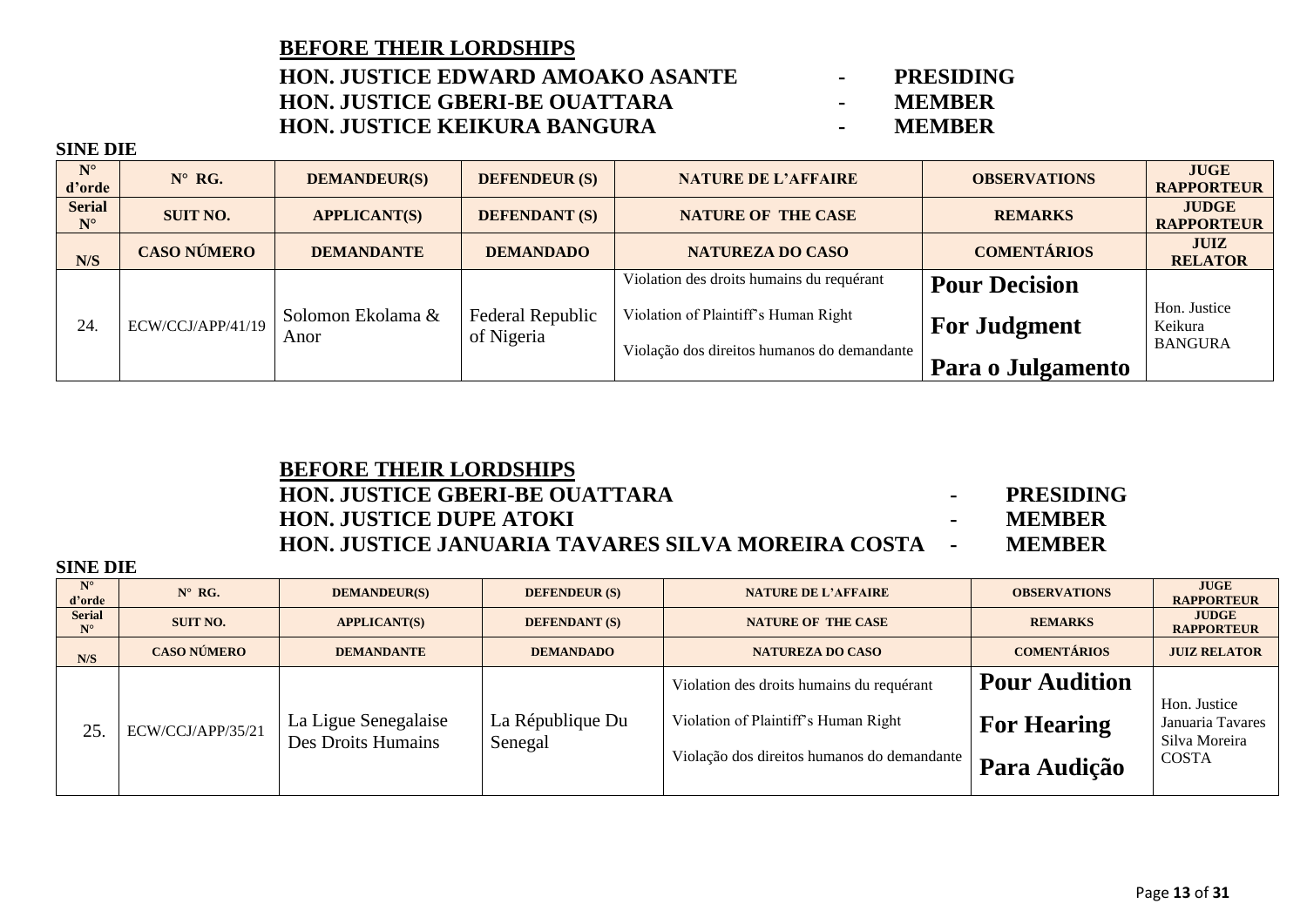### **BEFORE THEIR LORDSHIPS HON. JUSTICE GBERI-BE OUATTARA - PRESIDING HON. JUSTICE KEIKURA BANGURA - MEMBER HON. JUSTICE JANUARIA TAVARES SILVA MOREIRA COSTA - MEMBER**

### **SINE DIE**

| $N^{\circ}$<br>d'orde        | $N^{\circ}$ RG.    | <b>DEMANDEUR(S)</b>                                                                          | <b>DEFENDEUR (S)</b>           | <b>NATURE DE L'AFFAIRE</b>                                                        | <b>OBSERVATIONS</b>                        | <b>JUGE</b><br><b>RAPPORTEUR</b>          |
|------------------------------|--------------------|----------------------------------------------------------------------------------------------|--------------------------------|-----------------------------------------------------------------------------------|--------------------------------------------|-------------------------------------------|
| <b>Serial</b><br>$N^{\circ}$ | <b>SUIT NO.</b>    | <b>APPLICANT(S)</b>                                                                          | <b>DEFENDANT (S)</b>           | <b>NATURE OF THE CASE</b>                                                         | <b>REMARKS</b>                             | <b>JUDGE</b><br><b>RAPPORTEUR</b>         |
| N/S                          | <b>CASO NÚMERO</b> | <b>DEMANDANTE</b>                                                                            | <b>DEMANDADO</b>               | <b>NATUREZA DO CASO</b>                                                           | <b>COMENTÁRIOS</b>                         | <b>JUIZ</b><br><b>RELATOR</b>             |
| 26.                          | ECW/CCJ/APP/19/21  | Registered Trustees of<br>the Socio-Economic<br>Rights $\&$<br><b>Accountability Project</b> | Federal Republic of<br>Nigeria | Violation des droits humains du requérant<br>Violation of Plaintiff's Human Right | <b>Pour Audition</b><br><b>For Hearing</b> | Hon. Justice<br>Keikura<br><b>BANGURA</b> |
|                              |                    | (SERAP)                                                                                      |                                | Violação dos direitos humanos do demandante                                       | Para Audição                               |                                           |

### **BEFORE THEIR LORDSHIPS**

### **HON. JUSTICE EDWARD AMOAKO ASANTE - PRESIDING HON. JUSTICE GBERI-BE OUATTARA -HON. JUSTICE KEIKURA BANGURA - MEMBER**

- 
- 

**MEETING ID:** 

| <b>AUDIENCE DU 13 JUILLET 2022</b>     |
|----------------------------------------|
| <b>DATE OF SESSION 13TH JULY, 2022</b> |
| DATA DA SESSÃO 13 D' JULHO DE 2022     |

|                              | $P(11111)$ of Depoison to $0.0111$ , $1.011$<br>DATA DA SESSÃO 13 D' JULHO DE 2022 |                            | <b>PASSWORD:</b>        | <b>COMMENCEMENT TIME: 10:00 AM</b> |                                                                                   |                                             |                                             |
|------------------------------|------------------------------------------------------------------------------------|----------------------------|-------------------------|------------------------------------|-----------------------------------------------------------------------------------|---------------------------------------------|---------------------------------------------|
| $N^{\circ}$<br>d'orde        | $N^{\circ}$ RG.                                                                    | <b>DEMANDEUR(S)</b>        | <b>DEFENDEUR (S)</b>    |                                    | <b>NATURE DE L'AFFAIRE</b>                                                        | <b>OBSERVATIONS</b>                         | <b>JUGE</b><br><b>RAPPORTEUR</b>            |
| <b>Serial</b><br>$N^{\circ}$ | <b>SUIT NO.</b>                                                                    | <b>APPLICANT(S)</b>        | <b>DEFENDANT</b> (S)    |                                    | <b>NATURE OF THE CASE</b>                                                         | <b>REMARKS</b>                              | <b>JUDGE</b><br><b>RAPPORTEUR</b>           |
| N/S                          | <b>CASO NÚMERO</b>                                                                 | <b>DEMANDANTE</b>          | <b>DEMANDADO</b>        | <b>NATUREZA DO CASO</b>            |                                                                                   | <b>COMENTÁRIOS</b>                          | <b>JUIZ</b><br><b>RELATOR</b>               |
| 27.                          | ECW/CCJ/APP/26/20                                                                  | Langueh Kokou<br>Nouwouzan | République<br>Togolaise |                                    | Violation des droits humains du requérant<br>Violation of Plaintiff's Human Right | <b>Pour Decision</b><br><b>For Judgment</b> | Hon. Justice<br>Gberi-Be<br><b>OUATTARA</b> |
|                              |                                                                                    |                            |                         |                                    | Violação dos direitos humanos do demandante                                       | Para o Julgamento                           |                                             |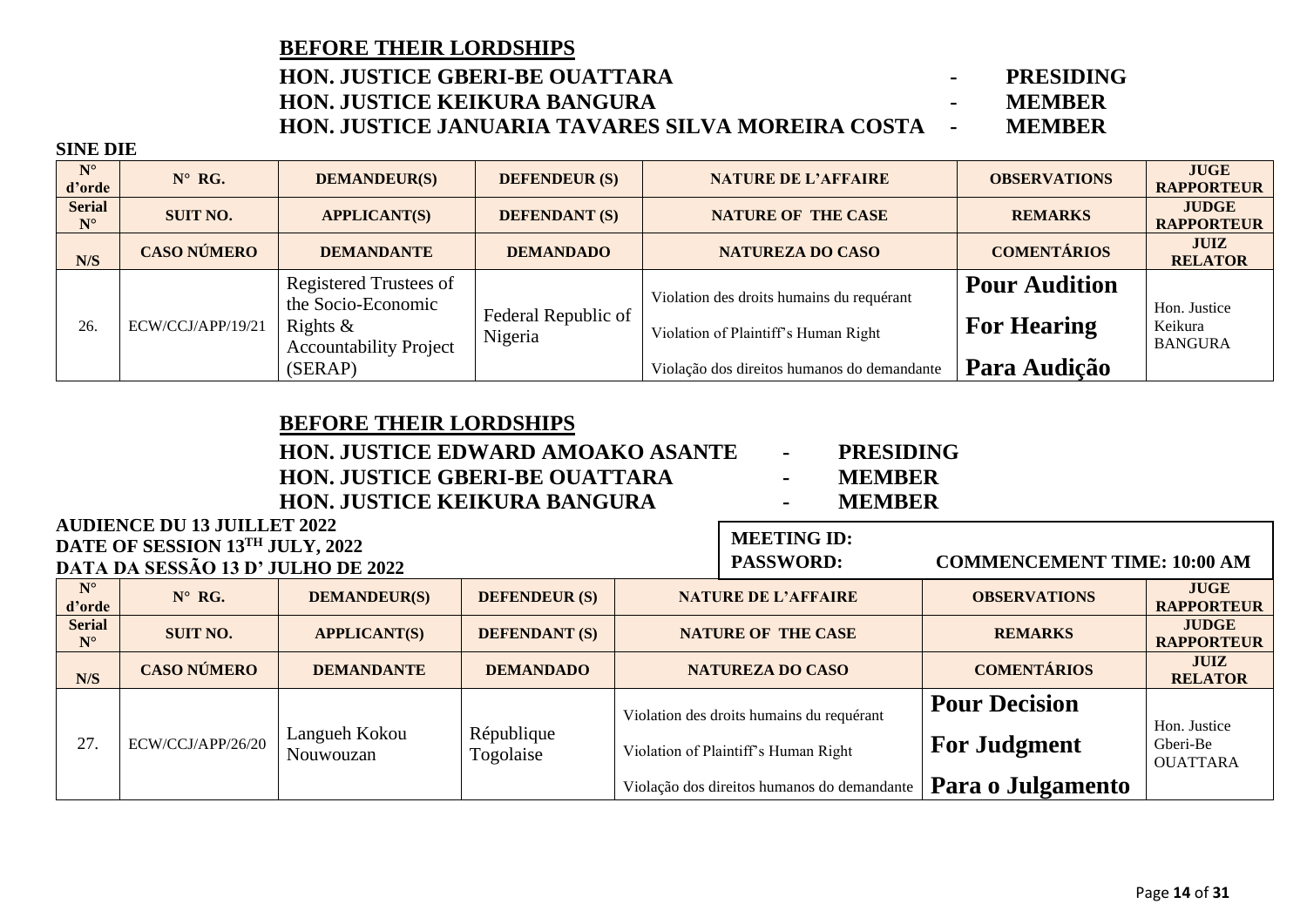| <b>BEFORE THEIR LORDSHIPS</b>                           |    |                  |
|---------------------------------------------------------|----|------------------|
| HON. JUSTICE GBERI-BE OUATTARA                          |    | <b>PRESIDING</b> |
| HON. JUSTICE KEIKURA BANGURA                            | ۰. | <b>MEMRER</b>    |
| HON. JUSTICE JANUARIA TAVARES SILVA MOREIRA COSTA     - |    | <b>MEMBER</b>    |

**SINE DIE**

| $N^{\circ}$<br>d'orde        | $N^{\circ}$ RG.    | <b>DEMANDEUR(S)</b>          | <b>DEFENDEUR (S)</b>      | <b>NATURE DE L'AFFAIRE</b>                                                                                                       | <b>OBSERVATIONS</b>                                        | <b>JUGE</b><br><b>RAPPORTEUR</b>            |
|------------------------------|--------------------|------------------------------|---------------------------|----------------------------------------------------------------------------------------------------------------------------------|------------------------------------------------------------|---------------------------------------------|
| <b>Serial</b><br>$N^{\circ}$ | <b>SUIT NO.</b>    | <b>APPLICANT(S)</b>          | <b>DEFENDANT (S)</b>      | <b>NATURE OF THE CASE</b>                                                                                                        | <b>REMARKS</b>                                             | <b>JUDGE</b><br><b>RAPPORTEUR</b>           |
| N/S                          | <b>CASO NÚMERO</b> | <b>DEMANDANTE</b>            | <b>DEMANDADO</b>          | <b>NATUREZA DO CASO</b>                                                                                                          | <b>COMENTÁRIOS</b>                                         | <b>JUIZ</b><br><b>RELATOR</b>               |
| 28.                          | ECW/CCJ/APP/56/18  | Djedjey Deret Yves<br>Marcel | Republic of Cote D'ivoire | Violation des droits humains du requérant<br>Violation of Plaintiff's Human Right<br>Violação dos direitos humanos do demandante | <b>Pour Audition</b><br><b>For Hearing</b><br>Para Audição | Hon. Justice<br>Gberi-Be<br><b>OUATTARA</b> |

### **BEFORE THEIR LORDSHIPS HON. JUSTICE GBERI-BE OUATTARA - PRESIDING HON. JUSTICE KEIKURA BANGURA - MEMBER HON. JUSTICE JANUARIA TAVARES SILVA MOREIRA COSTA - MEMBER**

- 
- 

| $\mathbf{v}$                 |                    |                       |                                                |                                                                                                                                  |                                                            |                                           |
|------------------------------|--------------------|-----------------------|------------------------------------------------|----------------------------------------------------------------------------------------------------------------------------------|------------------------------------------------------------|-------------------------------------------|
| $N^{\circ}$<br>d'orde        | $N^{\circ}$ RG.    | <b>DEMANDEUR(S)</b>   | <b>DEFENDEUR (S)</b>                           | <b>NATURE DE L'AFFAIRE</b>                                                                                                       | <b>OBSERVATIONS</b>                                        | <b>JUGE</b><br><b>RAPPORTEUR</b>          |
| <b>Serial</b><br>$N^{\circ}$ | <b>SUIT NO.</b>    | <b>APPLICANT(S)</b>   | <b>DEFENDANT (S)</b>                           | <b>NATURE OF THE CASE</b>                                                                                                        | <b>REMARKS</b>                                             | <b>JUDGE</b><br><b>RAPPORTEUR</b>         |
| N/S                          | <b>CASO NÚMERO</b> | <b>DEMANDANTE</b>     | <b>DEMANDADO</b>                               | <b>NATUREZA DO CASO</b>                                                                                                          | <b>COMENTÁRIOS</b>                                         | <b>JUIZ</b><br><b>RELATOR</b>             |
| 29.                          | ECW/CCJ/APP/34/17  | Edwin Lenyie & 25 Ors | The Federal<br>Republic of Nigeria<br>$&$ Anor | Violation des droits humains du requérant<br>Violation of Plaintiff's Human Right<br>Violação dos direitos humanos do demandante | <b>Pour Audition</b><br><b>For Hearing</b><br>Para Audição | Hon. Justice<br>Keikura<br><b>BANGURA</b> |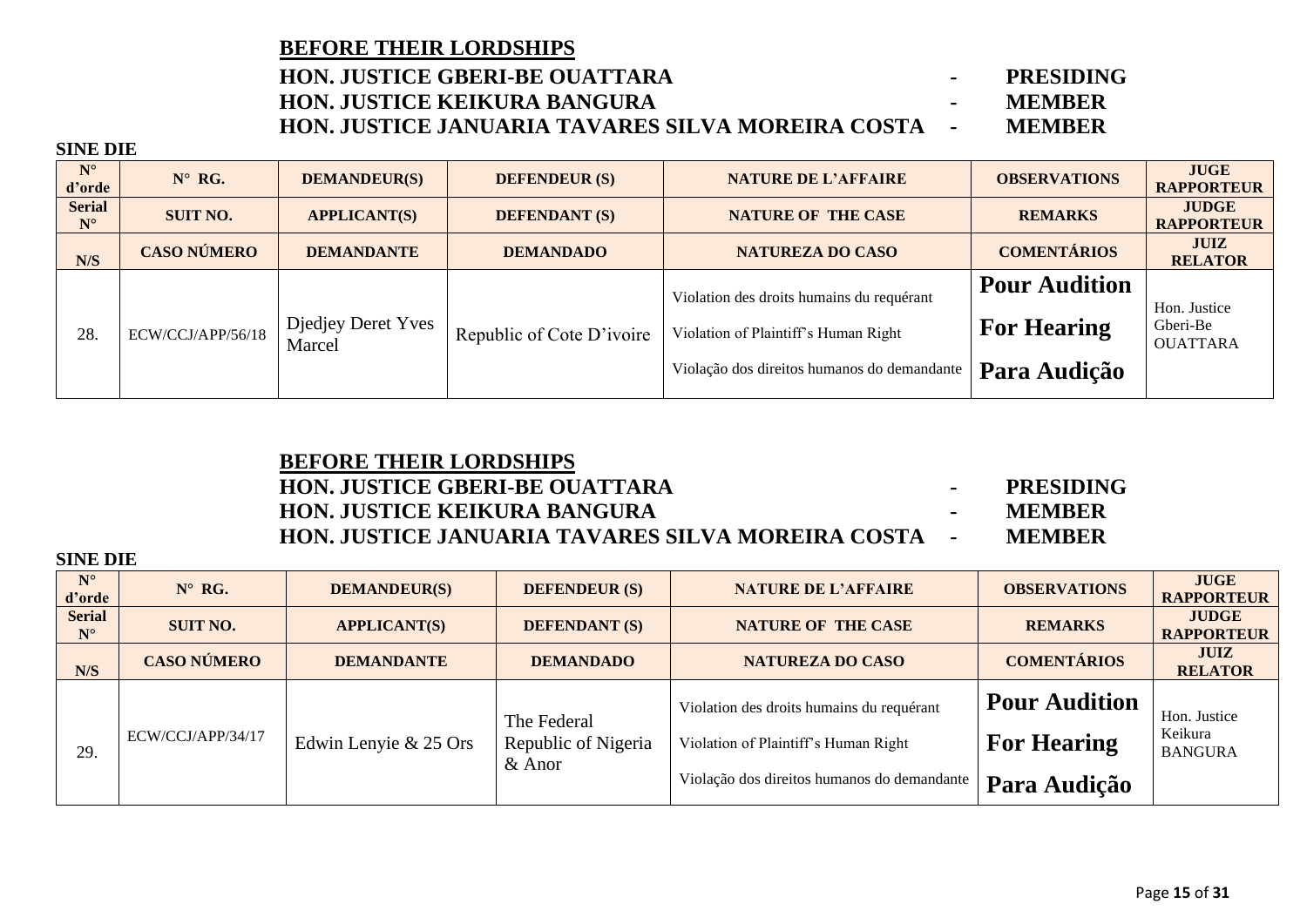### **BEFORE THEIR LORDSHIPS HON. JUSTICE DUPE ATOKI - PRESIDING HON. JUSTICE KEIKURA BANGURA - MEMBER HON. JUSTICE JANUARIA TAVARES SILVA MOREIRA COSTA -**

**SINE DIE**

| $N^{\circ}$<br>d'orde        | $N^{\circ}$ RG.    | <b>DEMANDEUR(S)</b>                      | <b>DEFENDEUR (S)</b>   | <b>NATURE DE L'AFFAIRE</b>                          | <b>OBSERVATIONS</b>  | <b>JUGE</b><br><b>RAPPORTEUR</b>  |
|------------------------------|--------------------|------------------------------------------|------------------------|-----------------------------------------------------|----------------------|-----------------------------------|
| <b>Serial</b><br>$N^{\circ}$ | <b>SUIT NO.</b>    | <b>APPLICANT(S)</b>                      | <b>DEFENDANT (S)</b>   | <b>NATURE OF THE CASE</b>                           | <b>REMARKS</b>       | <b>JUDGE</b><br><b>RAPPORTEUR</b> |
| N/S                          | <b>CASO NÚMERO</b> | <b>DEMANDANTE</b>                        | <b>DEMANDADO</b>       | <b>NATUREZA DO CASO</b>                             | <b>COMENTÁRIOS</b>   | <b>JUIZ</b><br><b>RELATOR</b>     |
| 30.                          |                    |                                          |                        | Paiement des prestations de retraite et de retraite | <b>Pour Audition</b> |                                   |
|                              | ECW/CCJ/APP/60/21  | His Excellency, Dr.<br>Charles G. Taylor | Republic of<br>Liberia | Payment of Pension and Retirement Benefits          | <b>For Hearing</b>   | Hon. Justice<br>Dupe ATOKI        |
|                              |                    |                                          |                        | Pagamento de Pensões e Benefícios de Aposentadoria  | Para Audição         |                                   |

## **BEFORE THEIR LORDSHIPS HON. JUSTICE EDWARD AMOAKO ASANTE - PRESIDING HON. JUSTICE DUPE ATOKI - MEMBER HON. JUSTICE JANUARIA TAVARES SILVA MOREIRA COSTA - MEMBER**

| <b>SINE DIE</b>              |                    |                       |                         | <b>MEETING ID:</b>                                                                                                               |                                                            |                                                            |
|------------------------------|--------------------|-----------------------|-------------------------|----------------------------------------------------------------------------------------------------------------------------------|------------------------------------------------------------|------------------------------------------------------------|
| $N^{\circ}$<br>d'orde        | $N^{\circ}$ RG.    | <b>DEMANDEUR(S)</b>   | DEFENDEUR (S) PASSWORD: |                                                                                                                                  | <b>COMMENCEMENT TIME: 10:00 AM</b>                         |                                                            |
| <b>Serial</b><br>$N^{\circ}$ | <b>SUIT NO.</b>    | <b>APPLICANT(S)</b>   | <b>DEFENDANT (S)</b>    | <b>NATURE OF THE CASE</b>                                                                                                        | <b>REMARKS</b>                                             | <b>JUDGE</b><br><b>RAPPORTEUR</b>                          |
| N/S                          | <b>CASO NÚMERO</b> | <b>DEMANDANTE</b>     | <b>DEMANDADO</b>        | NATUREZA DO CASO                                                                                                                 | <b>COMENTÁRIOS</b>                                         | <b>JUIZ</b><br><b>RELATOR</b>                              |
| 31                           | ECW/CCJ/APP/46/19  | Mahawa Cham &<br>Anor | Republic of the Gambia  | Violation des droits humains du requérant<br>Violation of Plaintiff's Human Right<br>Violação dos direitos humanos do demandante | <b>Pour Audition</b><br><b>For Hearing</b><br>Para Audição | Hon. Justice<br>Januaria Tavares<br>Silva Moreira<br>COSTA |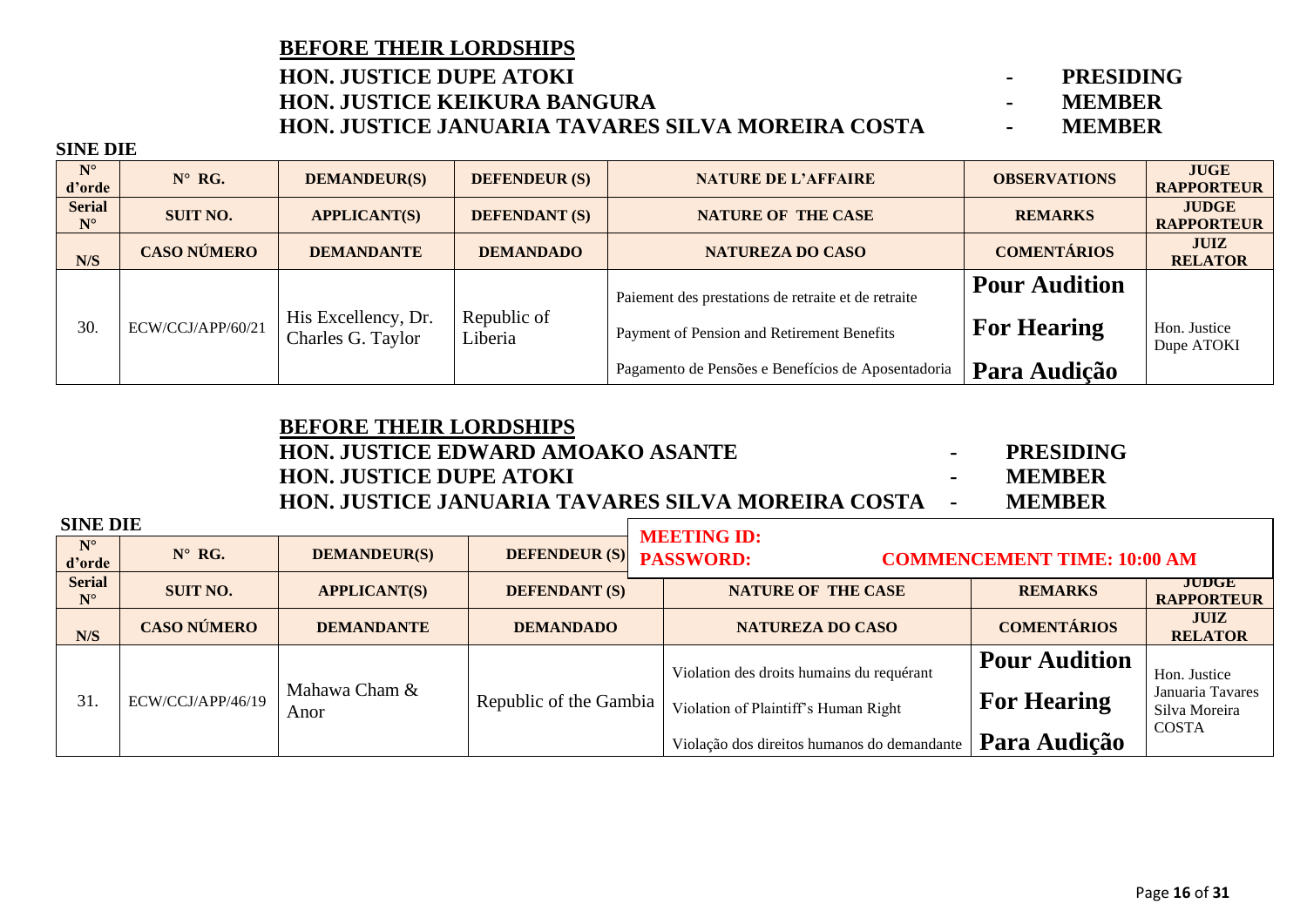| <b>BEFORE THEIR LORDSHIPS</b>                              |               |
|------------------------------------------------------------|---------------|
| <b>HON. JUSTICE EDWARD AMOAKO ASANTE</b>                   | PRESIDING     |
| <b>HON. JUSTICE KEIKURA BANGURA</b>                        | <b>MEMBER</b> |
| <b>HON. JUSTICE JANUARIA TAVARES SILVA MOREIRA COSTA -</b> | <b>MEMBER</b> |

**SINE DIE**

| $N^{\circ}$<br>d'orde        | $N^{\circ}$ RG.    | <b>DEMANDEUR(S)</b>  | <b>DEFENDEUR (S)</b>           | <b>NATURE DE L'AFFAIRE</b>                                                        | <b>OBSERVATIONS</b>                        | <b>JUGE</b><br><b>RAPPORTEUR</b>                                  |
|------------------------------|--------------------|----------------------|--------------------------------|-----------------------------------------------------------------------------------|--------------------------------------------|-------------------------------------------------------------------|
| <b>Serial</b><br>$N^{\circ}$ | <b>SUIT NO.</b>    | <b>APPLICANT(S)</b>  | <b>DEFENDANT (S)</b>           | <b>NATURE OF THE CASE</b>                                                         | <b>REMARKS</b>                             | <b>JUDGE</b><br><b>RAPPORTEUR</b>                                 |
| N/S                          | <b>CASO NÚMERO</b> | <b>DEMANDANTE</b>    | <b>DEMANDADO</b>               | <b>NATUREZA DO CASO</b>                                                           | <b>COMENTÁRIOS</b>                         | <b>JUIZ</b><br><b>RELATOR</b>                                     |
| 32.                          | ECW/CCJ/APP/50/21  | Glory Okolie & 2 Ors | Federal Republic of<br>Nigeria | Violation des droits humains du requérant<br>Violation of Plaintiff's Human Right | <b>Pour Audition</b><br><b>For Hearing</b> | Hon. Justice<br>Januaria Tavares<br>Silva Moreira<br><b>COSTA</b> |
|                              |                    |                      |                                | Violação dos direitos humanos do demandante                                       | Para Audição                               |                                                                   |

### **BEFORE THEIR LORDSHIPS**

## **HON. JUSTICE EDWARD AMOAKO ASANTE - PRESIDING HON. JUSTICE KEIKURA BANGURA - MEMBER HON. JUSTICE JANUARIA TAVARES SILVA MOREIRA COSTA - MEMBER**

| $N^{\circ}$<br>d'orde        | $N^{\circ}$ RG.    | <b>DEMANDEUR(S)</b>                 | <b>DEFENDEUR (S)</b>           | <b>NATURE DE L'AFFAIRE</b>                                                        | <b>OBSERVATIONS</b>                        | <b>JUGE</b><br><b>RAPPORTEUR</b>          |
|------------------------------|--------------------|-------------------------------------|--------------------------------|-----------------------------------------------------------------------------------|--------------------------------------------|-------------------------------------------|
| <b>Serial</b><br>$N^{\circ}$ | <b>SUIT NO.</b>    | <b>APPLICANT(S)</b>                 | <b>DEFENDANT (S)</b>           | <b>NATURE OF THE CASE</b>                                                         | <b>REMARKS</b>                             | <b>JUDGE</b><br><b>RAPPORTEUR</b>         |
| N/S                          | <b>CASO NÚMERO</b> | <b>DEMANDANTE</b>                   | <b>DEMANDADO</b>               | <b>NATUREZA DO CASO</b>                                                           | <b>COMENTÁRIOS</b>                         | <b>JUIZ</b><br><b>RELATOR</b>             |
| 33.                          | ECW/CCJ/APP/20/21  | Col. Mohammed<br>Sambo Dasuki (RTD) | Federal Republic of<br>Nigeria | Violation des droits humains du requérant<br>Violation of Plaintiff's Human Right | <b>Pour Audition</b><br><b>For Hearing</b> | Hon. Justice<br>Keikura<br><b>BANGURA</b> |
|                              |                    |                                     |                                | Violação dos direitos humanos do demandante                                       | Para Audição                               |                                           |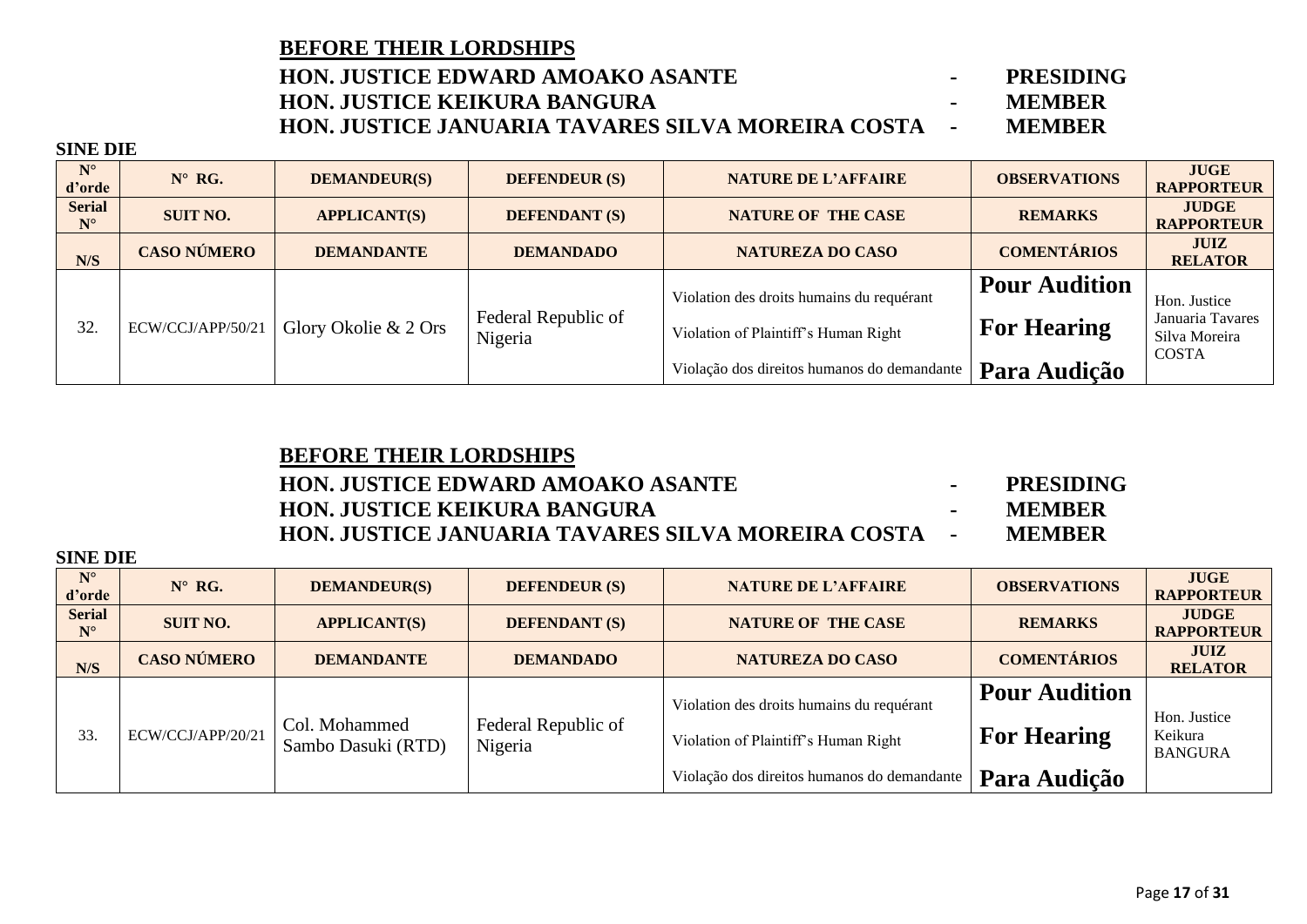### **BEFORE THEIR LORDSHIPS HON. JUSTICE GBERI-BE OUATTARA - PRESIDING HON. JUSTICE DUPE ATOKI - MEMBER HON. JUSTICE KEIKURA BANGURA - MEMBER**

**SINE DIE**

| $N^{\circ}$<br>d'orde        | $N^{\circ}$ RG.    | <b>DEMANDEUR(S)</b>              | <b>DEFENDEUR (S)</b>           | <b>NATURE DE L'AFFAIRE</b>                                                                                                       | <b>OBSERVATIONS</b>                                              | <b>JUGE</b><br><b>RAPPORTEUR</b>  |
|------------------------------|--------------------|----------------------------------|--------------------------------|----------------------------------------------------------------------------------------------------------------------------------|------------------------------------------------------------------|-----------------------------------|
| <b>Serial</b><br>$N^{\circ}$ | <b>SUIT NO.</b>    | <b>APPLICANT(S)</b>              | <b>DEFENDANT (S)</b>           | <b>NATURE OF THE CASE</b>                                                                                                        | <b>REMARKS</b>                                                   | <b>JUDGE</b><br><b>RAPPORTEUR</b> |
| N/S                          | <b>CASO NÚMERO</b> | <b>DEMANDANTE</b>                | <b>DEMANDADO</b>               | <b>NATUREZA DO CASO</b>                                                                                                          | <b>COMENTÁRIOS</b>                                               | <b>JUIZ</b><br><b>RELATOR</b>     |
| 34.                          | ECW/CCJ/APP/29/20  | Aku Obidinma<br>Maduwuba & 4 Ors | Federal Republic of<br>Nigeria | Violation des droits humains du requérant<br>Violation of Plaintiff's Human Right<br>Violação dos direitos humanos do demandante | <b>Pour Decision</b><br><b>For Judgment</b><br>Para o Julgamento | Hon. Justice<br>Keikura Bangura   |

## **BEFORE THEIR LORDSHIPS HON. JUSTICE GBERI-BE OUATTARA - PRESIDING HON. JUSTICE DUPE ATOKI - MEMBER HON. JUSTICE KEIKURA BANGURA - MEMBER**

- 
- 
- 

| <b>SINE DIE</b>              |                    |                     |                             |                                                                                   |                                             |                                           |  |  |  |
|------------------------------|--------------------|---------------------|-----------------------------|-----------------------------------------------------------------------------------|---------------------------------------------|-------------------------------------------|--|--|--|
| $N^{\circ}$<br>d'orde        | $N^{\circ}$ RG.    | <b>DEMANDEUR(S)</b> | <b>DEFENDEUR (S)</b>        | <b>NATURE DE L'AFFAIRE</b>                                                        | <b>OBSERVATIONS</b>                         | <b>JUGE</b><br><b>RAPPORTEUR</b>          |  |  |  |
| <b>Serial</b><br>$N^{\circ}$ | <b>SUIT NO.</b>    | <b>APPLICANT(S)</b> | <b>DEFENDANT (S)</b>        | <b>NATURE OF THE CASE</b>                                                         | <b>REMARKS</b>                              | <b>JUDGE</b><br><b>RAPPORTEUR</b>         |  |  |  |
| N/S                          | <b>CASO NÚMERO</b> | <b>DEMANDANTE</b>   | <b>DEMANDADO</b>            | NATUREZA DO CASO                                                                  | <b>COMENTÁRIOS</b>                          | <b>JUIZ</b><br><b>RELATOR</b>             |  |  |  |
| 35.                          | ECW/CCJ/APP/34/19  | Sia Momoh & 7 Ors   | Republic of Sierra<br>Leone | Violation des droits humains du requérant<br>Violation of Plaintiff's Human Right | <b>Pour Decision</b><br><b>For Judgment</b> | Hon. Justice<br>Keikura<br><b>BANGURA</b> |  |  |  |
|                              |                    |                     |                             | Violação dos direitos humanos do demandante                                       | Para o Julgamento                           |                                           |  |  |  |

### Page **18** of **31**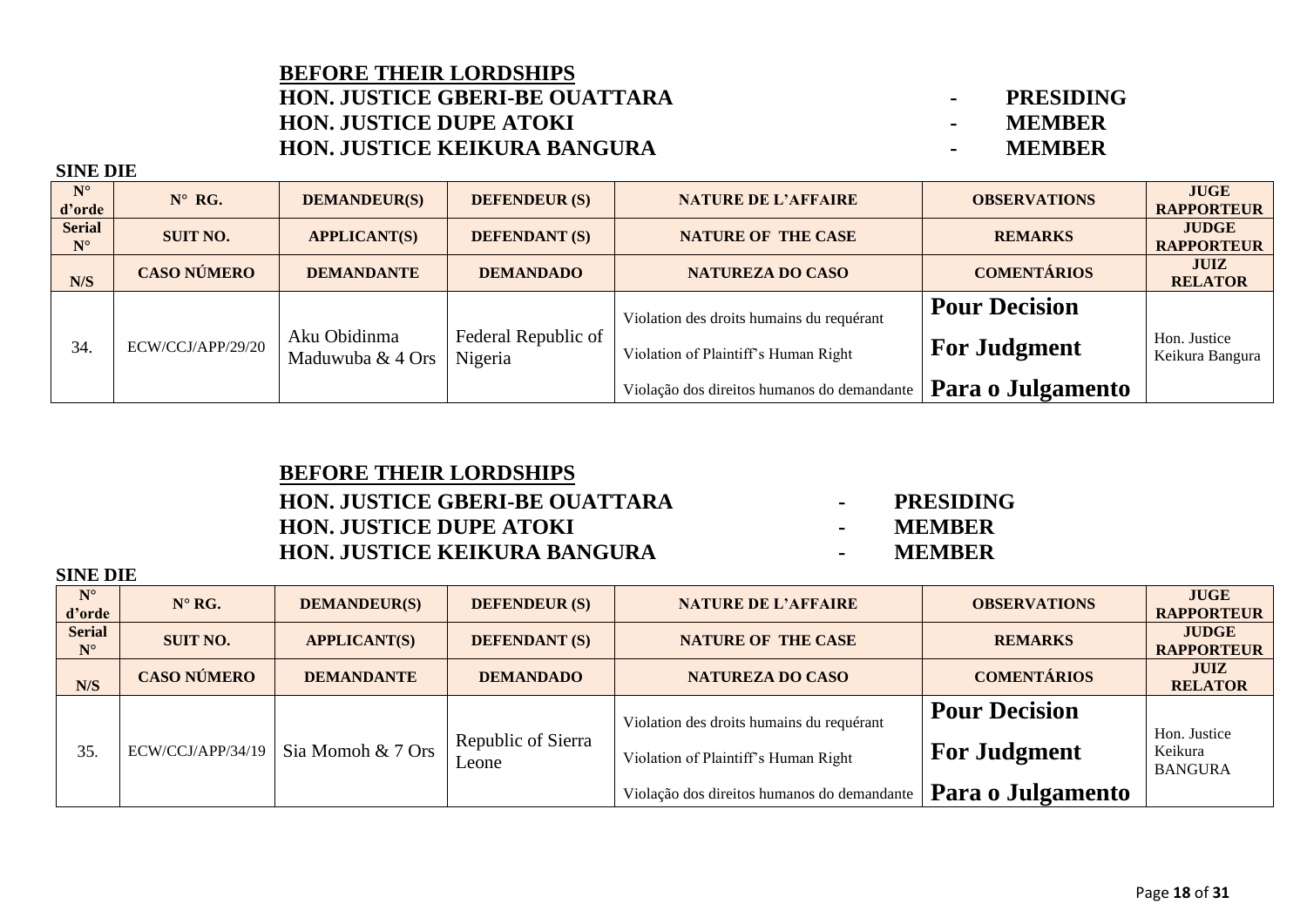**HON. JUSTICE GBERI-BE OUATTARA - PRESIDING HON. JUSTICE DUPE ATOKI - MEMBER HON. JUSTICE KEIKURA BANGURA - MEMBER**

**SINE DIE**

| $N^{\circ}$<br>d'orde        | $N^{\circ}$ RG.    | <b>DEMANDEUR(S)</b> | <b>DEFENDEUR (S)</b>           | <b>NATURE DE L'AFFAIRE</b>                  | <b>OBSERVATIONS</b>  | <b>JUGE</b><br><b>RAPPORTEUR</b>  |
|------------------------------|--------------------|---------------------|--------------------------------|---------------------------------------------|----------------------|-----------------------------------|
| <b>Serial</b><br>$N^{\circ}$ | <b>SUIT NO.</b>    | <b>APPLICANT(S)</b> | <b>DEFENDANT (S)</b>           | <b>NATURE OF THE CASE</b>                   | <b>REMARKS</b>       | <b>JUDGE</b><br><b>RAPPORTEUR</b> |
| N/S                          | <b>CASO NÚMERO</b> | <b>DEMANDANTE</b>   | <b>DEMANDADO</b>               | <b>NATUREZA DO CASO</b>                     | <b>COMENTÁRIOS</b>   | <b>JUIZ</b><br><b>RELATOR</b>     |
|                              |                    |                     |                                | Violation des droits humains du requérant   | <b>Pour Audition</b> |                                   |
| 36.                          | ECW/CCJ/APP/21/21  | Abiodun Ilesanmi    | Federal Republic of<br>Nigeria | Violation of Plaintiff's Human Right        | <b>For Hearing</b>   | Hon. Justice<br>Keikura           |
|                              |                    |                     |                                | Violação dos direitos humanos do demandante | Para Audição         | <b>BANGURA</b>                    |

## **BEFORE THEIR LORDSHIPS HON. JUSTICE GBERI-BE OUATTARA - PRESIDING HON. JUSTICE DUPE ATOKI - MEMBER HON. JUSTICE JANUARIA TAVARES SILVA MOREIRA COSTA - MEMBER**

| $N^{\circ}$<br>d'orde<br><b>Serial</b> | $N^{\circ}$ RG.<br><b>SUIT NO.</b> | <b>DEMANDEUR(S)</b><br><b>APPLICANT(S)</b>   | <b>DEFENDEUR (S)</b><br><b>DEFENDANT (S)</b> | <b>NATURE DE L'AFFAIRE</b><br><b>NATURE OF THE CASE</b>                                                                          | <b>OBSERVATIONS</b><br><b>REMARKS</b>                             | <b>JUGE</b><br><b>RAPPORTEUR</b><br><b>JUDGE</b>                  |
|----------------------------------------|------------------------------------|----------------------------------------------|----------------------------------------------|----------------------------------------------------------------------------------------------------------------------------------|-------------------------------------------------------------------|-------------------------------------------------------------------|
| $N^{\circ}$                            |                                    |                                              |                                              |                                                                                                                                  |                                                                   | <b>RAPPORTEUR</b>                                                 |
| N/S                                    | <b>CASO NÚMERO</b>                 | <b>DEMANDANTE</b>                            | <b>DEMANDADO</b>                             | NATUREZA DO CASO                                                                                                                 | <b>COMENTÁRIOS</b>                                                | <b>JUIZ RELATOR</b>                                               |
| 37.                                    | ECW/CCJ/APP/05/21                  | Monsieur Djibrilla<br><b>BARE MAINASSARA</b> | La République Du<br>Niger                    | Violation des droits humains du requérant<br>Violation of Plaintiff's Human Right<br>Violação dos direitos humanos do demandante | <b>Pour Audition</b><br><b>For Hearing</b><br><b>Para Audição</b> | Hon. Justice<br>Januaria Tavares<br>Silva Moreira<br><b>COSTA</b> |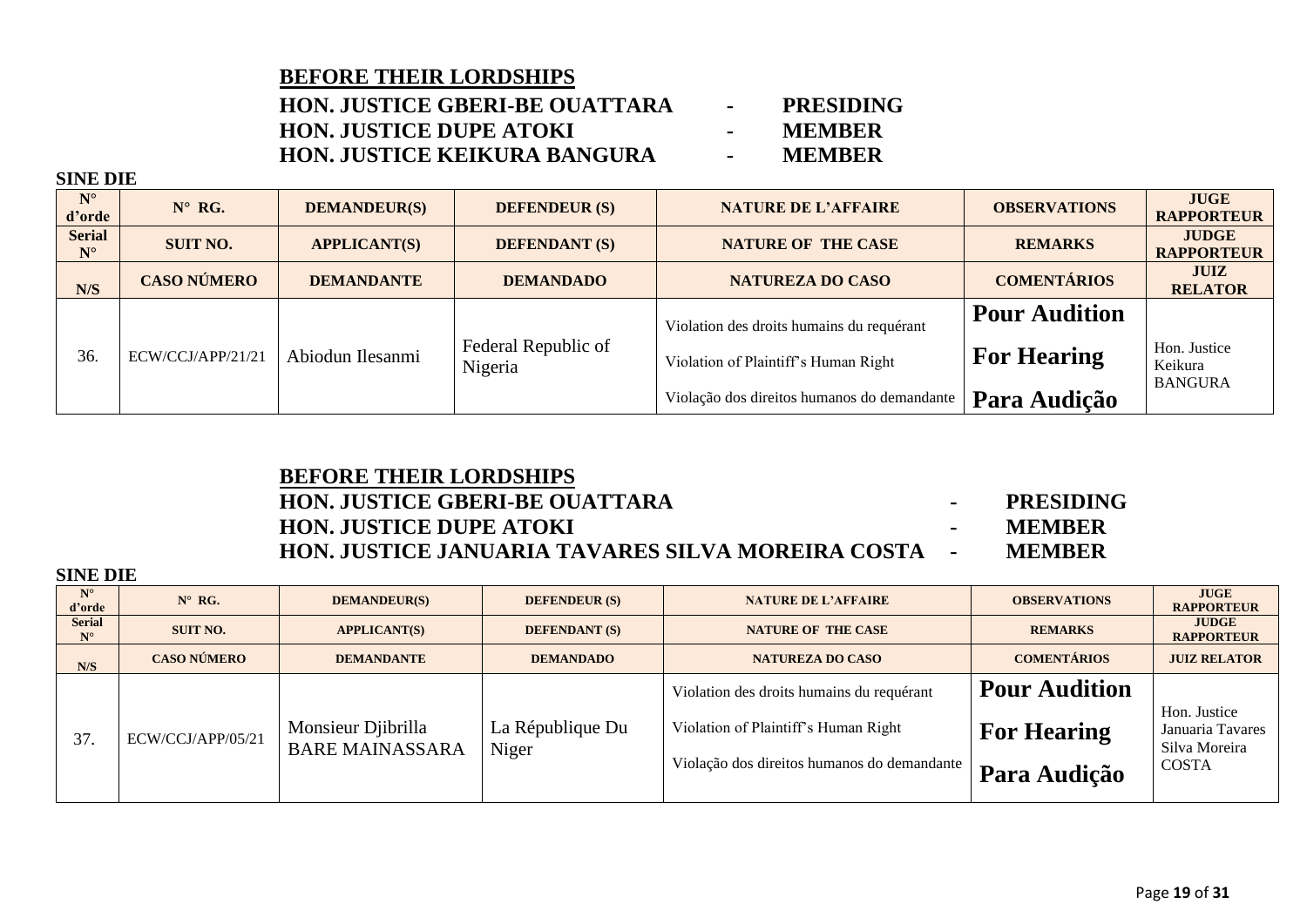### **HON. JUSTICE GBERI-BE OUATTARA - PRESIDING HON. JUSTICE KEIKURA BANGURA - MEMBER HON. JUSTICE JANUARIA TAVARES SILVA MOREIRA COSTA - MEMBER**

| <b>SINE DIE</b>              |                    |                     |                        |                                                                                   |                                            |                                           |
|------------------------------|--------------------|---------------------|------------------------|-----------------------------------------------------------------------------------|--------------------------------------------|-------------------------------------------|
| $N^{\circ}$<br>d'orde        | $N^{\circ}$ RG.    | <b>DEMANDEUR(S)</b> | <b>DEFENDEUR (S)</b>   | <b>MEETING ID:</b><br><b>PASSWORD:</b>                                            | <b>COMMENCEMENT TIME: 10:00 AM</b>         |                                           |
| <b>Serial</b><br>$N^{\circ}$ | <b>SUIT NO.</b>    | <b>APPLICANT(S)</b> | <b>DEFENDANT (S)</b>   | <b>NATURE OF THE CASE</b>                                                         | <b>REMARKS</b>                             | JUDGE<br><b>RAPPORTEUR</b>                |
| N/S                          | <b>CASO NÚMERO</b> | <b>DEMANDANTE</b>   | <b>DEMANDADO</b>       | <b>NATUREZA DO CASO</b>                                                           | <b>COMENTÁRIOS</b>                         | <b>JUIZ</b><br><b>RELATOR</b>             |
| 38.                          | ECW/CCJ/APP/31/19  | $Nana - Jo N'dow$   | Republic of the Gambia | Violation des droits humains du requérant<br>Violation of Plaintiff's Human Right | <b>Pour Audition</b><br><b>For Hearing</b> | Hon. Justice<br>Keikura<br><b>BANGURA</b> |
|                              |                    |                     |                        | Violação dos direitos humanos do demandante                                       | Para Audição                               |                                           |

### **BEFORE THEIR LORDSHIPS**

## **HON. JUSTICE GBERI-BE OUATTARA - PRESIDING HON. JUSTICE KEIKURA BANGURA - MEMBER HON. JUSTICE JANUARIA TAVARES SILVA MOREIRA COSTA - MEMBER**

| $N^{\circ}$<br>d'orde        | $N^{\circ}$ RG.    | <b>DEMANDEUR(S)</b>                       | <b>DEFENDEUR (S)</b>                | <b>NATURE DE L'AFFAIRE</b>                  | <b>OBSERVATIONS</b>  | <b>JUGE</b><br><b>RAPPORTEUR</b>  |
|------------------------------|--------------------|-------------------------------------------|-------------------------------------|---------------------------------------------|----------------------|-----------------------------------|
| <b>Serial</b><br>$N^{\circ}$ | <b>SUIT NO.</b>    | <b>APPLICANT(S)</b>                       | <b>DEFENDANT (S)</b>                | <b>NATURE OF THE CASE</b>                   | <b>REMARKS</b>       | <b>JUDGE</b><br><b>RAPPORTEUR</b> |
| N/S                          | <b>CASO NÚMERO</b> | <b>DEMANDANTE</b>                         | <b>DEMANDADO</b>                    | <b>NATUREZA DO CASO</b>                     | <b>COMENTÁRIOS</b>   | <b>JUIZ</b><br><b>RELATOR</b>     |
|                              |                    |                                           |                                     | Violation des droits humains du requérant   | <b>Pour Audition</b> | Hon. Justice                      |
| 39.                          | ECW/CCJ/APP/39/20  | Societe Africa Agro<br>Industrie Benin SA | Republic of Benin & 2<br><b>Ors</b> | Violation of Plaintiff's Human Right        | <b>For Hearing</b>   | Januaria Tavares<br>Silva Moreira |
|                              |                    |                                           |                                     | Violação dos direitos humanos do demandante | Para Audição         | <b>COSTA</b>                      |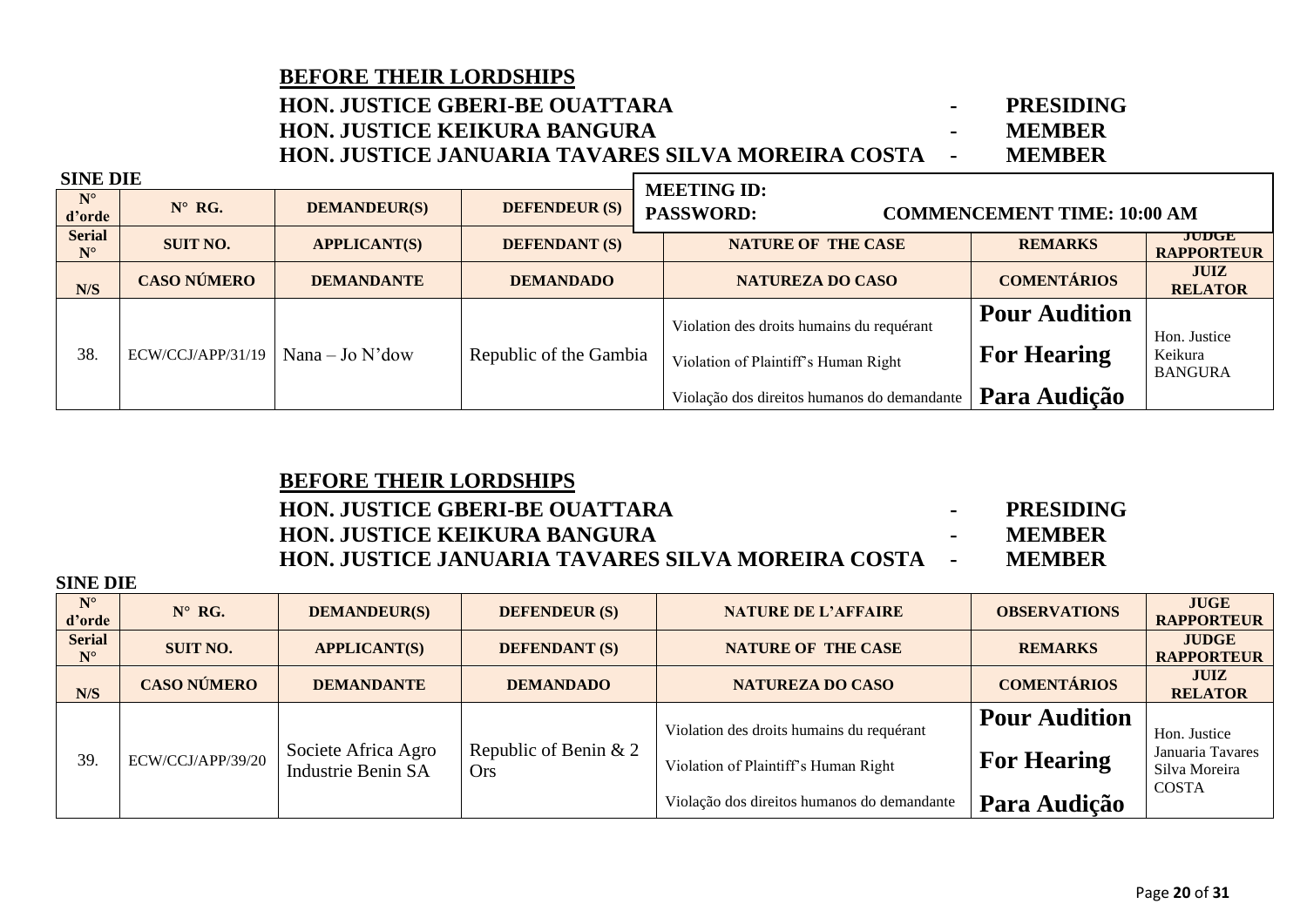### **BEFORE THEIR LORDSHIPS HON. JUSTICE DUPE ATOKI - PRESIDING HON. JUSTICE KEIKURA BANGURA - MEMBER HON. JUSTICE JANUARIA TAVARES SILVA MOREIRA COSTA - MEMBER**

**SINE DIE**

**SINE DIE**

| . <i>.</i>                   |                    |                                                                |                                       |                                                                                   |                                             |                                   |
|------------------------------|--------------------|----------------------------------------------------------------|---------------------------------------|-----------------------------------------------------------------------------------|---------------------------------------------|-----------------------------------|
| $N^{\circ}$<br>d'orde        | $N^{\circ}$ RG.    | <b>DEMANDEUR(S)</b>                                            | <b>DEFENDEUR (S)</b>                  | <b>NATURE DE L'AFFAIRE</b>                                                        | <b>OBSERVATIONS</b>                         | <b>JUGE</b><br><b>RAPPORTEUR</b>  |
| <b>Serial</b><br>$N^{\circ}$ | <b>SUIT NO.</b>    | <b>APPLICANT(S)</b>                                            | <b>DEFENDANT (S)</b>                  | <b>NATURE OF THE CASE</b>                                                         | <b>REMARKS</b>                              | <b>JUDGE</b><br><b>RAPPORTEUR</b> |
| N/S                          | <b>CASO NÚMERO</b> | <b>DEMANDANTE</b>                                              | <b>DEMANDADO</b>                      | <b>NATUREZA DO CASO</b>                                                           | <b>COMENTÁRIOS</b>                          | <b>JUIZ</b><br><b>RELATOR</b>     |
| 40.                          | ECW/CCJ/APP/35/20  | The Incorporated<br>Trustees of Expression<br>Now Human Rights | The Federal<br>Republic of<br>Nigeria | Violation des droits humains du requérant<br>Violation of Plaintiff's Human Right | <b>Pour Decision</b><br><b>For Judgment</b> | Hon. Justice<br>Keikura Bangura   |
|                              |                    | Initiative                                                     |                                       | Violação dos direitos humanos do demandante                                       | Para o Julgamento                           |                                   |

## **BEFORE THEIR LORDSHIPS HON. JUSTICE EDWARD AMOAKO ASANTE - PRESIDING HON. JUSTICE GBERI-BE OUATTARA - MEMBER HON. JUSTICE DUPE ATOKI - MEMBER**

- 
- 
- 

| ЫМЕ ГЛЕ                      |                    |                     |                        |                                             |                      |                                   |
|------------------------------|--------------------|---------------------|------------------------|---------------------------------------------|----------------------|-----------------------------------|
| $N^{\circ}$<br>d'orde        | $N^{\circ}$ RG.    | <b>DEMANDEUR(S)</b> | <b>DEFENDEUR (S)</b>   | <b>NATURE DE L'AFFAIRE</b>                  | <b>OBSERVATIONS</b>  | <b>JUGE</b><br><b>RAPPORTEUR</b>  |
| <b>Serial</b><br>$N^{\circ}$ | <b>SUIT NO.</b>    | <b>APPLICANT(S)</b> | <b>DEFENDANT (S)</b>   | <b>NATURE OF THE CASE</b>                   | <b>REMARKS</b>       | <b>JUDGE</b><br><b>RAPPORTEUR</b> |
| N/S                          | <b>CASO NÚMERO</b> | <b>DEMANDANTE</b>   | <b>DEMANDADO</b>       | <b>NATUREZA DO CASO</b>                     | <b>COMENTÁRIOS</b>   | <b>JUIZ</b><br><b>RELATOR</b>     |
|                              |                    |                     |                        | Violation des droits humains du requérant   | <b>Pour Audition</b> |                                   |
| 41.                          | ECW/CCJ/APP/34/20  | Kehinde Enagameh    | Republic of the Gambia | Violation of Plaintiff's Human Right        | <b>For Hearing</b>   | Hon. Justice<br>Edward Amoako     |
|                              |                    |                     |                        | Violação dos direitos humanos do demandante | Para Audição         | <b>ASANTE</b>                     |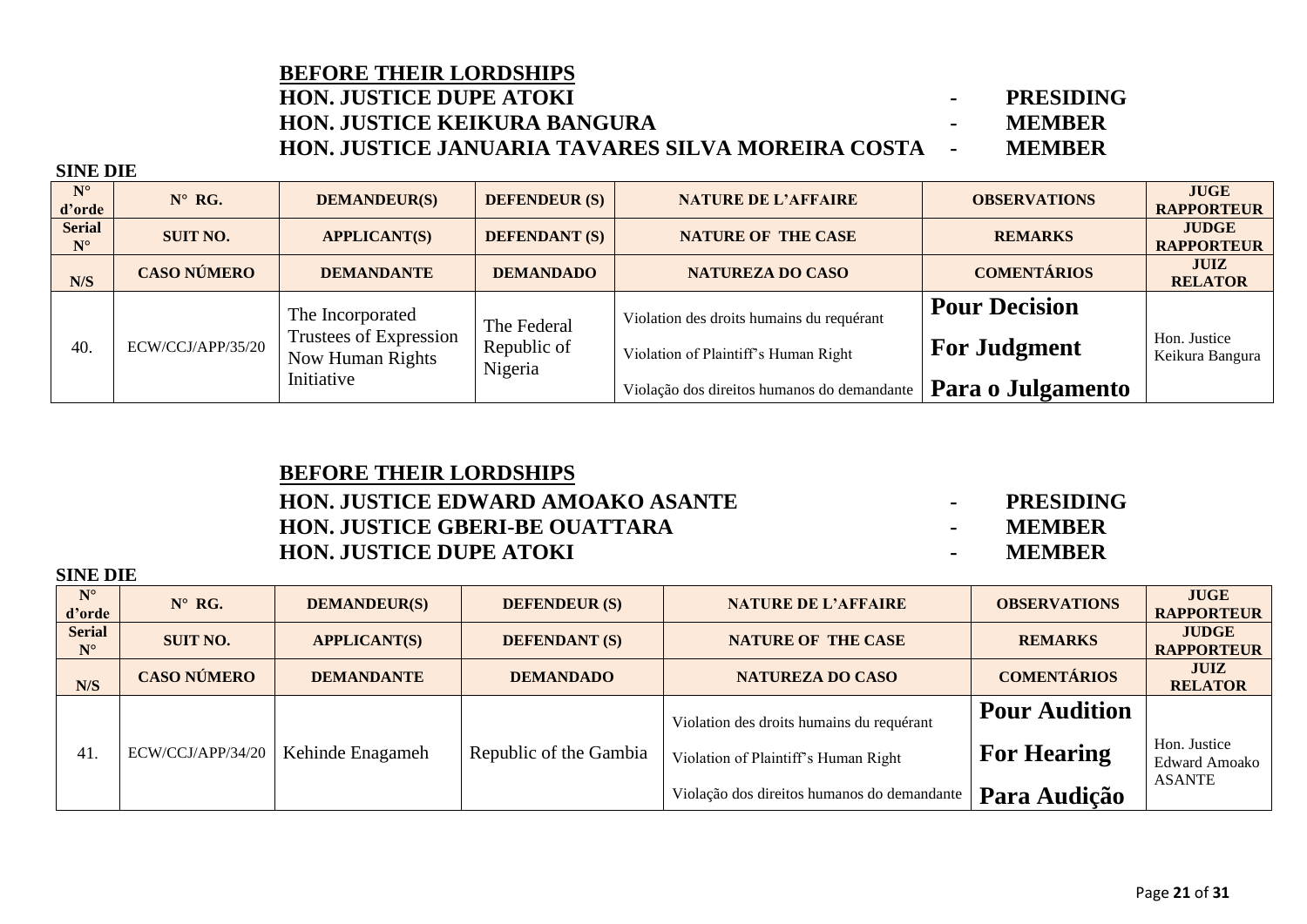### **HON. JUSTICE EDWARD AMOAKO ASANTE - PRESIDING HON. JUSTICE GBERI-BE OUATTARA - MEMBER HON. JUSTICE DUPE ATOKI - MEMBER**

**SINE DIE**

| $N^{\circ}$<br>d'orde        | $N^{\circ}$ RG.    | <b>DEMANDEUR(S)</b>                                    | <b>DEFENDEUR (S)</b> | <b>NATURE DE L'AFFAIRE</b>                  | <b>OBSERVATIONS</b>  | <b>JUGE</b><br><b>RAPPORTEUR</b>  |
|------------------------------|--------------------|--------------------------------------------------------|----------------------|---------------------------------------------|----------------------|-----------------------------------|
| <b>Serial</b><br>$N^{\circ}$ | <b>SUIT NO.</b>    | <b>APPLICANT(S)</b>                                    | <b>DEFENDANT (S)</b> | <b>NATURE OF THE CASE</b>                   | <b>REMARKS</b>       | <b>JUDGE</b><br><b>RAPPORTEUR</b> |
| N/S                          | <b>CASO NÚMERO</b> | <b>DEMANDANTE</b>                                      | <b>DEMANDADO</b>     | <b>NATUREZA DO CASO</b>                     | <b>COMENTÁRIOS</b>   | <b>JUIZ</b><br><b>RELATOR</b>     |
|                              |                    | Mouvement Nigerien pour<br>la Promotion des Peoples et | Republique du        | Violation des droits humains du requérant   | <b>Pour Audition</b> | Hon. Justice                      |
| 42.                          | ECW/CCJ/APP/09/21  | de la Promotion de la<br>Démocratie                    | Niger                | Violation of Plaintiff's Human Right        | <b>For Hearing</b>   | Dupe ATOKI                        |
|                              |                    |                                                        |                      | Violação dos direitos humanos do demandante | Para Audição         |                                   |

### **BEFORE THEIR LORDSHIPS HON. JUSTICE EDWARD AMOAKO ASANTE - PRESIDING HON. JUSTICE DUPE ATOKI - MEMBER HON. JUSTICE KEIKURA BANGURA - MEMBER**

| $N^{\circ}$                           | $N^{\circ}$ RG.    |                              |                                |                                                                                                                                  |                                                            |                                   |
|---------------------------------------|--------------------|------------------------------|--------------------------------|----------------------------------------------------------------------------------------------------------------------------------|------------------------------------------------------------|-----------------------------------|
| d'orde                                |                    | <b>DEMANDEUR(S)</b>          | <b>DEFENDEUR (S)</b>           | <b>NATURE DE L'AFFAIRE</b>                                                                                                       | <b>OBSERVATIONS</b>                                        | <b>JUGE</b><br><b>RAPPORTEUR</b>  |
| <b>Serial</b><br>$\mathbf{N}^{\circ}$ | <b>SUIT NO.</b>    | <b>APPLICANT(S)</b>          | <b>DEFENDANT (S)</b>           | <b>NATURE OF THE CASE</b>                                                                                                        | <b>REMARKS</b>                                             | <b>JUDGE</b><br><b>RAPPORTEUR</b> |
| N/S                                   | <b>CASO NÚMERO</b> | <b>DEMANDANTE</b>            | <b>DEMANDADO</b>               | <b>NATUREZA DO CASO</b>                                                                                                          | <b>COMENTÁRIOS</b>                                         | <b>JUIZ</b><br><b>RELATOR</b>     |
| 43.                                   | ECW/CCJ/APP/31/21  | Mr. Isaac Olamikan &<br>Anor | Federal Republic of<br>Nigeria | Violation des droits humains du requérant<br>Violation of Plaintiff's Human Right<br>Violação dos direitos humanos do demandante | <b>Pour Audition</b><br><b>For Hearing</b><br>Para Audição | Hon. Justice<br>Dupe ATOKI        |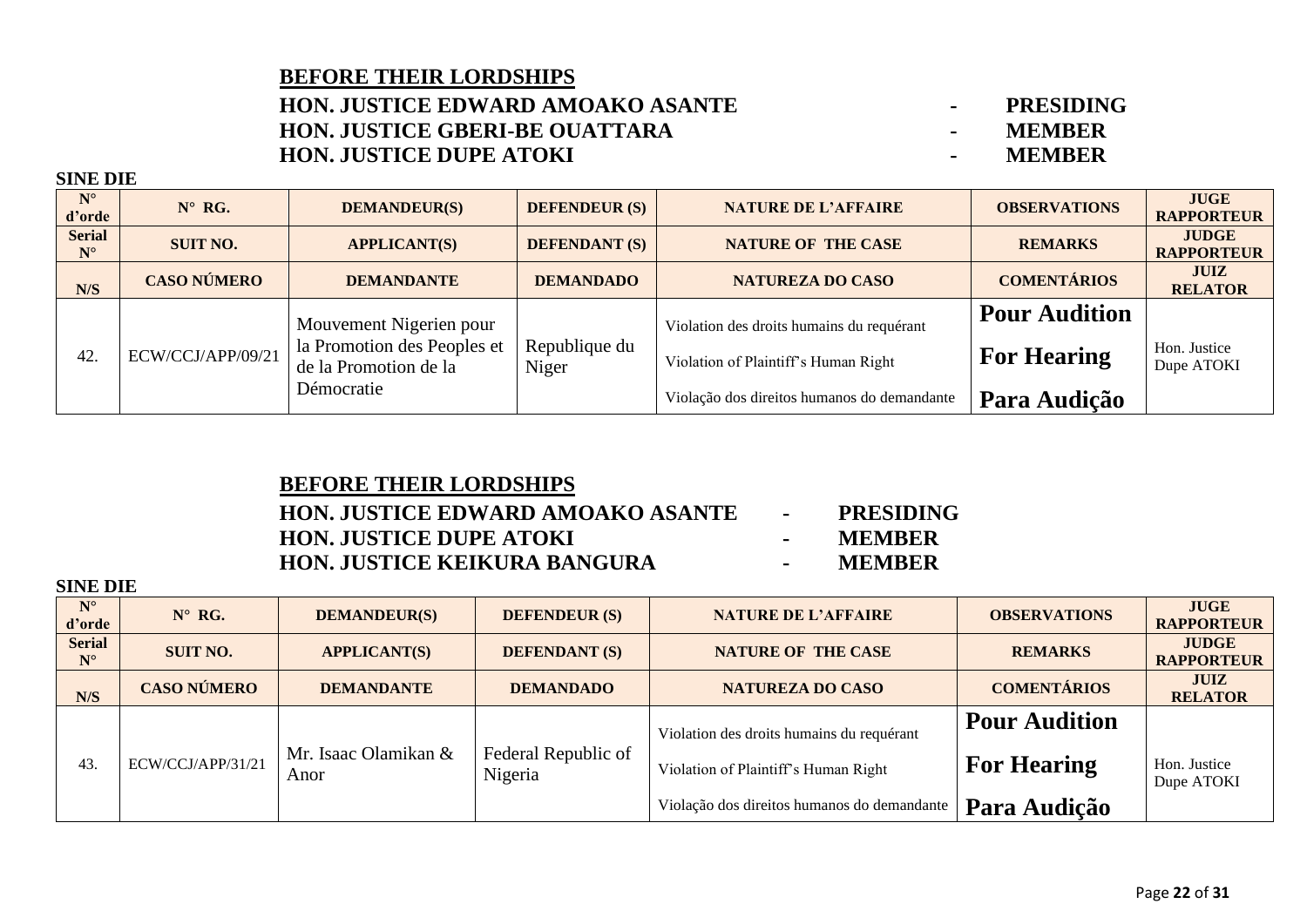## **HON. JUSTICE DUPE ATOKI - PRESIDING HON. JUSTICE KEIKURA BANGURA - MEMBER HON. JUSTICE JANUARIA TAVARES SILVA MOREIRA COSTA - MEMBER**

**SINE DIE**

**SINE DIE**

| $N^{\circ}$<br>d'orde                 | $N^{\circ}$ RG.    | <b>DEMANDEUR(S)</b> | <b>DEFENDEUR (S)</b>           | <b>NATURE DE L'AFFAIRE</b>                  | <b>OBSERVATIONS</b>  | <b>JUGE</b><br><b>RAPPORTEUR</b>          |
|---------------------------------------|--------------------|---------------------|--------------------------------|---------------------------------------------|----------------------|-------------------------------------------|
| <b>Serial</b><br>$\mathbf{N}^{\circ}$ | <b>SUIT NO.</b>    | <b>APPLICANT(S)</b> | <b>DEFENDANT (S)</b>           | <b>NATURE OF THE CASE</b>                   | <b>REMARKS</b>       | <b>JUDGE</b><br><b>RAPPORTEUR</b>         |
| N/S                                   | <b>CASO NÚMERO</b> | <b>DEMANDANTE</b>   | <b>DEMANDADO</b>               | <b>NATUREZA DO CASO</b>                     | <b>COMENTÁRIOS</b>   | <b>JUIZ</b><br><b>RELATOR</b>             |
|                                       |                    |                     |                                | Violation des droits humains du requérant   | <b>Pour Decision</b> |                                           |
| 44.                                   | ECW/CCJ/APP/18/21  | Richard Ugbah       | Federal Republic<br>of Nigeria | Violation of Plaintiff's Human Right        | <b>For Judgment</b>  | Hon. Justice<br>Keikura<br><b>BANGURA</b> |
|                                       |                    |                     |                                | Violação dos direitos humanos do demandante | Para o Julgamento    |                                           |

### **BEFORE THEIR LORDSHIPS HON. JUSTICE EDWARD AMOAKO ASANTE - PRESIDING HON. JUSTICE GBERI-BE OUATTARA - MEMBER HON. JUSTICE DUPE ATOKI - MEMBER**

- 
- 
- 

| $N^{\circ}$<br>d'orde        | $N^{\circ}$ RG.    | <b>DEMANDEUR(S)</b>                                                                                    | <b>DEFENDEUR</b><br>(S)     | <b>NATURE DE L'AFFAIRE</b>                                                                                                       | <b>OBSERVATIONS</b>                                        | <b>JUGE</b><br><b>RAPPORTEUR</b>            |
|------------------------------|--------------------|--------------------------------------------------------------------------------------------------------|-----------------------------|----------------------------------------------------------------------------------------------------------------------------------|------------------------------------------------------------|---------------------------------------------|
| <b>Serial</b><br>$N^{\circ}$ | <b>SUIT NO.</b>    | <b>APPLICANT(S)</b>                                                                                    | <b>DEFENDANT</b><br>(S)     | <b>NATURE OF THE CASE</b>                                                                                                        | <b>REMARKS</b>                                             | <b>JUDGE</b><br><b>RAPPORTEUR</b>           |
| N/S                          | <b>CASO NÚMERO</b> | <b>DEMANDANTE</b>                                                                                      | <b>DEMANDADO</b>            | <b>NATUREZA DO CASO</b>                                                                                                          | <b>COMENTÁRIOS</b>                                         | <b>JUIZ</b><br><b>RELATOR</b>               |
| 45.                          | ECW/CCJ/APP/07/18  | Center for Accountability and<br>the Rule of Law, HAWA<br><b>JALLOH, AND FATIMATA</b><br><b>SESSAY</b> | Republic of<br>Sierra Leone | Violation des droits humains du requérant<br>Violation of Plaintiff's Human Right<br>Violação dos direitos humanos do demandante | <b>Pour Audition</b><br><b>For Hearing</b><br>Para Audição | Hon. Justice<br>Gberi-Be<br><b>OUATTARA</b> |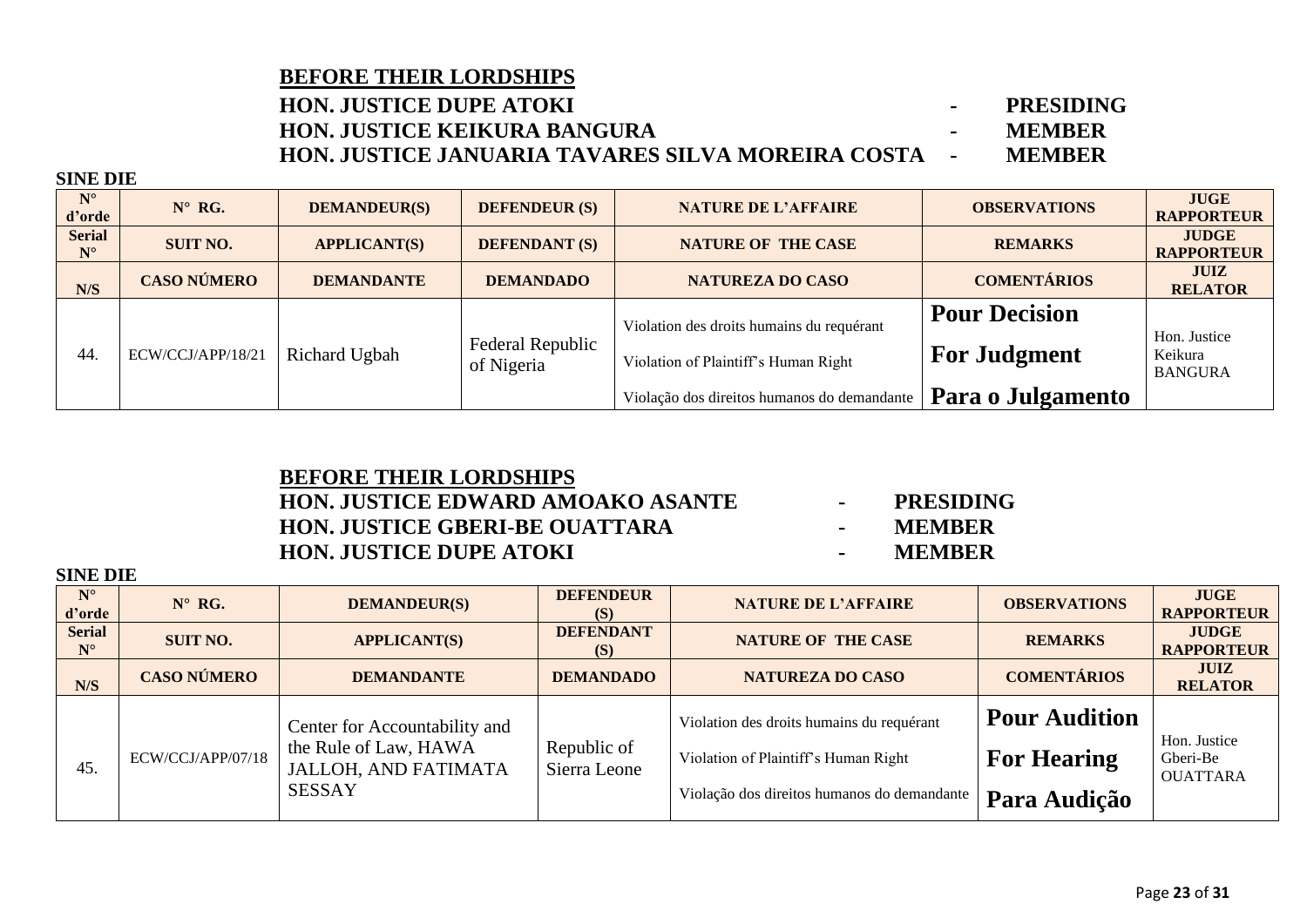### **HON. JUSTICE EDWARD AMOAKO ASANTE - PRESIDING HON. JUSTICE GBERI-BE OUATTARA - MEMBER HON. JUSTICE JANUARIA TAVARES SILVA MOREIRA COSTA - MEMBER**

**SINE DIE**

| $N^{\circ}$<br>d'orde        | $N^{\circ}$ RG.    | <b>DEMANDEUR(S)</b> | <b>DEFENDEUR</b> (S) | <b>NATURE DE L'AFFAIRE</b>                  | <b>OBSERVATIONS</b>  | <b>JUGE</b><br><b>RAPPORTEUR</b>            |
|------------------------------|--------------------|---------------------|----------------------|---------------------------------------------|----------------------|---------------------------------------------|
| <b>Serial</b><br>$N^{\circ}$ | <b>SUIT NO.</b>    | <b>APPLICANT(S)</b> | <b>DEFENDANT</b> (S) | <b>NATURE OF THE CASE</b>                   | <b>REMARKS</b>       | <b>JUDGE</b><br><b>RAPPORTEUR</b>           |
| N/S                          | <b>CASO NÚMERO</b> | <b>DEMANDANTE</b>   | <b>DEMANDADO</b>     | <b>NATUREZA DO CASO</b>                     | <b>COMENTÁRIOS</b>   | <b>JUIZ</b><br><b>RELATOR</b>               |
|                              |                    |                     |                      | Violation des droits humains du requérant   | <b>Pour Audition</b> |                                             |
| 46.                          | ECW/CCJ/APP/50/20  | Hama Amodou         | République du Niger  | Violation of Plaintiff's Human Right        | <b>For Hearing</b>   | Hon. Justice<br>Gberi-Be<br><b>OUATTARA</b> |
|                              |                    |                     |                      | Violação dos direitos humanos do demandante | Para Audição         |                                             |

## **BEFORE THEIR LORDSHIPS HON. JUSTICE EDWARD AMOAKO ASANTE - PRESIDING HON. JUSTICE DUPE ATOKI - MEMBER HON. JUSTICE JANUARIA TAVARES SILVA MOREIRA COSTA - MEMBER**

| $N^{\circ}$<br>d'orde        | $N^{\circ}$ RG.    | <b>DEMANDEUR(S)</b>            | <b>DEFENDEUR (S)</b>           | <b>NATURE DE L'AFFAIRE</b>                                                                                                       | <b>OBSERVATIONS</b>                                        | <b>JUGE</b><br><b>RAPPORTEUR</b>  |
|------------------------------|--------------------|--------------------------------|--------------------------------|----------------------------------------------------------------------------------------------------------------------------------|------------------------------------------------------------|-----------------------------------|
| <b>Serial</b><br>$N^{\circ}$ | <b>SUIT NO.</b>    | <b>APPLICANT(S)</b>            | <b>DEFENDANT (S)</b>           | <b>NATURE OF THE CASE</b>                                                                                                        | <b>REMARKS</b>                                             | <b>JUDGE</b><br><b>RAPPORTEUR</b> |
| N/S                          | <b>CASO NÚMERO</b> | <b>DEMANDANTE</b>              | <b>DEMANDADO</b>               | <b>NATUREZA DO CASO</b>                                                                                                          | <b>COMENTÁRIOS</b>                                         | <b>JUIZ</b><br><b>RELATOR</b>     |
| 47.                          | ECW/CCJ/APP/37/19  | Portia Otto Alagba & 2<br>Ors. | Federal Republic of<br>Nigeria | Violation des droits humains du requérant<br>Violation of Plaintiff's Human Right<br>Violação dos direitos humanos do demandante | <b>Pour Audition</b><br><b>For Hearing</b><br>Para Audição | Hon. Justice<br>Dupe Atoki        |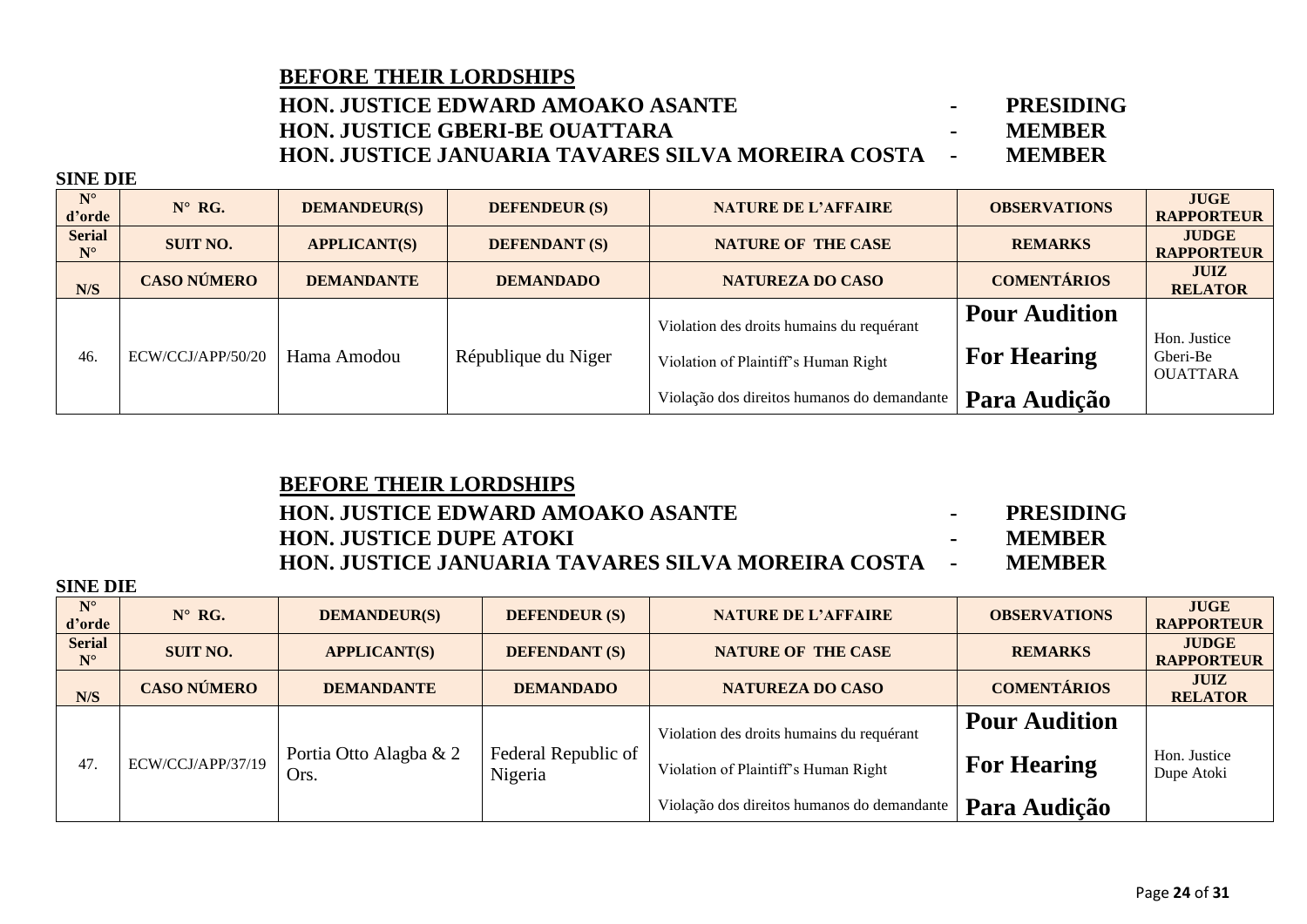### **BEFORE THEIR LORDSHIPS HON. JUSTICE EDWARD AMOAKO ASANTE - PRESIDING HON. JUSTICE GBERI-BE OUATTARA - MEMBER HON. JUSTICE DUPE ATOKI - MEMBER**

**SINE DIE**

| $N^{\circ}$<br>d'orde        | $N^{\circ}$ RG.       | <b>DEMANDEUR(S)</b> | <b>DEFENDEUR (S)</b>                | <b>NATURE DE L'AFFAIRE</b> | <b>OBSERVATIONS</b>  | <b>JUGE</b><br><b>RAPPORTEUR</b>  |
|------------------------------|-----------------------|---------------------|-------------------------------------|----------------------------|----------------------|-----------------------------------|
| <b>Serial</b><br>$N^{\circ}$ | <b>SUIT NO.</b>       | <b>APPLICANT(S)</b> | <b>DEFENDANT</b> (S)                | <b>NATURE OF THE CASE</b>  | <b>REMARKS</b>       | <b>JUDGE</b><br><b>RAPPORTEUR</b> |
| N/S                          | <b>CASO NÚMERO</b>    | <b>DEMANDANTE</b>   | <b>DEMANDADO</b>                    | <b>NATUREZA DO CASO</b>    | <b>COMENTÁRIOS</b>   | JUIZ<br><b>RELATOR</b>            |
|                              |                       |                     |                                     | Révision du jugement       | <b>Pour Audition</b> |                                   |
| 48.                          | ECW/CCJ/APP/36/17/REV | P I Nigeria Limited | <b>ECOWAS Parliament &amp; Anor</b> | Revision of Judgment       | <b>For Hearing</b>   | Hon. Justice<br>Gberi-Be          |
|                              |                       |                     |                                     | Revisão da Sentença        | Para Audição         | <b>OUATTARA</b>                   |

## **BEFORE THEIR LORDSHIPS HON. JUSTICE EDWARD AMOAKO ASANTE - PRESIDING HON. JUSTICE GBERI-BE OUATTARA - MEMBER HON. JUSTICE KEIKURA BANGURA - MEMBER**

| $N^{\circ}$<br>d'orde        | $N^{\circ}$ RG.    | <b>DEMANDEUR(S)</b>                        | <b>DEFENDEUR (S)</b> | <b>NATURE DE L'AFFAIRE</b>                                                          | <b>OBSERVATIONS</b>  | <b>JUGE</b><br><b>RAPPORTEUR</b>            |
|------------------------------|--------------------|--------------------------------------------|----------------------|-------------------------------------------------------------------------------------|----------------------|---------------------------------------------|
| <b>Serial</b><br>$N^{\circ}$ | <b>SUIT NO.</b>    | <b>APPLICANT(S)</b>                        | <b>DEFENDANT (S)</b> | <b>NATURE OF THE CASE</b>                                                           | <b>REMARKS</b>       | <b>JUDGE</b><br><b>RAPPORTEUR</b>           |
| N/S                          | <b>CASO NÚMERO</b> | <b>DEMANDANTE</b>                          | <b>DEMANDADO</b>     | <b>NATUREZA DO CASO</b>                                                             | <b>COMENTÁRIOS</b>   | <b>JUIZ</b><br><b>RELATOR</b>               |
|                              |                    |                                            |                      | Violation des droits humains du requérant                                           | <b>Pour Decision</b> |                                             |
| 49.                          | ECW/CCJ/APP/31/20  | Bachirou Amadou<br><b>Adamou et Autres</b> | République du Niger  | Violation of Plaintiff's Human Right<br>Violação dos direitos humanos do demandante | <b>For Judgment</b>  | Hon. Justice<br>Gberi-Be<br><b>OUATTARA</b> |
|                              |                    |                                            |                      |                                                                                     | Para o Julgamento    |                                             |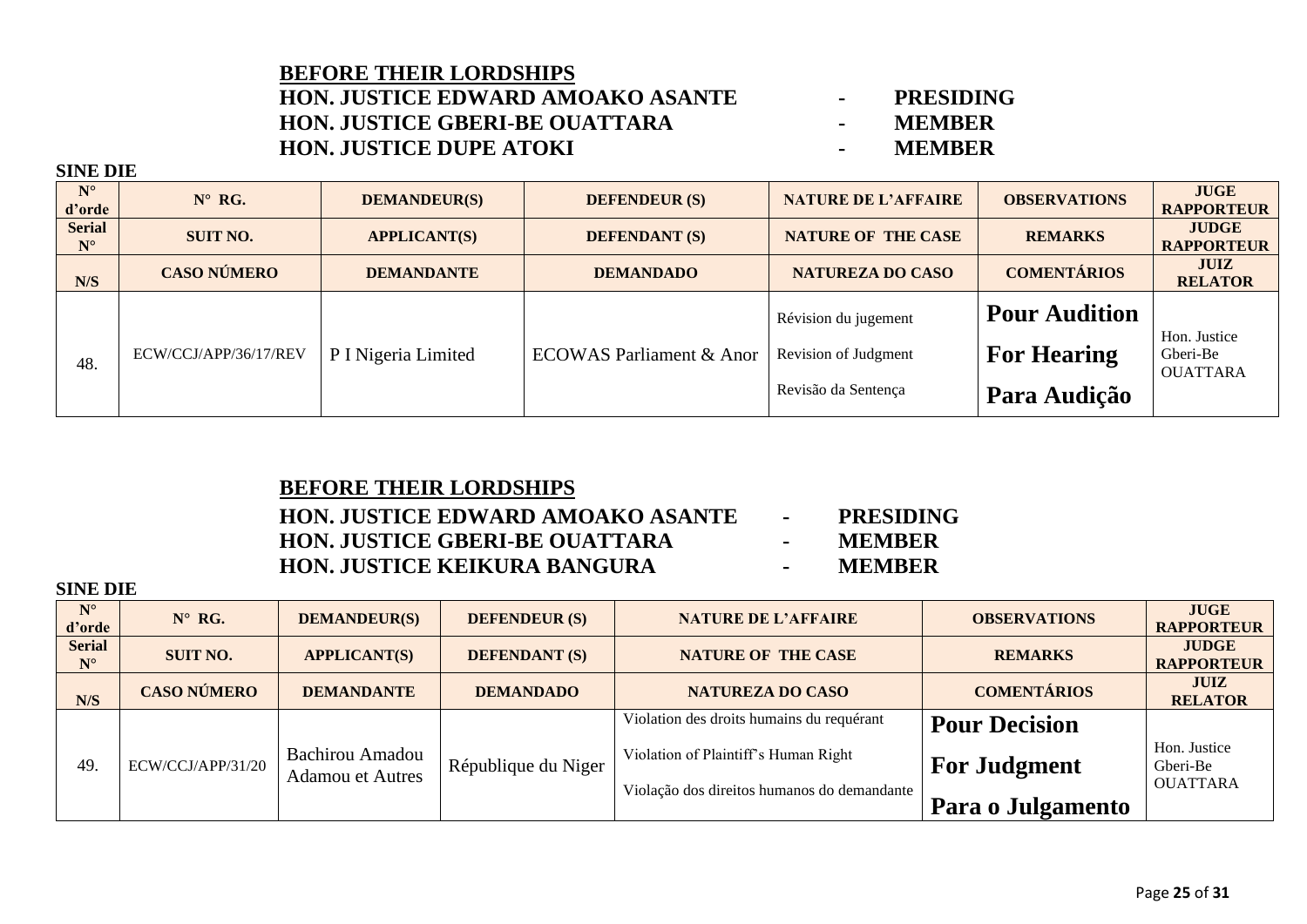### **BEFORE THEIR LORDSHIPS HON. JUSTICE EDWARD AMOAKO ASANTE - PRESIDING HON. JUSTICE GBERI-BE OUATTARA -HON. JUSTICE DUPE ATOKI - MEMBER**

**SINE DIE**

| $N^{\circ}$<br>d'orde        | $N^{\circ}$ RG.    | <b>DEMANDEUR(S)</b>               | <b>DEFENDEUR (S)</b> | <b>NATURE DE L'AFFAIRE</b>                | <b>OBSERVATIONS</b>  | <b>JUGE</b><br><b>RAPPORTEUR</b>  |
|------------------------------|--------------------|-----------------------------------|----------------------|-------------------------------------------|----------------------|-----------------------------------|
| <b>Serial</b><br>$N^{\circ}$ | <b>SUIT NO.</b>    | <b>APPLICANT(S)</b>               | <b>DEFENDANT (S)</b> | <b>NATURE OF THE CASE</b>                 | <b>REMARKS</b>       | <b>JUDGE</b><br><b>RAPPORTEUR</b> |
| N/S                          | <b>CASO NÚMERO</b> | <b>DEMANDANTE</b>                 | <b>DEMANDADO</b>     | <b>NATUREZA DO CASO</b>                   | <b>COMENTÁRIOS</b>   | <b>JUIZ</b><br><b>RELATOR</b>     |
|                              |                    |                                   |                      | Violation des droits humains du requérant | <b>Pour Decision</b> | Hon. Justice                      |
| 50.                          | ECW/CCJ/APP/31/17  | Global Agriculture<br>Development | Republic of Liberia  | Violation of Plaintiff's Human Right      | <b>For Judgment</b>  | Edward Amoako<br><b>ASANTE</b>    |
|                              |                    |                                   |                      |                                           | Para o Julgamento    |                                   |

| <b>BEFORE THEIR LORDSHIPS</b>            |
|------------------------------------------|
| <b>HON. JUSTICE EDWARD AMOAKO ASANTE</b> |
| <b>HON. JUSTICE DUPE ATOKI</b>           |
| <b>HON. JUSTICE KEIKURA BANGURA</b>      |

- **-** PRESIDING **HON. JUSTICE DUPE ATOKI - MEMBER**
- **MEMBER**

| $N^{\circ}$<br>d'orde        | $N^{\circ}$ RG.    | <b>DEMANDEUR(S)</b> | <b>DEFENDEUR (S)</b>           | <b>NATURE DE L'AFFAIRE</b>                                                                                                       | <b>OBSERVATIONS</b>                             | <b>JUGE</b><br><b>RAPPORTEUR</b>               |
|------------------------------|--------------------|---------------------|--------------------------------|----------------------------------------------------------------------------------------------------------------------------------|-------------------------------------------------|------------------------------------------------|
| <b>Serial</b><br>$N^{\circ}$ | <b>SUIT NO.</b>    | <b>APPLICANT(S)</b> | <b>DEFENDANT (S)</b>           | <b>NATURE OF THE CASE</b>                                                                                                        | <b>REMARKS</b>                                  | <b>JUDGE</b><br><b>RAPPORTEUR</b>              |
| N/S                          | <b>CASO NÚMERO</b> | <b>DEMANDANTE</b>   | <b>DEMANDADO</b>               | <b>NATUREZA DO CASO</b>                                                                                                          | <b>COMENTÁRIOS</b>                              | <b>JUIZ</b><br><b>RELATOR</b>                  |
| 51.                          | ECW/CCJ/APP/34/18  | Johnny King & Ors.  | Federal Republic of<br>Nigeria | Violation des droits humains du requérant<br>Violation of Plaintiff's Human Right<br>Violação dos direitos humanos do demandante | <b>ADD</b><br><b>For Ruling</b><br>Para Decisão | Hon. Justice<br>Edward Amoako<br><b>ASANTE</b> |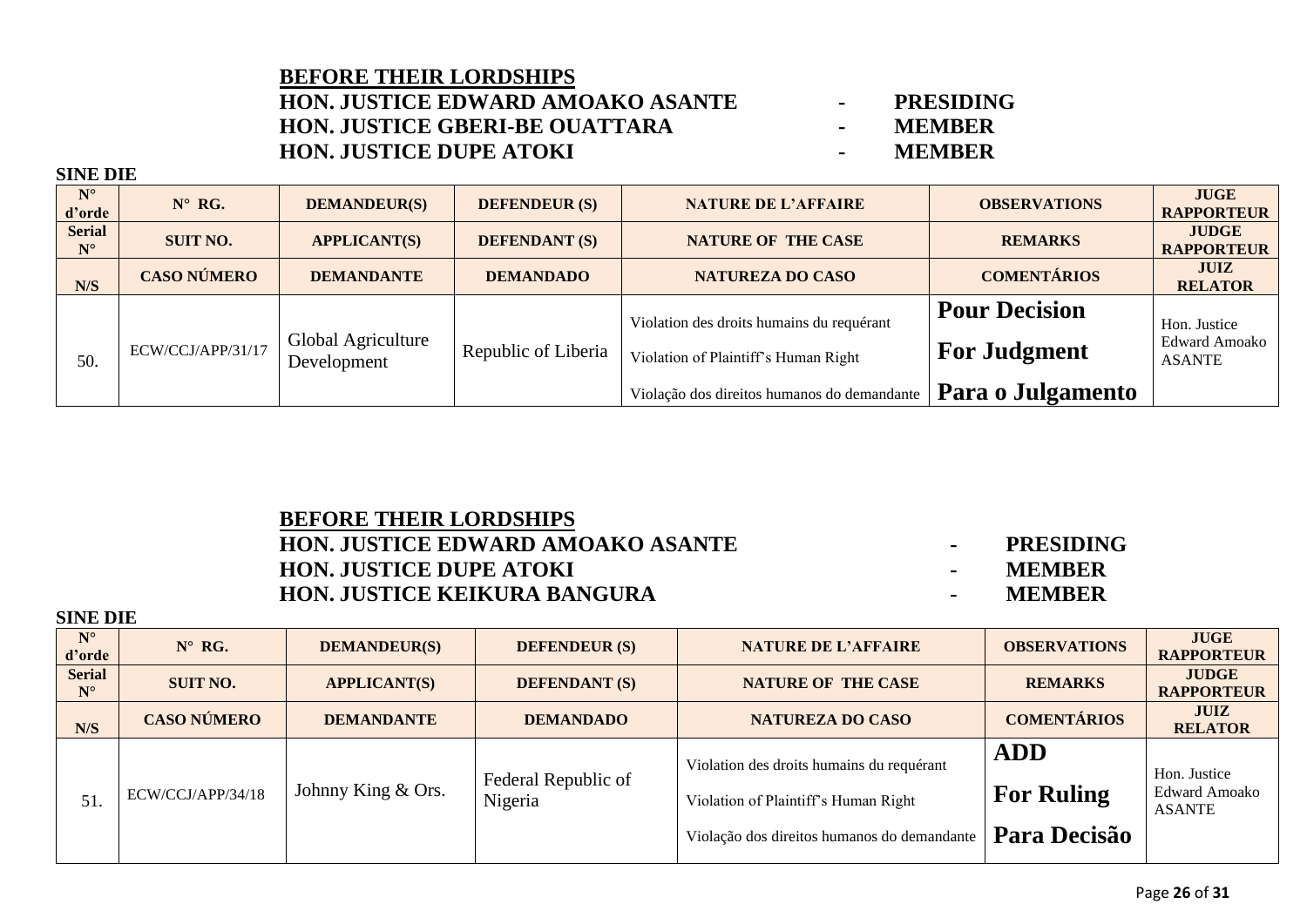### **HON. JUSTICE EDWARD AMOAKO ASANTE - PRESIDING HON. JUSTICE DUPE ATOKI - MEMBER HON. JUSTICE JANUARIA TAVARES SILVA MOREIRA COSTA - MEMBER**

**SINE DIE**

| $N^{\circ}$<br>d'orde        | $N^{\circ}$ RG.    | <b>DEMANDEUR(S)</b>            | <b>DEFENDEUR (S)</b>                    | <b>NATURE DE L'AFFAIRE</b>                  | <b>OBSERVATIONS</b>  | <b>JUGE</b><br><b>RAPPORTEUR</b>  |
|------------------------------|--------------------|--------------------------------|-----------------------------------------|---------------------------------------------|----------------------|-----------------------------------|
| <b>Serial</b><br>$N^{\circ}$ | <b>SUIT NO.</b>    | <b>APPLICANT(S)</b>            | <b>DEFENDANT (S)</b>                    | <b>NATURE OF THE CASE</b>                   | <b>REMARKS</b>       | <b>JUDGE</b><br><b>RAPPORTEUR</b> |
| N/S                          | <b>CASO NÚMERO</b> | <b>DEMANDANTE</b>              | <b>DEMANDADO</b>                        | <b>NATUREZA DO CASO</b>                     | <b>COMENTÁRIOS</b>   | <b>JUIZ</b><br><b>RELATOR</b>     |
|                              |                    |                                |                                         | Violation des droits humains du requérant   | <b>Pour Audition</b> |                                   |
| 52.                          | ECW/CCJ/APP/26/19  | Obinna Umeh & 25<br><b>Ors</b> | Federal Republic of<br>Nigeria & 14 Ors | Violation of Plaintiff's Human Right        | <b>For Hearing</b>   | Hon. Justice<br>Edward Amoako     |
|                              |                    |                                |                                         | Violação dos direitos humanos do demandante | Para Audição         | ASANTE                            |

| <b>BEFORE THEIR LORDSHIPS</b>                              |               |
|------------------------------------------------------------|---------------|
| <b>HON. JUSTICE EDWARD AMOAKO ASANTE</b>                   | PRESIDING     |
| <b>HON. JUSTICE DUPE ATOKI</b>                             | <b>MEMBER</b> |
| <b>HON. JUSTICE JANUARIA TAVARES SILVA MOREIRA COSTA -</b> | <b>MEMBER</b> |

| $N^{\circ}$<br>d'orde        | $N^{\circ}$ RG.    | <b>DEMANDEUR(S)</b>                             | <b>DEFENDEUR (S)</b> | <b>NATURE DE L'AFFAIRE</b>                  | <b>OBSERVATIONS</b>  | <b>JUGE</b><br><b>RAPPORTEUR</b>                      |
|------------------------------|--------------------|-------------------------------------------------|----------------------|---------------------------------------------|----------------------|-------------------------------------------------------|
| <b>Serial</b><br>$N^{\circ}$ | <b>SUIT NO.</b>    | <b>APPLICANT(S)</b>                             | <b>DEFENDANT (S)</b> | <b>NATURE OF THE CASE</b>                   | <b>REMARKS</b>       | <b>JUDGE</b><br><b>RAPPORTEUR</b>                     |
| N/S                          | <b>CASO NÚMERO</b> | <b>DEMANDANTE</b>                               | <b>DEMANDADO</b>     | NATUREZA DO CASO                            | <b>COMENTÁRIOS</b>   | <b>JUIZ</b><br><b>RELATOR</b>                         |
| 53.                          | ECW/CCJ/APP/55/20  | Transparency<br>International & 2<br><b>Ors</b> | Republic of Ghana    | Violation des droits humains du requérant   | <b>Pour Decision</b> |                                                       |
|                              |                    |                                                 |                      | Violation of Plaintiff's Human Right        | <b>For Judgment</b>  | Hon. Justice<br><b>Edward Amoako</b><br><b>ASANTE</b> |
|                              |                    |                                                 |                      | Violação dos direitos humanos do demandante | Para o Julgamento    |                                                       |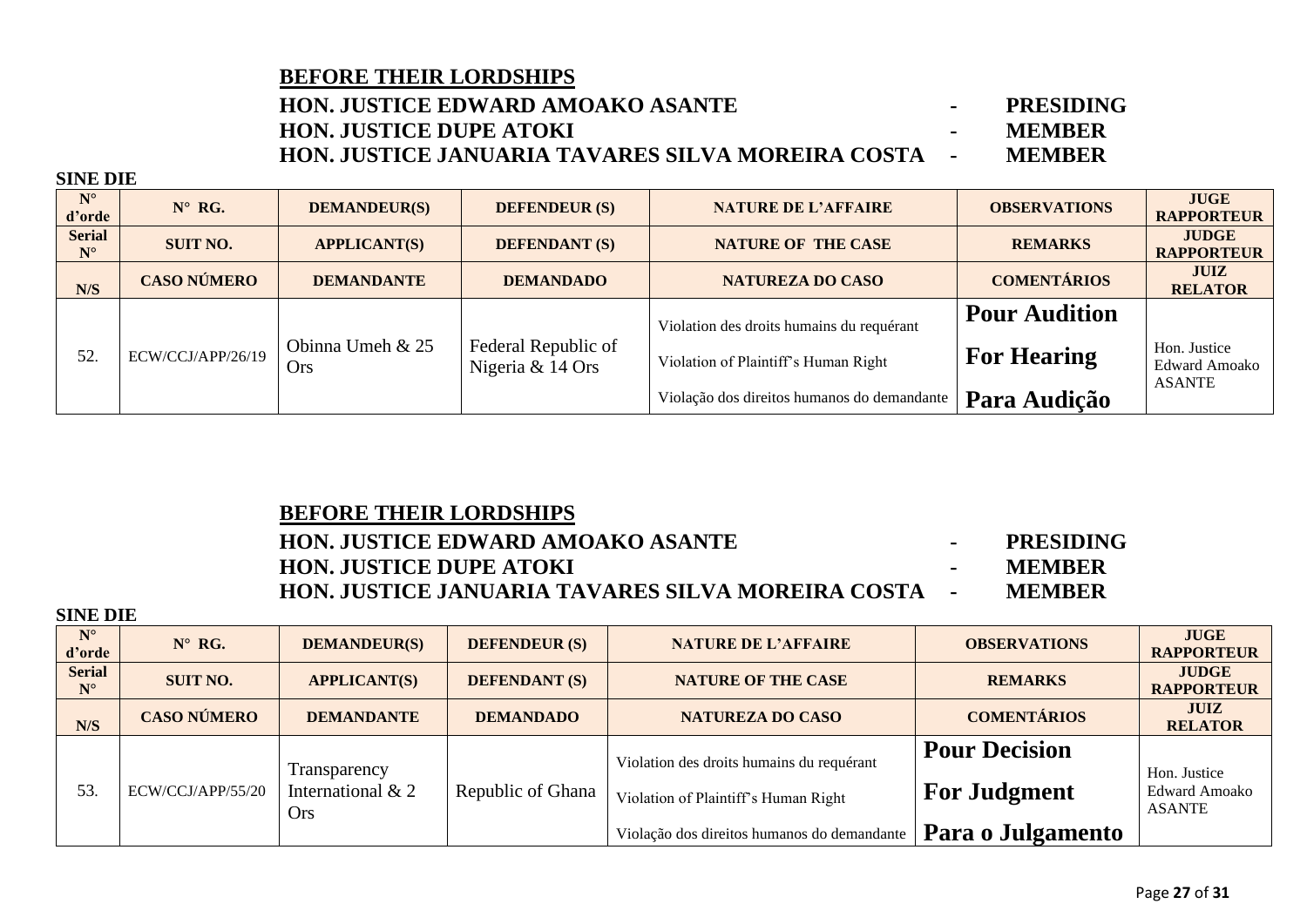### **HON. JUSTICE EDWARD AMOAKO ASANTE - PRESIDING HON. JUSTICE DUPE ATOKI - MEMBER HON. JUSTICE JANUARIA TAVARES SILVA MOREIRA COSTA - MEMBER**

**SINE DIE**

| $N^{\circ}$<br>d'orde                 | $N^{\circ}$ RG.    | <b>DEMANDEUR(S)</b> | <b>DEFENDEUR (S)</b> | <b>NATURE DE L'AFFAIRE</b>                  | <b>OBSERVATIONS</b>  | <b>JUGE</b><br><b>RAPPORTEUR</b>     |
|---------------------------------------|--------------------|---------------------|----------------------|---------------------------------------------|----------------------|--------------------------------------|
| <b>Serial</b><br>$\mathbf{N}^{\circ}$ | <b>SUIT NO.</b>    | <b>APPLICANT(S)</b> | <b>DEFENDANT (S)</b> | <b>NATURE OF THE CASE</b>                   | <b>REMARKS</b>       | <b>JUDGE</b><br><b>RAPPORTEUR</b>    |
| N/S                                   | <b>CASO NÚMERO</b> | <b>DEMANDANTE</b>   | <b>DEMANDADO</b>     | <b>NATUREZA DO CASO</b>                     | <b>COMENTÁRIOS</b>   | <b>JUIZ</b><br><b>RELATOR</b>        |
|                                       |                    |                     |                      | Violation des droits humains du requérant   | <b>Pour Decision</b> |                                      |
| 54.                                   | ECW/CCJ/APP/13/20  | Attipoe Kuaku &     | Republic of Sierra   | Violation of Plaintiff's Human Right        | <b>For Judgment</b>  | Hon. Justice<br><b>Edward Amoako</b> |
|                                       |                    | $11$ Ors            | Leone                | Violação dos direitos humanos do demandante | Para o Julgamento    | <b>ASANTE</b>                        |

### **BEFORE THEIR LORDSHIPS**

### **HON. JUSTICE EDWARD AMOAKO ASANTE - PRESIDING HON. JUSTICE GBERI-BE OUATTARA - MEMBER HON. JUSTICE JANUARIA TAVARES SILVA MOREIRA COSTA - MEMBER**

| $N^{\circ}$<br>d'orde        | $N^{\circ}$ RG.    | <b>DEMANDEUR(S)</b>           | <b>DEFENDEUR (S)</b>       | <b>NATURE DE L'AFFAIRE</b>                  | <b>OBSERVATIONS</b>  | <b>JUGE</b><br><b>RAPPORTEUR</b>            |
|------------------------------|--------------------|-------------------------------|----------------------------|---------------------------------------------|----------------------|---------------------------------------------|
| <b>Serial</b><br>$N^{\circ}$ | <b>SUIT NO.</b>    | <b>APPLICANT(S)</b>           | <b>DEFENDANT (S)</b>       | <b>NATURE OF THE CASE</b>                   | <b>REMARKS</b>       | <b>JUDGE</b><br><b>RAPPORTEUR</b>           |
| N/S                          | <b>CASO NÚMERO</b> | <b>DEMANDANTE</b>             | <b>DEMANDADO</b>           | <b>NATUREZA DO CASO</b>                     | <b>COMENTÁRIOS</b>   | <b>JUIZ</b><br><b>RELATOR</b>               |
| 55.                          | ECW/CCJ/APP/11/20  | Monsieur Jean<br>Pierre FABRE | La République<br>Togolaise | Violation des droits humains du requérant   | <b>Pour Decision</b> |                                             |
|                              |                    |                               |                            | Violation of Plaintiff's Human Right        | <b>For Judgment</b>  | Hon. Justice<br>Gberi-Be<br><b>OUATTARA</b> |
|                              |                    |                               |                            | Violação dos direitos humanos do demandante | Para o Julgamento    |                                             |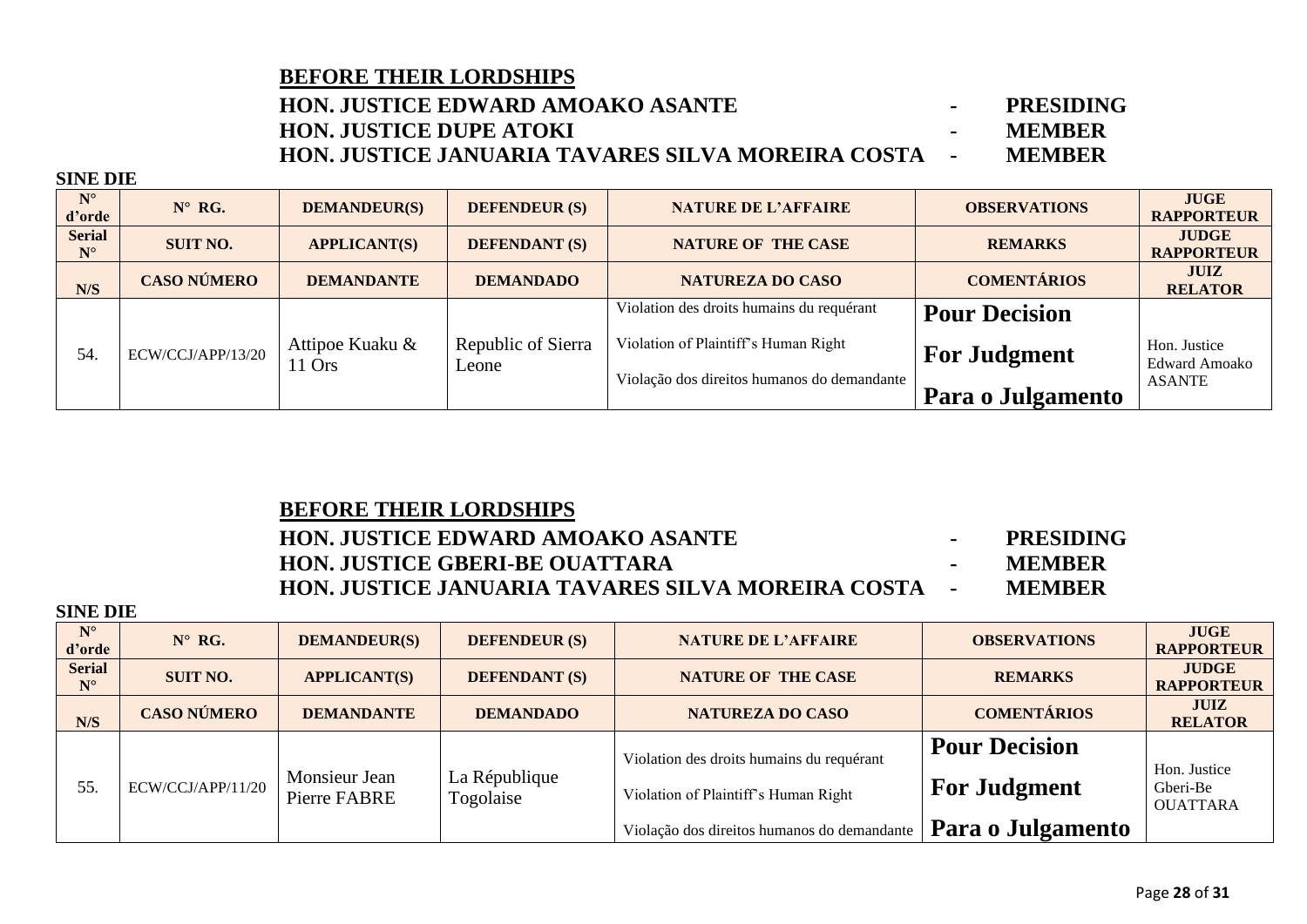### **BEFORE THEIR LORDSHIPS HON. JUSTICE GBERI-BE OUATTARA - PRESIDING HON. JUSTICE DUPE ATOKI - MEMBER HON. JUSTICE KEIKURA BANGURA · ·**

### **SINE DIE**

| $N^{\circ}$<br>d'orde        | $N^{\circ}$ RG.                                                                    | <b>DEMANDEUR(S)</b>                                 | <b>DEFENDEUR (S)</b> | <b>NATURE DE L'AFFAIRE</b>                  | <b>OBSERVATIONS</b>  | <b>JUGE</b><br><b>RAPPORTEUR</b>            |
|------------------------------|------------------------------------------------------------------------------------|-----------------------------------------------------|----------------------|---------------------------------------------|----------------------|---------------------------------------------|
| <b>Serial</b><br>$N^{\circ}$ | <b>SUIT NO.</b>                                                                    | <b>APPLICANT(S)</b>                                 | <b>DEFENDANT (S)</b> | <b>NATURE OF THE CASE</b>                   | <b>REMARKS</b>       | <b>JUDGE</b><br><b>RAPPORTEUR</b>           |
| N/S                          | <b>CASO NÚMERO</b>                                                                 | <b>DEMANDANTE</b>                                   | <b>DEMANDADO</b>     | <b>NATUREZA DO CASO</b>                     | <b>COMENTÁRIOS</b>   | <b>JUIZ</b><br><b>RELATOR</b>               |
|                              | <b>CONSOLIDATED</b><br>ECW/CCJ/APP/08/20<br>ECW/CCJ/APP/09/20<br>ECW/CCJ/APP/40/20 | Houngue Eric<br>Noude Houenou af.<br><b>SOBEMAP</b> | République of Benin  | Violation des droits humains du requérant   | <b>Pour Decision</b> |                                             |
| 56.                          |                                                                                    |                                                     |                      | Violation of Plaintiff's Human Right        | <b>For Judgment</b>  | Hon. Justice<br>Gberi-Be<br><b>OUATTARA</b> |
|                              |                                                                                    |                                                     |                      | Violação dos direitos humanos do demandante | Para o Julgamento    |                                             |

### **BEFORE THEIR LORDSHIPS HON. JUSTICE EDWARD AMOAKO ASANTE - PRESIDING HON. JUSTICE GBERI-BE OUATTARA - MEMBER HON. JUSTICE DUPE ATOKI - MEMBER**

- 
- 

| $N^{\circ}$<br>d'orde        | $N^{\circ}$ RG.    | <b>DEMANDEUR(S)</b>                                                  | <b>DEFENDEUR (S)</b>           | <b>NATURE DE L'AFFAIRE</b>                                                          | <b>OBSERVATIONS</b>  | <b>JUGE</b><br><b>RAPPORTEUR</b>            |
|------------------------------|--------------------|----------------------------------------------------------------------|--------------------------------|-------------------------------------------------------------------------------------|----------------------|---------------------------------------------|
| <b>Serial</b><br>$N^{\circ}$ | <b>SUIT NO.</b>    | <b>APPLICANT(S)</b>                                                  | <b>DEFENDANT (S)</b>           | <b>NATURE OF THE CASE</b>                                                           | <b>REMARKS</b>       | <b>JUDGE</b><br><b>RAPPORTEUR</b>           |
| N/S                          | <b>CASO NÚMERO</b> | <b>DEMANDANTE</b>                                                    | <b>DEMANDADO</b>               | <b>NATUREZA DO CASO</b>                                                             | <b>COMENTÁRIOS</b>   | <b>JUIZ</b><br><b>RELATOR</b>               |
| 57.                          | ECW/CCJ/APP/30/17  | The Registered<br>Trustees of Gan Allah<br><b>Fulani Development</b> | Federal Republic<br>of Nigeria | Violation des droits humains du requérant                                           | <b>Pour Decision</b> |                                             |
|                              |                    |                                                                      |                                | Violation of Plaintiff's Human Right<br>Violação dos direitos humanos do demandante | <b>For Judgment</b>  | Hon. Justice<br>Gberi-Be<br><b>OUATTARA</b> |
|                              |                    | Association of Nigeria                                               |                                |                                                                                     | Para o Julgamento    |                                             |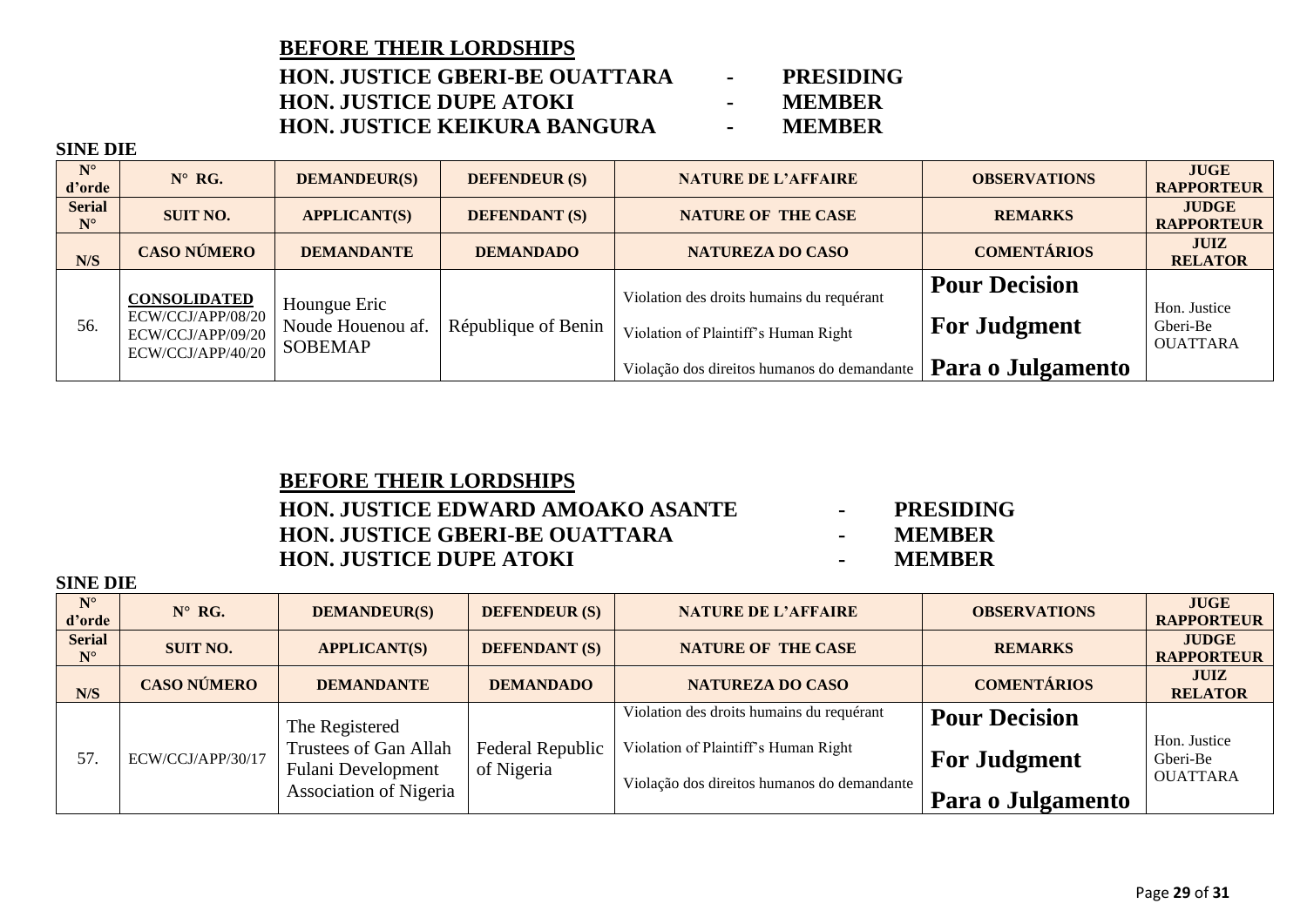| <b>BEFORE THEIR LORDSHIPS</b>                              |               |
|------------------------------------------------------------|---------------|
| <b>HON. JUSTICE EDWARD AMOAKO ASANTE</b>                   | PRESIDING     |
| <b>HON. JUSTICE GBERI-BE OUATTARA</b>                      | <b>MEMBER</b> |
| <b>HON. JUSTICE JANUARIA TAVARES SILVA MOREIRA COSTA -</b> | <b>MEMBER</b> |

**SINE DIE**

| $N^{\circ}$<br>d'orde        | $N^{\circ}$ RG.    | <b>DEMANDEUR(S)</b>           | <b>DEFENDEUR (S)</b>                   | <b>NATURE DE L'AFFAIRE</b>                                                                                                       | <b>OBSERVATIONS</b>                             | <b>JUGE</b><br><b>RAPPORTEUR</b>                      |
|------------------------------|--------------------|-------------------------------|----------------------------------------|----------------------------------------------------------------------------------------------------------------------------------|-------------------------------------------------|-------------------------------------------------------|
| <b>Serial</b><br>$N^{\circ}$ | <b>SUIT NO.</b>    | <b>APPLICANT(S)</b>           | <b>DEFENDANT</b> (S)                   | <b>NATURE OF THE CASE</b>                                                                                                        | <b>REMARKS</b>                                  | <b>JUDGE</b><br><b>RAPPORTEUR</b>                     |
| N/S                          | <b>CASO NÚMERO</b> | <b>DEMANDANTE</b>             | <b>DEMANDADO</b>                       | <b>NATUREZA DO CASO</b>                                                                                                          | <b>COMENTÁRIOS</b>                              | <b>JUIZ</b><br><b>RELATOR</b>                         |
| 58.                          | ECW/CCJ/APP/56/21  | Mr. Gregory J. Todd &<br>Anor | Federal Republic of<br>Nigeria & Anor. | Violation des droits humains du requérant<br>Violation of Plaintiff's Human Right<br>Violação dos direitos humanos do demandante | <b>ADD</b><br><b>For Ruling</b><br>Para Decisão | Hon. Justice<br><b>Edward Amoako</b><br><b>ASANTE</b> |

## **BEFORE THEIR LORDSHIPS HON. JUSTICE EDWARD AMOAKO ASANTE - PRESIDING HON. JUSTICE KEIKURA BANGURA - MEMBER HON. JUSTICE JANUARIA TAVARES SILVA MOREIRA COSTA - MEMBER**

| $N^{\circ}$<br>d'orde        | $N^{\circ}$ RG.    | <b>DEMANDEUR(S)</b>                                                       | <b>DEFENDEUR (S)</b>               | <b>NATURE DE L'AFFAIRE</b>                                                                                                       | <b>OBSERVATIONS</b>                             | <b>JUGE</b><br><b>RAPPORTEUR</b>                      |
|------------------------------|--------------------|---------------------------------------------------------------------------|------------------------------------|----------------------------------------------------------------------------------------------------------------------------------|-------------------------------------------------|-------------------------------------------------------|
| <b>Serial</b><br>$N^{\circ}$ | <b>SUIT NO.</b>    | <b>APPLICANT(S)</b>                                                       | <b>DEFENDANT (S)</b>               | <b>NATURE OF THE CASE</b>                                                                                                        | <b>REMARKS</b>                                  | <b>JUDGE</b><br><b>RAPPORTEUR</b>                     |
| N/S                          | <b>CASO NÚMERO</b> | <b>DEMANDANTE</b>                                                         | <b>DEMANDADO</b>                   | <b>NATUREZA DO CASO</b>                                                                                                          | <b>COMENTÁRIOS</b>                              | <b>JUIZ</b><br><b>RELATOR</b>                         |
| 59.                          | ECW/CCJ/APP/05/20  | Registered Trustees of<br><b>Indigenes Equity</b><br>Foundation & 14 Ors. | The Federal<br>Republic of Nigeria | Violation des droits humains du requérant<br>Violation of Plaintiff's Human Right<br>Violação dos direitos humanos do demandante | <b>ADD</b><br><b>For Ruling</b><br>Para Decisão | Hon. Justice<br><b>Edward Amoako</b><br><b>ASANTE</b> |